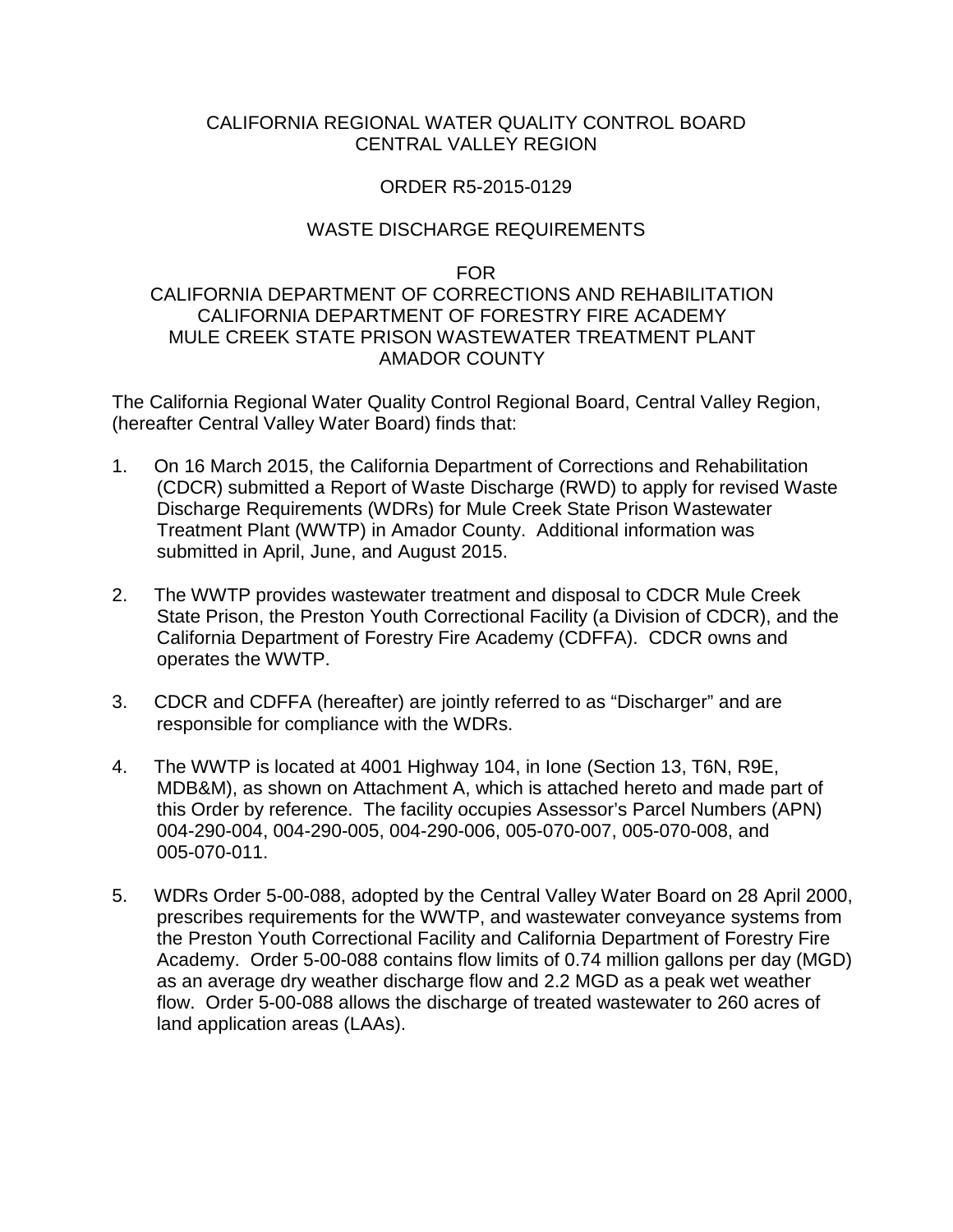WASTE DISCHARGE REQUIREMENTS ORDER R5-2015-0129 2 CALIFORNIA DEPARTMENT OF CORRECTIONS AND REHABILITATION CALIFORNIA DEPARTMENT OF FORESTRY FIRE ACADEMY MULE CREEK STATE PRISON WASTEWATER TREATMENT PLANT AMADOR COUNTY

6. CDCR is currently constructing a 1,584-inmate Mule Creek Infill Complex (MCIC) within an area historically used for land disposal of treated effluent. Approximately 57 out of the original 260 acres of LAAs have been developed for the MCIC site. In order to replace the LAAs lost due to MCIC construction, CDCR proposed 47 acres of new LAAs onsite. CDCR also proposed to make some improvements at the WWTP. Therefore, Order 5-00-088 will be replaced with this Order.

### **Existing Facility and Discharge**

- 7. Mule Creek State Prison opened in June 1987, occupying 866 acres. The prison currently contains approximately 2,800 inmates. Wastewater generated at the facility is a mixture of domestic and industrial wastewater.
- 8. The onsite industrial-type activities associated with the Prison Industries Authority include meat packing operations, laundry service, and some dry industries such as coffee roasting and packaging, and textiles manufacturing. There is no dry cleaning service onsite. The industrial wastewater is mainly generated at the meat packing operation and the laundry service. Pre-treatment of the meat packing operation wastewater consists of grease separators that are regularly pumped by a waste hauler for off-site disposal. There are no flow meters to measure the volume of the industrial wastewater. However, the estimated water usage for the meeting packing and laundry operations is approximately 0.13 MGD.
- 9. The meat packing operation consists of meat trimming, washing and seasoning of certain products with liquid smoke and spices. The annual meat production is approximately 7,000,000 lbs per year. The laundry operations include a total of fifteen washers, two of which are currently not operable. The following table lists typical sanitization cleaners used in the two operations.

| <b>Existing Laundry Service</b> |                      | <b>Existing Meat Packing</b> |                      |  |
|---------------------------------|----------------------|------------------------------|----------------------|--|
|                                 | Products and Use     | Products and Use             |                      |  |
| <b>Laundry Service</b>          | <b>Annual Volume</b> | <b>Meat Packing Cleaner</b>  | <b>Annual Volume</b> |  |
| Product                         | Used (gals/yr)       | Products                     | Used (gals/yr)       |  |
| <b>Bleach</b>                   | 340                  | MX 815 Degreaser             | 1,900                |  |
| Detergent                       | 370                  | <b>Chlorinated Degreaser</b> | 2,300                |  |
| Neutralizer                     | 200                  | 101 Smokehouse Cleaner       | 1,000                |  |
| <b>Breakup</b>                  | 680                  | Haze Bleach                  | 800                  |  |

10. Based on the influent flow data for 2013 and 2014, the annual average flow is approximately 0.35 MGD. Flows from the Mule Creek State Prison represent approximately 95% of the current wastewater flow to the WWTP. CDFFA typically contributes up less than 5% of the influent flow based on data from 2009, 2010,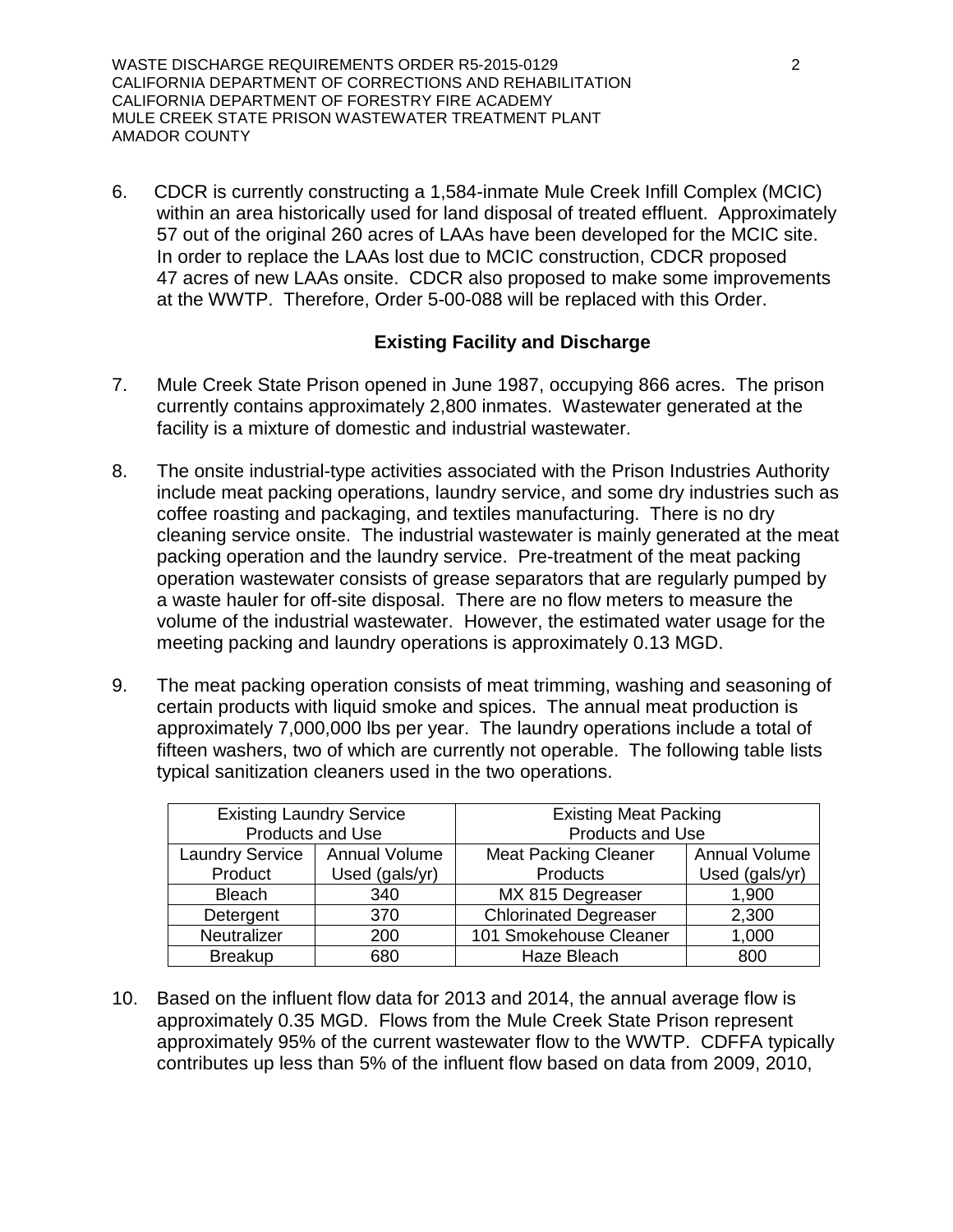WASTE DISCHARGE REQUIREMENTS ORDER R5-2015-0129 3 CALIFORNIA DEPARTMENT OF CORRECTIONS AND REHABILITATION CALIFORNIA DEPARTMENT OF FORESTRY FIRE ACADEMY MULE CREEK STATE PRISON WASTEWATER TREATMENT PLANT AMADOR COUNTY

and 2013. CDFFA has a peak flow of approximately 25,000 gallons per day (gpd) during the months of June through October, and an average flow of less than 10,000 gpd during the remaining months. Based on limited pre-2011 data, the Preston Youth Correctional Facility appears to have contributed approximately 16% to 20% of the influent flow to the WWTP. Since 2011, the Preston Youth Correctional Facility has been in a warm-shutdown state with an annual average daily influent flow of approximately 1,000 gpd primarily influenced by winter month infiltration and inflow (I/I).

- 11. The WWTP consists of two bar screenings, an oxidation ditch, two parallel clarifiers, a 84-inch chlorine contact pipe, a sludge belt press, sludge drying beds, an Effluent Storage Reservoir, and LAAs, as shown on Attachments B and C, which are attached hereto and made part of this Order by reference.
- 12. The total area of the LAAs was 260 acres prior to construction of MCIC. All LAAs have native grasses, shrubs and trees. Tilling is done perpendicular to the direction of runoff to limit the runoff from the LAAs. Each LAA has an earthen berm constructed along the downslope perimeter to provide tailwater containment.
- 13. The effluent storage reservoir is formed by two earthen embankment dams. At two feet of freeboard, Effluent Storage Reservoir has a capacity of approximately 475 acre-feet. A synthetic liner was installed on the two embankment dams. The bottom and natural sides of the reservoir are not lined.
- 14. After treatment in the oxidation ditch and clarifiers, the wastewater is disinfected in the chlorine contact pipe. The secondary disinfected effluent is discharged to the LAAs, Effluent Storage Reservoir, or Preston Reservoir. The treatment process is shown schematically on Attachment D, which is attached hereto and made part of this Order by reference.
- 15. The effluent is disposed of via spray irrigation on the LAAs. Effluent Storage Reservoir typically provides seasonal storage of effluent during the wet season. In addition, Mule Creek State Prison is under contract to deliver up to a maximum of 350 acre-feet of wastewater annually to Preston Reservoir. Preston Reservoir serves as a means of conveyance of effluent flows from the Amador Regional Sanitation Authority (ARSA) system and the Mule Creek WWTP to the City of Ione wastewater disposal system or to the Ione Tertiary Treatment Plant for further treatment and reuse at the Castle Oaks Golf Course (under Water Reclamation Requirements Order No. 93-240). Preston Reservoir is controlled through the lease agreement and operated by ARSA.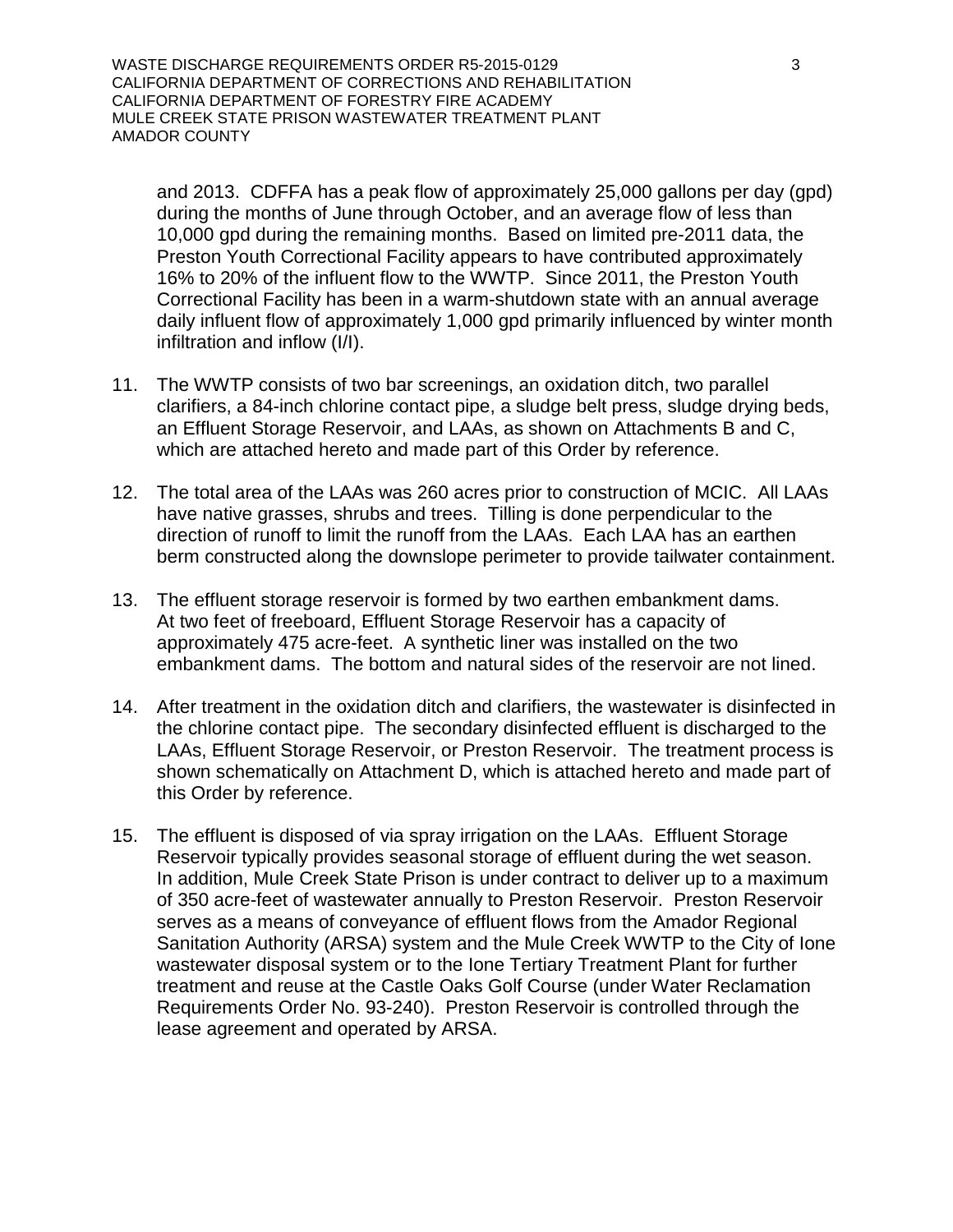WASTE DISCHARGE REQUIREMENTS ORDER R5-2015-0129 4 CALIFORNIA DEPARTMENT OF CORRECTIONS AND REHABILITATION CALIFORNIA DEPARTMENT OF FORESTRY FIRE ACADEMY MULE CREEK STATE PRISON WASTEWATER TREATMENT PLANT AMADOR COUNTY

- 16. There are three unlined sludge drying beds with a total area of 0.61 acres. The sludge drying beds consist of sand and gravel and have an underdrain system with return flow to the oxidation ditch. All screenings and waste sludge is collected and transported to a public landfill for disposal.
- 17. The following table summarizes recent influent flow rates:

| Influent Flow Rate |                     |                   |  |  |
|--------------------|---------------------|-------------------|--|--|
|                    | <b>Annual Total</b> | ADWF <sup>1</sup> |  |  |
| Year               | (MG)                | (MGD)             |  |  |
| 2009               | 228                 | 0.6               |  |  |
| 2010               | 204                 | 0.6               |  |  |
| 2011               | 175                 | 0.5               |  |  |
| 2012               | 165                 | 0.4               |  |  |
| 2013               | 158                 | 0.4               |  |  |
| 2014               | 133                 | 0.3               |  |  |

 $\frac{1}{1}$  As determined by the total flow for the months of July through September, inclusive, divided by 92 days.

The influent flow rates have steadily decreased in the recently years due to inmate population reduction. The total inmate population has been reduced from 3,965 in 2006 to 2,800 in 2015. In addition, CDCR has implemented water conservation programs at the prison since 2007 in order to reduce the influent flow.

18. The effluent quality is summarized below based on the discharger's monthly monitoring reports:

| <b>Effluent Quality</b>         |             |         |         |            |  |
|---------------------------------|-------------|---------|---------|------------|--|
| Constituent                     | <u>Unit</u> | Minimum | Maximum | Average    |  |
| <b>Biological Oxygen Demand</b> | mg/L        | 1       | 54      | 8.2        |  |
| <b>Total Dissolved Solids</b>   | mg/L        | 146     | 417     | 244        |  |
| Chloride                        | mg/L        | 1       | 109     | 53         |  |
| Sodium                          | mg/L        | 5.5     | 242     | 55         |  |
| Nitrate Nitrogen                | mg/L        | 1.4     | 40      | 14         |  |
| <b>Total Kjeldahl Nitrogen</b>  | mg/L        | 0.2     | 18      | 2.6        |  |
| <b>Total Coliform Organisms</b> | MPN/100 mL  | <1      | 1,600   | 9 (median) |  |

 $1$  Flow weighted average from January 2009 through October 2014.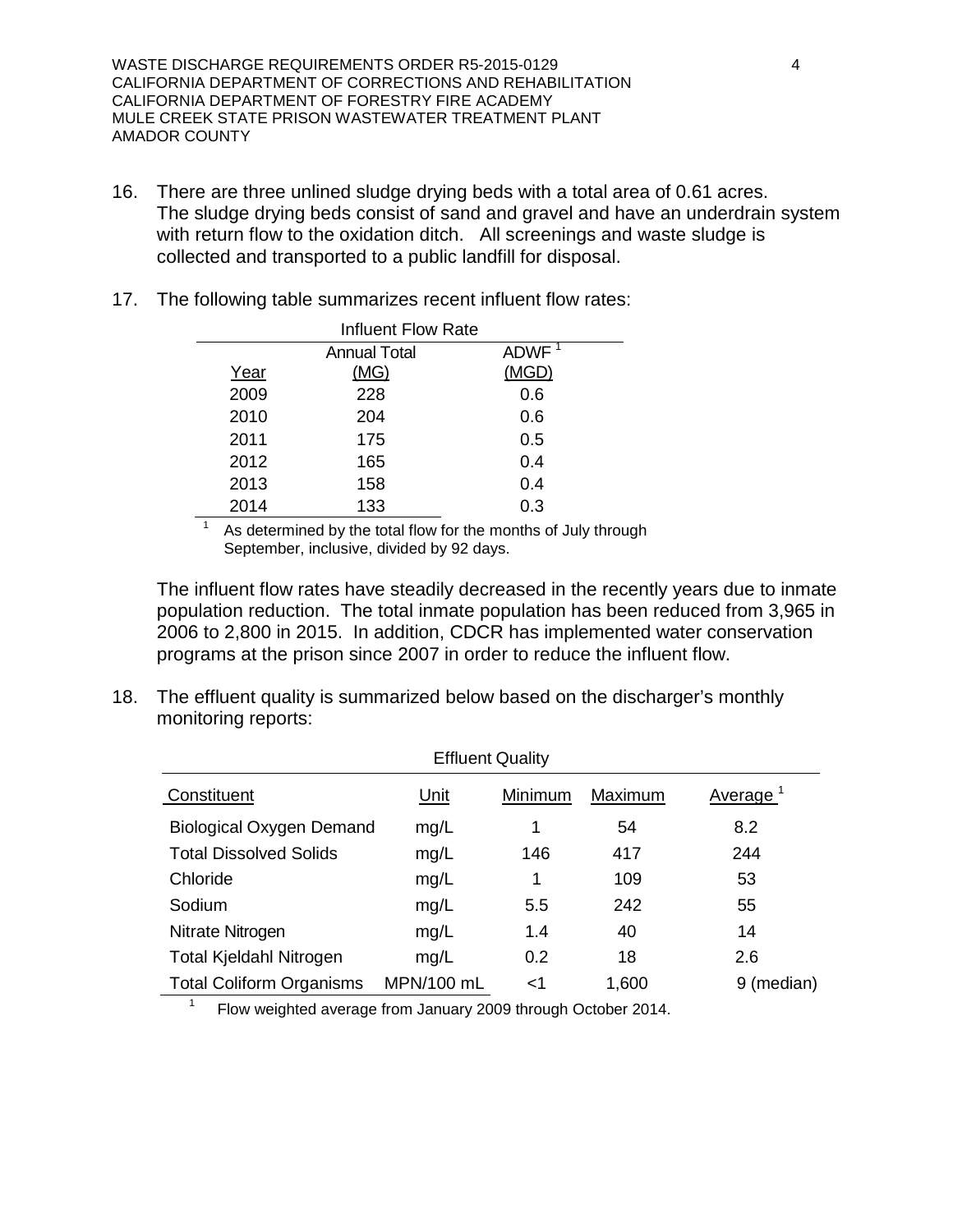WASTE DISCHARGE REQUIREMENTS ORDER R5-2015-0129 5 CALIFORNIA DEPARTMENT OF CORRECTIONS AND REHABILITATION CALIFORNIA DEPARTMENT OF FORESTRY FIRE ACADEMY MULE CREEK STATE PRISON WASTEWATER TREATMENT PLANT AMADOR COUNTY

19. According to the Monitoring and Report Program 5-00-088, influent and effluent are monitored for volatile organic compounds (VOCs) on a monthly basis. The RWD summaries the averages of the VOCs shown on the following table.

| Summary Influent/Effluent VOC Characterization |              |                               |                   |  |
|------------------------------------------------|--------------|-------------------------------|-------------------|--|
| Constituent                                    | <b>Units</b> | Average (2010-2014)           |                   |  |
|                                                |              | Influent                      | Effluent          |  |
| 1,1,1-Trichloroethane                          | $\mu$ g/L    | 0.1                           | <rl< td=""></rl<> |  |
| 1,2,4-Trimethylbenzene                         | $\mu$ g/L    | 0.1                           | ⊲RL               |  |
| 1,1-Dichloroethane                             | µg/L         | <rl< td=""><td>0.1</td></rl<> | 0.1               |  |
| 1,2-Dichloroethane                             | µg/L         | 0.1                           | <rl< td=""></rl<> |  |
| 1,3-Dichloropropane                            | <u>µg/C</u>  | 0.3                           | <rl< td=""></rl<> |  |
| 2-Butanone                                     | $\mu$ g/L    | 5.0                           | 0.6               |  |
| 2-Chlorotoluene                                | µg/L         | 0.1                           | 0.1               |  |
| 2-Hexanone                                     | µg/L         | 0.4                           | <rl< td=""></rl<> |  |
| 4-Isopropyltoluene                             | µg/L         | 2.1                           | <rl< td=""></rl<> |  |
| 4-Methyl-2-pentanone                           | µg/L         | 2.5                           | ⊲RL               |  |
| Acetone                                        | <u>µg/L</u>  | 47.8                          | 11.8              |  |
| Bromodichloromethane                           | µg/L         | 0.8                           | 1.4               |  |
| <b>Bromoform</b>                               | µg/L         | <rl< td=""><td>0.1</td></rl<> | 0.1               |  |
| <b>Bromomethane</b>                            | $\mu$ g/L    | <rl< td=""><td>0.5</td></rl<> | 0.5               |  |
| Carbon disulfide                               | µg/L         | 0.2                           | 0.2               |  |
| Carbon tetrachloride                           | <u>µg/L</u>  | 0.2                           | 0.4               |  |
| Chlorobenzene                                  | <u>µg/L</u>  | <rl< td=""><td>0.1</td></rl<> | 0.1               |  |
| Chloroform                                     | $\mu$ g/L    | 19.0                          | 35.0              |  |
| Chloroethane                                   | µg/L         | <rl< td=""><td>0.2</td></rl<> | 0.2               |  |
| Chloromethane                                  | $\mu$ g/L    | 0.4                           | 1.1               |  |
| Dichlorodifluoromethane                        | $\mu$ g/L    | 0.2                           | <rl< td=""></rl<> |  |
| lodomethane                                    | µg/L         | <rl< td=""><td>1.4</td></rl<> | 1.4               |  |
| m,p-Xylene                                     | <u>µg/L</u>  | 0.1                           | <rl< td=""></rl<> |  |
| Methyl ethyl ketone                            | $\mu$ g/L    | 1.4                           | <rl< td=""></rl<> |  |
| Methyl isobutyl ketone                         | $\mu$ g/L    | 5.5                           | <rl< td=""></rl<> |  |
| Methylene chloride                             | <u>µg/L</u>  | 0.2                           | 0.4               |  |
| Naphthalene                                    | $\mu$ g/L    | 0.2                           | 0.3               |  |
| n-Butylbenzene                                 | $\mu$ g/L    | 0.7                           | <rl< td=""></rl<> |  |
| o-Xylene                                       | <u>µg/C</u>  | 0.1                           | <rl< td=""></rl<> |  |
| p-Isopropyltoluene                             | µg/L         | 0.9                           | ⊲RL               |  |
| Tetrachloroethene                              | $\mu$ g/L    | 0.4                           | 0.2               |  |
| <b>Toluene</b>                                 | $\mu$ g/L    | 5.4                           | 0.8               |  |
| Trichlorofluoromethane                         | $\mu$ g/L    | 0.2                           | <rl< td=""></rl<> |  |
| Vinyl chloride                                 | µg/L         | <rl< td=""><td>0.1</td></rl<> | 0.1               |  |
| Xylenes, total                                 | µg/L         | 0.2                           | $<$ RL            |  |

<RL = Constituent less than report limit.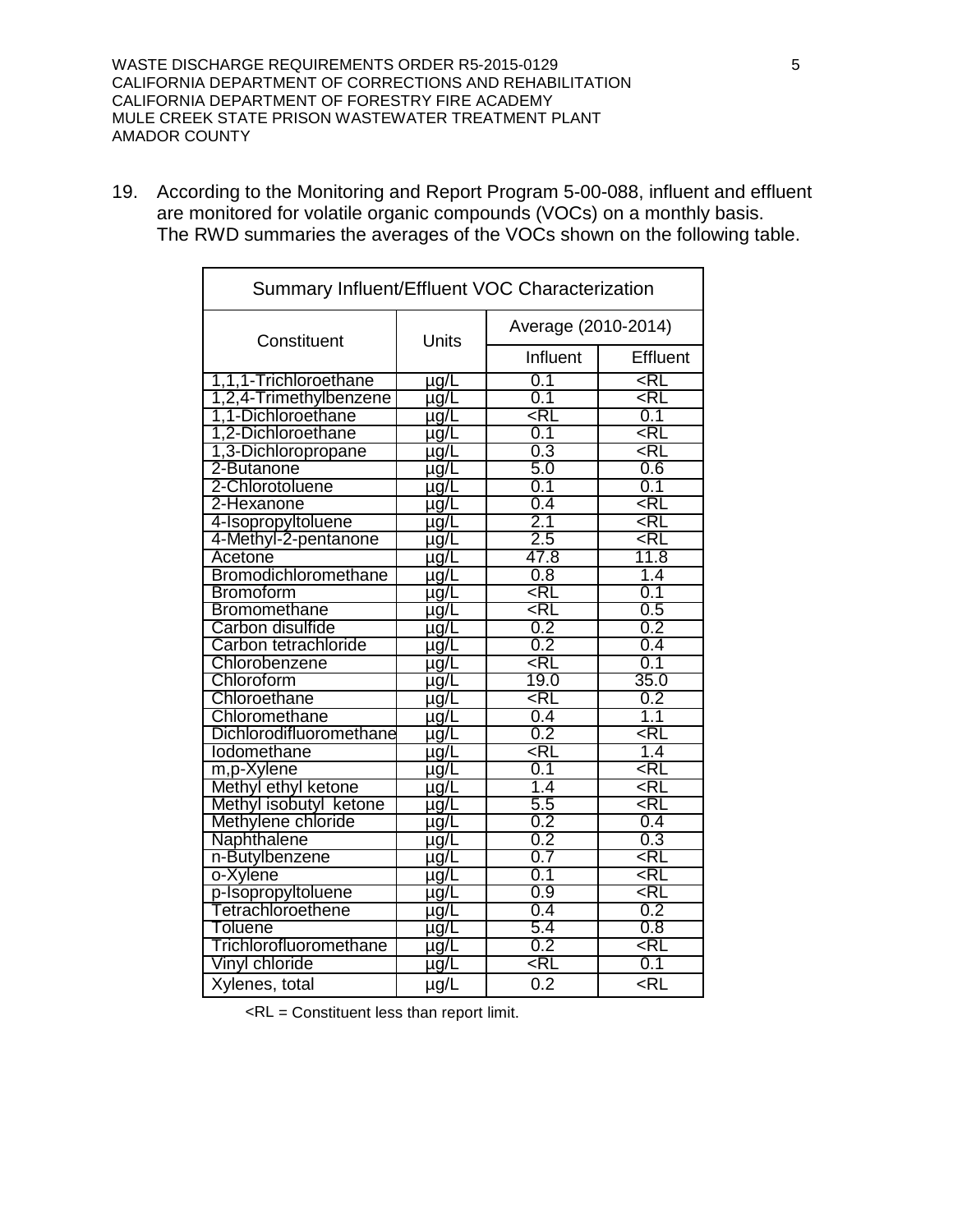WASTE DISCHARGE REQUIREMENTS ORDER R5-2015-0129 6 CALIFORNIA DEPARTMENT OF CORRECTIONS AND REHABILITATION CALIFORNIA DEPARTMENT OF FORESTRY FIRE ACADEMY MULE CREEK STATE PRISON WASTEWATER TREATMENT PLANT AMADOR COUNTY

- 20. Based on effluent VOCs data from November 2010 to October 2014, the notable VOCs are acetone, toluene and chloroform.
	- a) The effluent had an average acetone concentration of 11.8  $\mu$ g/L with a range from  $3.4 \mu g/L$  (in July, 2013) to 28.4  $\mu g/L$  (in September-October, 2012). Acetone concentrations peaked in late 2012 at 28.4  $\mu$ g/L, but decreased with time thereafter. Effluent acetone concentrations are well below USEPA IRIS Reference Dose as a drinking water level of 6,300 µg/L. No specific source of acetone has been identified, but it is expected that the source may be from its typical use as a tool cleaner or possibly degreaser, or in paints and thinner products.
	- b) The effluent had an average toluene concentration of 0.8  $\mu$ g/L with a range from 0.1 ug/L (in July, 2013) to 3.4  $\mu$ g/L (in June, 2013). Most of the test results were "non-detect", indicating that the concentrations were typically less than the reporting limit of 0.5  $\mu$ g/L. Effluent toluene concentrations are well below EPA Primary Maximum Contaminant Level (MCL) of 1,000 µg/L. No specific source of toluene has been identified, but it is expected that the source may be from its typical use in paint thinners, silicone sealants, lacquers, or fuel additive.
	- c) Chloroform is a common water treatment chlorine disinfection byproduct, and is included within the category of total trihalomethanes (TTHMs). The effluent TTHMs is well below the MCL of 80 µg/L for TTHMs.

### **Enforcement History**

- 21. On 8 December 2006, Cease and Desist Order (CDO) R5-2006-0130 was adopted in response to violations of WDRs Order 5-00-088. The CDO required CDCR to complete the following tasks:
	- a. Comply with the WDRs, with the exception of the dry weather flow;
	- b. Report all sewer overflows from any treatment, storage, or disposal component;
	- c. Submit and implement a Spill Contingency Plan;
	- d. Implement and document hourly monitoring of the sprayfields;
	- e. Submit and implement a Sprayfield Improvement Report and Management Plan;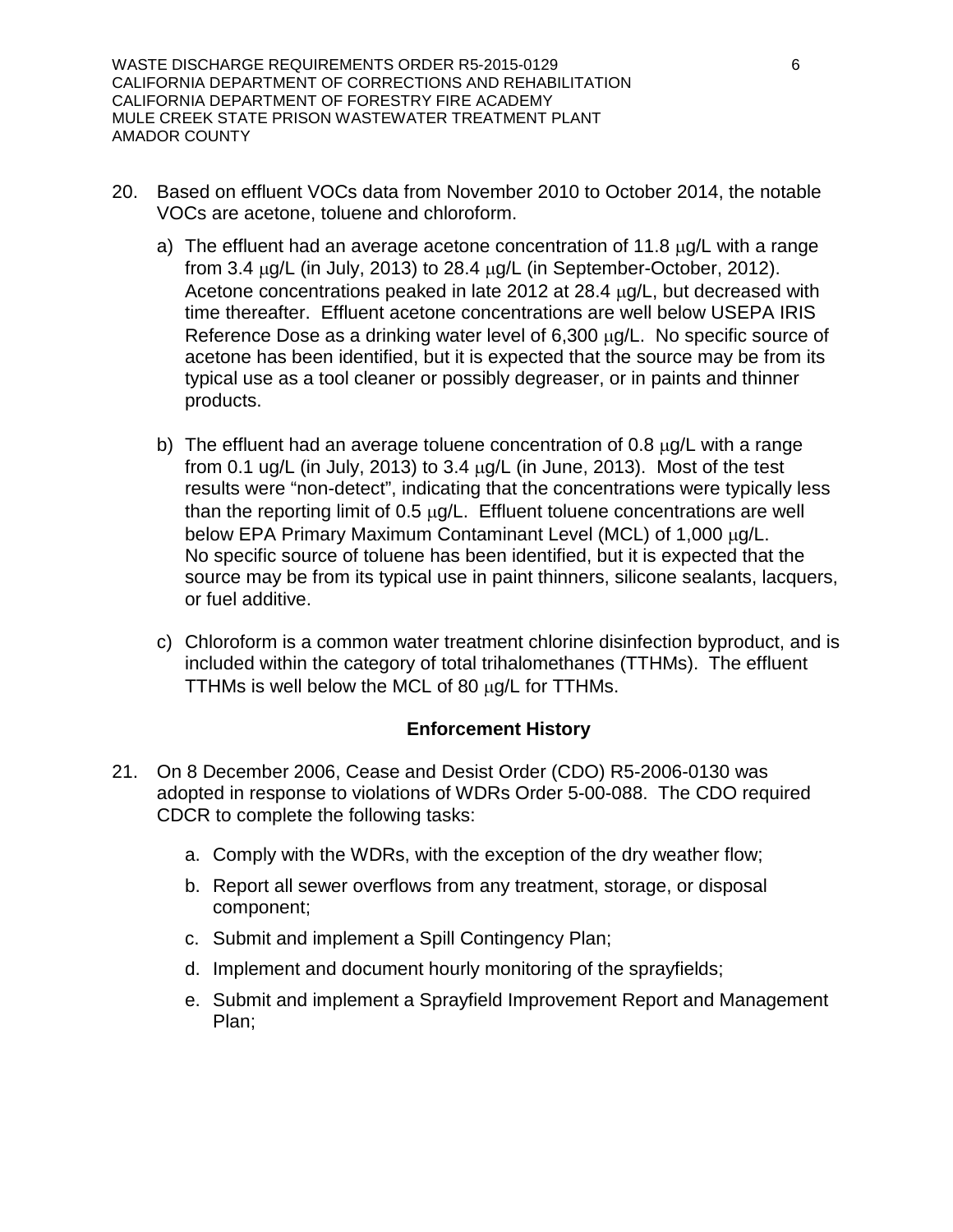- f. Submit a Staffing Analysis Report for the wastewater treatment, storage and disposal system;
- g. Submit a report documenting the installation of water cannons around the effluent storage reservoir;
- h. Submit two reports documenting that the influent flows to the plant have been reduced;
- i. Submit a report certifying installation of an alarm feature for the filter belt press;
- j. Submit an Effluent Flow Meter Installation and Calibration Report, documenting installation, operation, and certification of a new effluent flow meter after the clarifier;
- k. Submit and implement an Operation and Maintenance Plan for the WWTP and land application facilities;
- l. Submit an Influent Flow Meter Installation and Calibration report;
- m. Submit a Groundwater Monitoring Well Installation Workplan and Report, and begin monitoring groundwater;
- n. Submit a Reservoir Seepage Evaluation Report;
- o. Submit a Revised Water Balance;
- p. Submit a Flow Reduction Evaluation Report;
- q. Submit a Long Term Wastewater Facilities Upgrade and Financing Plan;
- r. Submit a Report of Waste Discharge, and
- s. Submit Quarterly Compliance Status Reports.

CDCR has achieved compliance by completing the tasks in the CDO and is currently in compliance with effluent limits. Therefore, the CDO was rescinded by the Central Valley Water Board on 26 July 2013.

22. Administrative Civil Liability Complaint R5-2007-0505, in the amount of \$50,000, was issued to CDCR on 2 March 2007 due to violation of WDRs Order 5-00-088 and CDO R5-2006-0130. The WWTP discharged waste to surface waters and outside of the designated disposal area with a total flow of 54,750 gallons during July 2006 through January 2007. CDCR and the Executive Officer agreed to settle the civil liability through completion of a Supplemental Environmental Project, as documented in Administrative Civil Liability Order R5-2007-0518.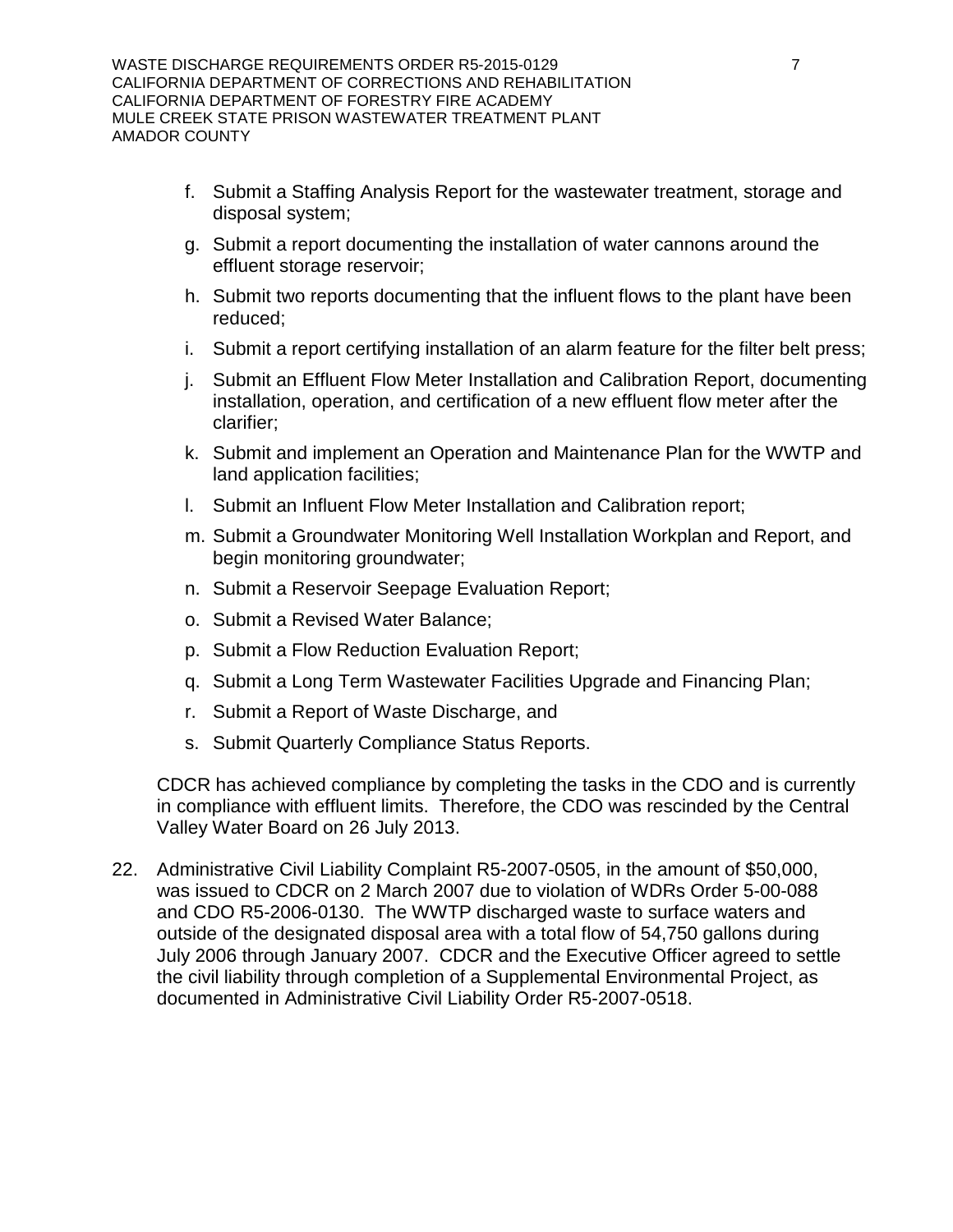WASTE DISCHARGE REQUIREMENTS ORDER R5-2015-0129 8 CALIFORNIA DEPARTMENT OF CORRECTIONS AND REHABILITATION CALIFORNIA DEPARTMENT OF FORESTRY FIRE ACADEMY MULE CREEK STATE PRISON WASTEWATER TREATMENT PLANT AMADOR COUNTY

#### **Planned Changes in the Facility and Discharge**

- 23. Due to loss of 57 acres of LAAs for the MCIC project, CDCR proposed to prepare new LAAs . In addition, CDCR proposed to make improvements to the WWTP. All the modifications and improvements will be completed by April, 2017. After completion of the MCIC project, the total inmate population will increase from current 2,800 to approximately 4,400. CDCR did not request to increase the existing flow limits in WDRs Order 5-00-088.
- 24. CDCR proposes to install new LAAs 8 through 11 with a total area of 47 acres. The total net area of the LAAs will be 247 acres, which is 13 acres less than the total areas of the LAAs prior to MCIC project. The historical and proposed LAAs are listed below.

|                 | <b>Historical</b><br>LAAs<br>(pre-MCIC) | Proposed<br>LAAs<br>(post-MCIC) | <b>Net</b><br>Change<br>(Historical | <b>Notes</b>                                                        |
|-----------------|-----------------------------------------|---------------------------------|-------------------------------------|---------------------------------------------------------------------|
| LAA Number      | (acres)                                 | (acres)                         | VS.<br>Proposed)                    |                                                                     |
| 1 (existing)    | 32                                      | 28                              | -4                                  | Area loss to electrical sub<br>station / Property offsets           |
| 2 (existing)    | 26                                      | 28                              | $\overline{2}$                      | Gained area adjacent to<br><b>Effluent Reservoir</b>                |
| (existing)<br>3 | 32                                      | 31                              | -1                                  | Reconciled areas /<br><b>Property offsets</b>                       |
| (existing)<br>4 | 40                                      | 39                              | -1                                  | Net loss due to MCIC                                                |
| 5<br>(existing) | 47                                      | 0                               | -47                                 | Net loss due to MCIC                                                |
| (existing)<br>6 | 40                                      | 31                              | -9                                  | Net loss due to MCIC                                                |
| 7 (existing)    | 43                                      | 43                              | $\overline{0}$                      | Field 7 is untouched in<br>Design                                   |
| 8<br>(New)      |                                         | $\overline{7}$                  | $\overline{7}$                      | Adjacent to Preston<br>Reservoir                                    |
| (New)<br>9      |                                         | 19                              | 19                                  | At existing temporary<br>construction facilities                    |
| 10 (New)        |                                         | 16                              | 16                                  | Adjusted to meet setback<br>requirements to biological<br>resources |
| 11 (New)        |                                         | 5                               | 5                                   | Adjusted to meet setback<br>requirements to biological<br>resources |
| Total           | 260                                     | 247                             | $-13$                               |                                                                     |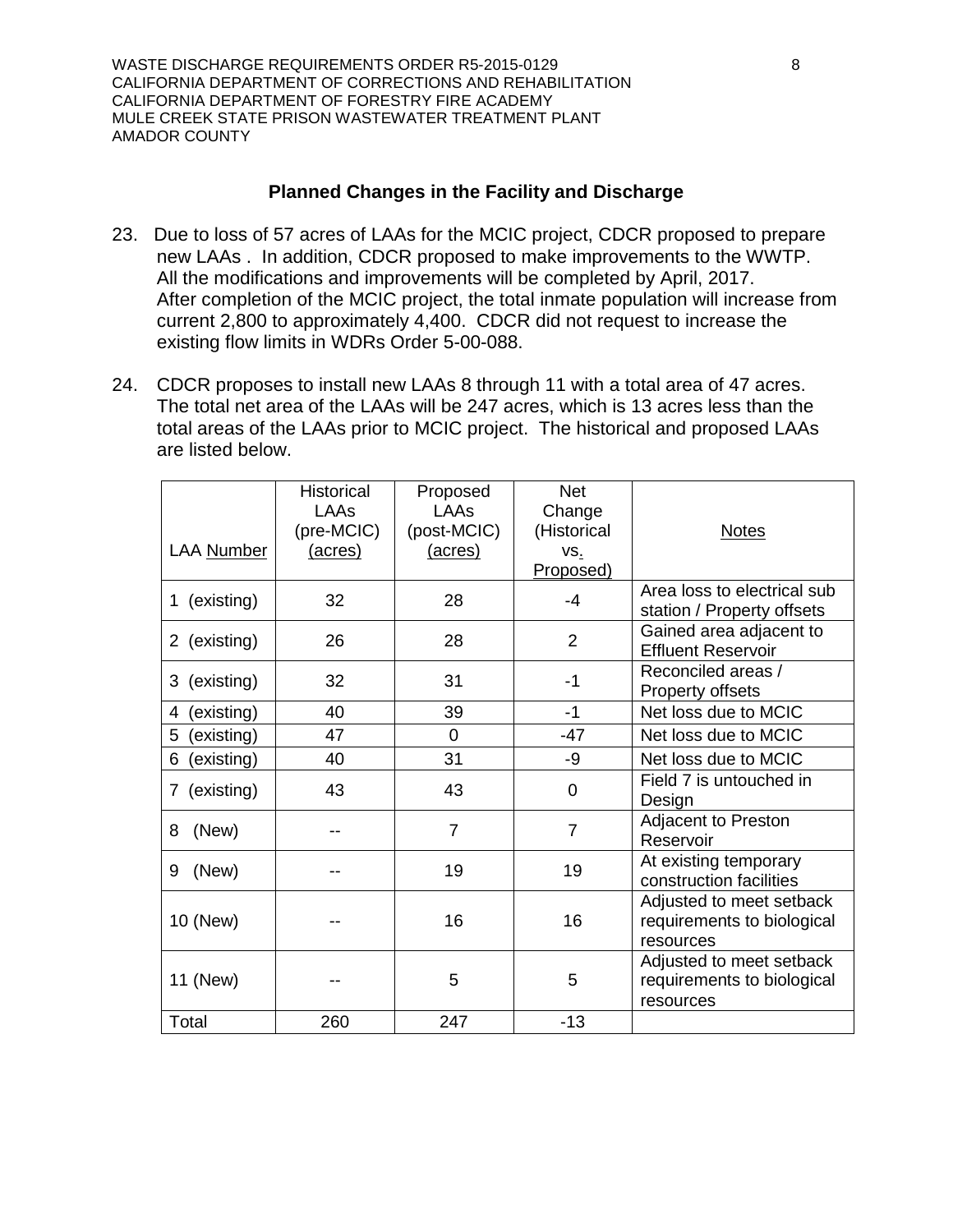WASTE DISCHARGE REQUIREMENTS ORDER R5-2015-0129 9 CALIFORNIA DEPARTMENT OF CORRECTIONS AND REHABILITATION CALIFORNIA DEPARTMENT OF FORESTRY FIRE ACADEMY MULE CREEK STATE PRISON WASTEWATER TREATMENT PLANT AMADOR COUNTY

The new LAAs will be planted with a pasture grass mixture. Tailwater control systems will be installed at the down-slope extend of each new LAA, including earthen ditches and earthen containment basins. All collected tailwater will be re-applied to the LAAs.

- 25. During a 4 November 2015 meeting, CDCR proposed alternative new LAAs. Instead of constructing 47 acres of on-site LAAs, CDCR may propose to construct approximately 100 acres of off-site contiguous agricultural land located west of Ione. If CDCR pursues this proposal, the WDRs Order will be reopened for this change.
- 26. The Water Balance included in the RWD indicates that after installation of the new LAAs, the WWTP will have an adequate disposal capacity for the proposed average dry weather influent flow limit of 0.74 MGD.
- 27. Proposed improvements to the wastewater treatment facilities consist of reliability and performance improvements to the existing treatment processes, including:
	- a. Addition of aeration to the existing oxidation ditch;
	- b. Addition of a third larger clarifier;
	- c. Replacement of the chlorine contact pipe with a chlorine contact basin to improve disinfection efficiency;
	- d. Replacement of the existing sand and gravel sludge drying beds with concrete sludge drying beds. The new beds will be located at the existing Bed No.1 and a portion of Bed No.2 with a total area of approximately 0.35 acre, as shown on Attachment C. The remaining of the existing sludge beds will no longer be used.
	- e. Use of effluent for treatment process instead of potable water. The existing WWTP system design uses potable water for various process purposes, including the belt filter press wash and clarifier spray/wash.

The proposed wastewater treatment and disposal facilities will be located within the WWTP site.

#### **Site-Specific Conditions**

28. Potable water supply is provided by the Amador Water Agency (AWA) Ione System. The AWA Ione System is surface water fed from the Mokelumne River. Water supply analytical results are summarized below.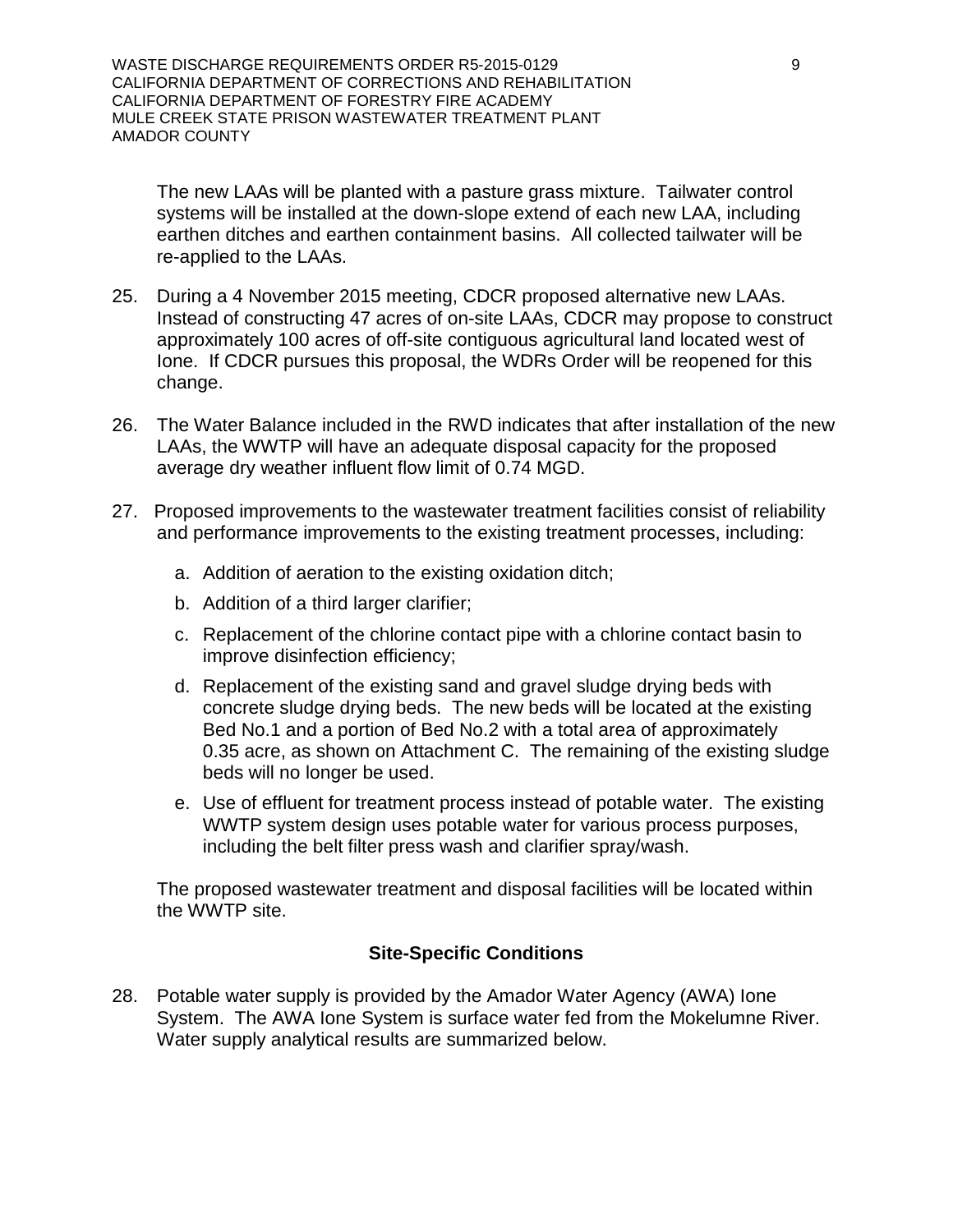WASTE DISCHARGE REQUIREMENTS ORDER R5-2015-0129 10 10 CALIFORNIA DEPARTMENT OF CORRECTIONS AND REHABILITATION CALIFORNIA DEPARTMENT OF FORESTRY FIRE ACADEMY MULE CREEK STATE PRISON WASTEWATER TREATMENT PLANT AMADOR COUNTY

| <b>Water Supply Analytical Results</b><br>(2009 through 2014) |           |                |  |
|---------------------------------------------------------------|-----------|----------------|--|
| Constituent                                                   | Unit      | <u>Average</u> |  |
| <b>TDS</b>                                                    | mg/L      | 43             |  |
| EC                                                            | umhos/cm  | 48.6           |  |
| Nitrate as N                                                  | mg/L      | 0.038          |  |
| Hardness                                                      | mg/L      | 22             |  |
| Magnesium                                                     | mg/L      | 1.5            |  |
| Chloride                                                      | mg/L      | 2.4            |  |
| Sodium                                                        | mg/L      | 2.8            |  |
| Sulfate                                                       | mg/L      | 1.6            |  |
| Arsenic                                                       | $\mu$ g/L | 1              |  |
| Iron                                                          | $\mu$ g/L | 94             |  |
| Manganese                                                     | µg/L      | 8.4            |  |

- 29. The site topography is gently rolling hills with surface elevations ranging from approximately 250 feet to over 660 feet above sea level.
- 30. The LAAs are bisected by Mule Creek, which has been designated as a FEMA Zone A. All existing and proposed facilities above grade at the WWTP are outside of the 100-year flood zone.
- 31. Annual precipitation in the vicinity averages approximately 22 inches. The 100-year total annual precipitation is approximately 40 inches. Average annual evapotranspiration rate is approximately 54 inches.
- 32. According to the USDA Natural Resource Conservation Service, the LAAs are predominantly underlain by the Auburn, Honcut, and Red Bluff-Mokelumne soil series. The LAAs are underlain by the Red Bluff-Mokelumne (LAAs 1, 2, 5, and 6) and Auburn complexes (LAAs 3 and 4) which are indicative of very low permeability, shallow soils (no more than 10 inches), and a near surface clay or low permeability layer. LAA 7 is primarily underlain by the Honcut soil that is reported to have a depth of up to 60 inches of silt loam and loam soils.
- 33. According to the Double-Ring Infiltrometer Testing and Rippability Assessment Report dated 1 May, 2015, the infiltration rates in the existing and proposed LAAs ranged from 1.5 to 4.8 in/hr, with an average of approximately 2.9 in/hr. This measured infiltration rate was much greater than expected based on record information from the Natural Resource Conservation Service.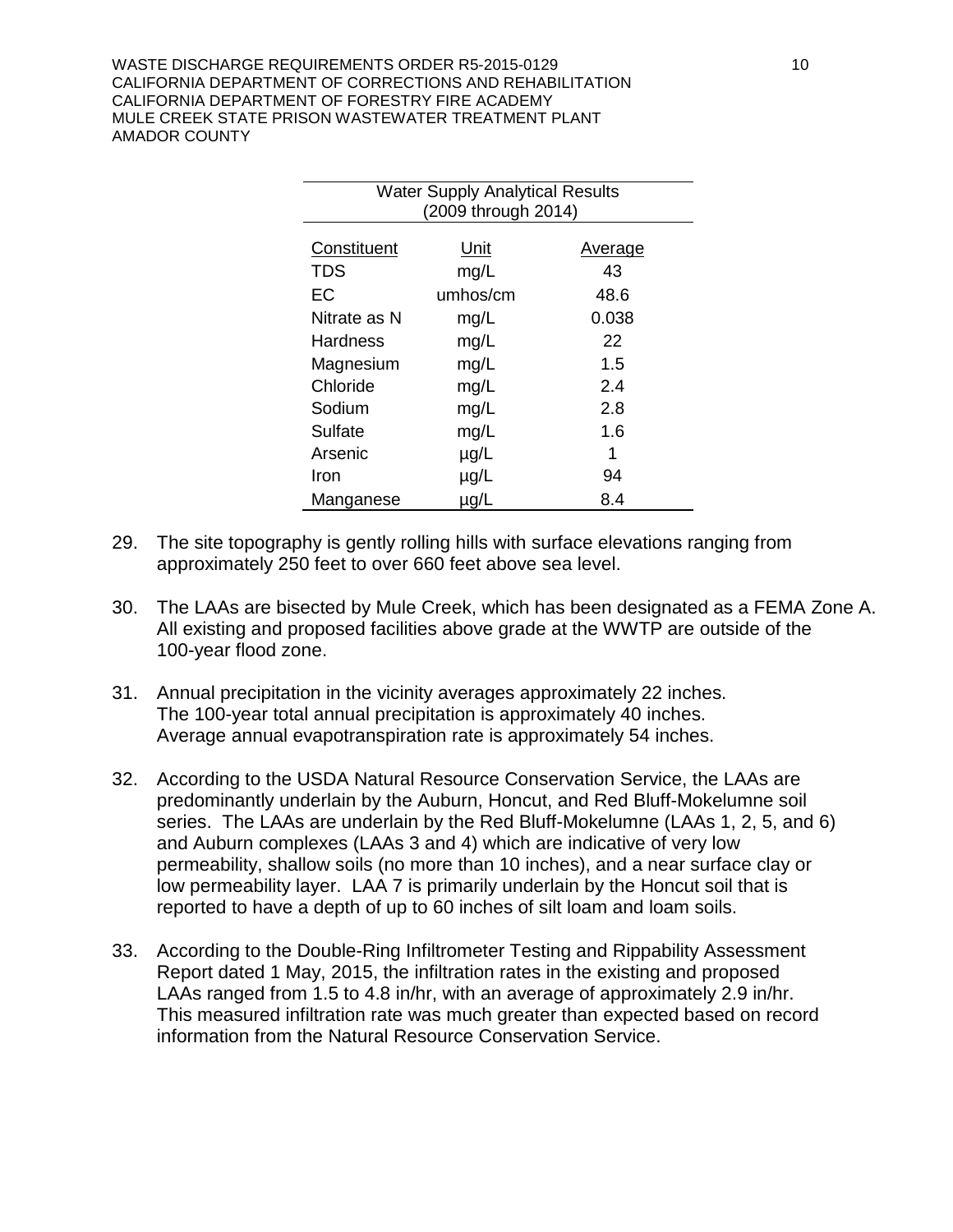WASTE DISCHARGE REQUIREMENTS ORDER R5-2015-0129 11 CALIFORNIA DEPARTMENT OF CORRECTIONS AND REHABILITATION CALIFORNIA DEPARTMENT OF FORESTRY FIRE ACADEMY MULE CREEK STATE PRISON WASTEWATER TREATMENT PLANT AMADOR COUNTY

34. Land uses adjacent to the site are predominantly rangeland. Beyond the immediately adjacent properties, the alluvial areas between Mule Creek and Dry Creek tend to include limited agricultural land uses, with crop types consisting primarily of pasture grasses.

#### **Groundwater Conditions**

- 35. The depth to groundwater generally ranges between 4 to 42 feet below ground surface due to local topography. Groundwater generally flows in a westerly to southwesterly direction at gradients ranging from 0.04 to 0.007 feet per foot.
- 36. Ten groundwater monitoring wells were installed in March 2007, including three background wells B-2, B-3 and B-4 and seven downgradient wells S-1, S-2, S-6, S-7E, S-7W, R-1, and R-2, as shown on Attachment B. Based on the Discharger's 11 July 2007 *Groundwater Monitoring Well Installation Report,* Wells B-2, B-3, B-4, S-1, S-6, and R-1 were completed in bedrock; Wells S-2 and S-7E were completed in the Ione formation; and Wells S-7W and R-2 were completed in alluvium. Because these wells were completed in different types of soils, groundwater quality may vary greatly from well to well onsite, especially for wells constructed in the bedrock fractures.
- 37. Monitoring well depths range from 22 to 43 feet below ground surface. Groundwater monitoring wells B-2, B-3, and B-4 monitor the groundwater entering the property from the north, northeast, and east (background); monitoring wells S-1, S-2, S-6, S-7E, S-7W, R-1 and R-2 monitor groundwater downgradient of spray fields and reservoirs. Based on the Discharger's quarterly groundwater monitoring reports, Well S-1 has consistently been dry since August 2008, and Wells B-3 and R-2 have been occasionally dry.
- 38. A summary of groundwater monitoring data for select constituents is presented in the table below.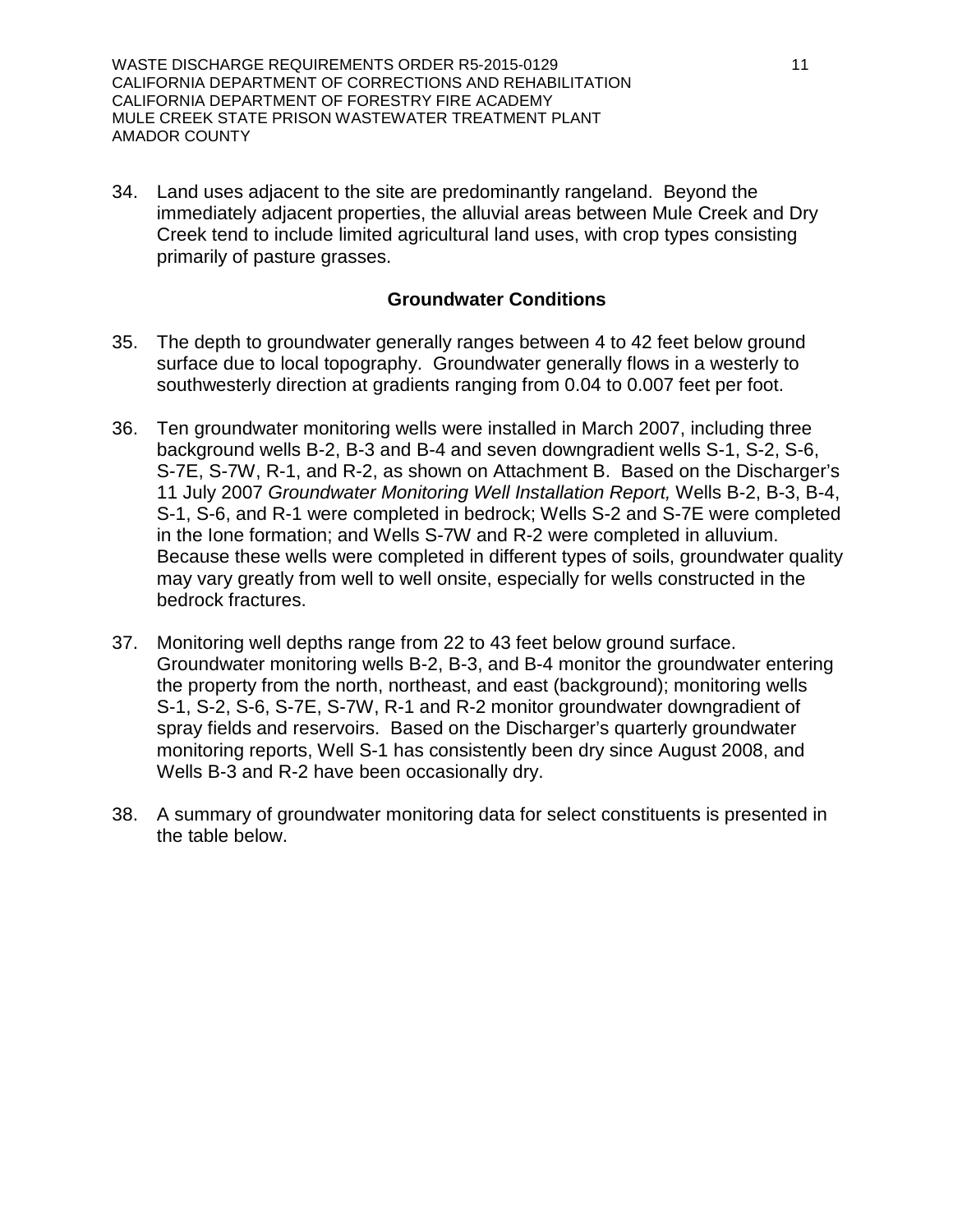#### WASTE DISCHARGE REQUIREMENTS ORDER R5-2015-0129 12 CALIFORNIA DEPARTMENT OF CORRECTIONS AND REHABILITATION CALIFORNIA DEPARTMENT OF FORESTRY FIRE ACADEMY MULE CREEK STATE PRISON WASTEWATER TREATMENT PLANT AMADOR COUNTY

| Groundwater Average Concentration                                |                    |                              |                  |                             |                                  |                      |                                |                       |                                                   |
|------------------------------------------------------------------|--------------------|------------------------------|------------------|-----------------------------|----------------------------------|----------------------|--------------------------------|-----------------------|---------------------------------------------------|
|                                                                  |                    | <b>TDS</b><br>(mg/L)         | Sodium<br>(mg/L) | Chloride<br>(mg/L)          | <b>Nitrate</b><br>as N<br>(mg/L) | <b>TKN</b><br>(mg/L) | $\text{Iron}^7$<br>$(\mu g/L)$ | $Mn^7$<br>$(\mu g/L)$ | Total<br>Coliform<br>(MPN/<br>100 mL)<br>(Median) |
| <b>Potential MUN Water</b><br><b>Quality Objective</b>           |                    | 500-<br>$1,500$ <sup>1</sup> | $- -$            | $250 -$<br>600 <sup>2</sup> | 10 <sup>3</sup>                  | $-$                  | $\overline{4}$<br>300          | $50^4$                | 2.2                                               |
| <b>Lowest Potential</b><br><b>AGR Water Quality</b><br>Objective |                    | 450                          | 69               | 106                         |                                  | $-$                  | 5,000                          | 200                   |                                                   |
|                                                                  | $B-2$              | 1,111                        | 70               | 379                         | 0.2                              | 0.7                  | 200                            | 59                    | $<$ 2                                             |
| Background<br>Well                                               | $B-3$              | 647                          | 40               | 96                          | 19                               | 2.5                  | 110                            | 163                   | $<$ 2                                             |
|                                                                  | $B-4$              | 352                          | 35               | 29                          | 0.8                              | 1.0                  | 81                             | 798                   | $<$ 2                                             |
|                                                                  | $S-1$ <sup>6</sup> | 666                          | 72               | 82                          | 2.1                              | $<$ 1                | $20$                           | 33                    | $<$ 2                                             |
|                                                                  | $S-2$              | 398                          | 18               | 36                          | 4.2                              | 1.0                  | 47                             | 6                     | $<$ 2                                             |
| Down-                                                            | $S-6$              | 341                          | 42               | 14                          | 0.1                              | 1.0                  | 93                             | 68                    | <                                                 |
| gradient<br>$\mathrm{\check{W}}$ ells $^5$                       | $S-7E$             | 541                          | 96               | 91                          | 5.6                              | 8.2                  | 45                             | 11                    | 16                                                |
|                                                                  | S-7W               | 309                          | 32               | 44                          | 1.3                              | 1.8                  | 335                            | 10                    | $2$                                               |
|                                                                  | $R-1$              | 526                          | 62               | 65                          | 0.1                              | 1.2                  | 37                             | 132                   | $<$ 2                                             |
|                                                                  | $R-2$              | 287                          | 25               | 15                          | 1.4                              | 1.1                  | 1,225                          | 948                   | 8                                                 |

<sup>1</sup> Secondary Maximum Contaminant Level range, Recommended level =  $500$ ; Upper level = 1000 mg/L; Short-term level =  $1,500$  mg/L.

<sup>2</sup> Secondary Maximum Contaminant Level range, Recommended level = 250; Upper level =  $500 \text{ mg/L}$ ; Short term level =  $600 \text{ mg/L}$ .

- <sup>3</sup> Primary Maximum Contaminant Level.
- $^{4}$  Secondary Maximum Contaminant Level.
- $^{5}$  Data collected quarterly from April 2007 through September 2014 except S-1.<br> $^{6}$  Four data cate collected guarterly from April 2007 through May 2009; this well
- <sup>6</sup> Four data sets collected quarterly from April 2007 through May 2008; this well has been dired since August 2008.
- <sup>7</sup> Dissolved concentrations.
- 39. Background wells B-3 and B-4 contain average TDS concentrations of 647 mg/L and 352 mg/L, respectively. However background well B-2 has an average TDS concentration of 1,111 mg/L, which exceeded the upper level secondary maximum concentration limit (MCL) of 1,000 mg/L for TDS. For the differences of TDS concentrations in the background wells, the Discharger's December 2009 *Technical Report Assignment of Groundwater Quality and Degradation Potential* stated that groundwater in bedrock fracture systems may or may not be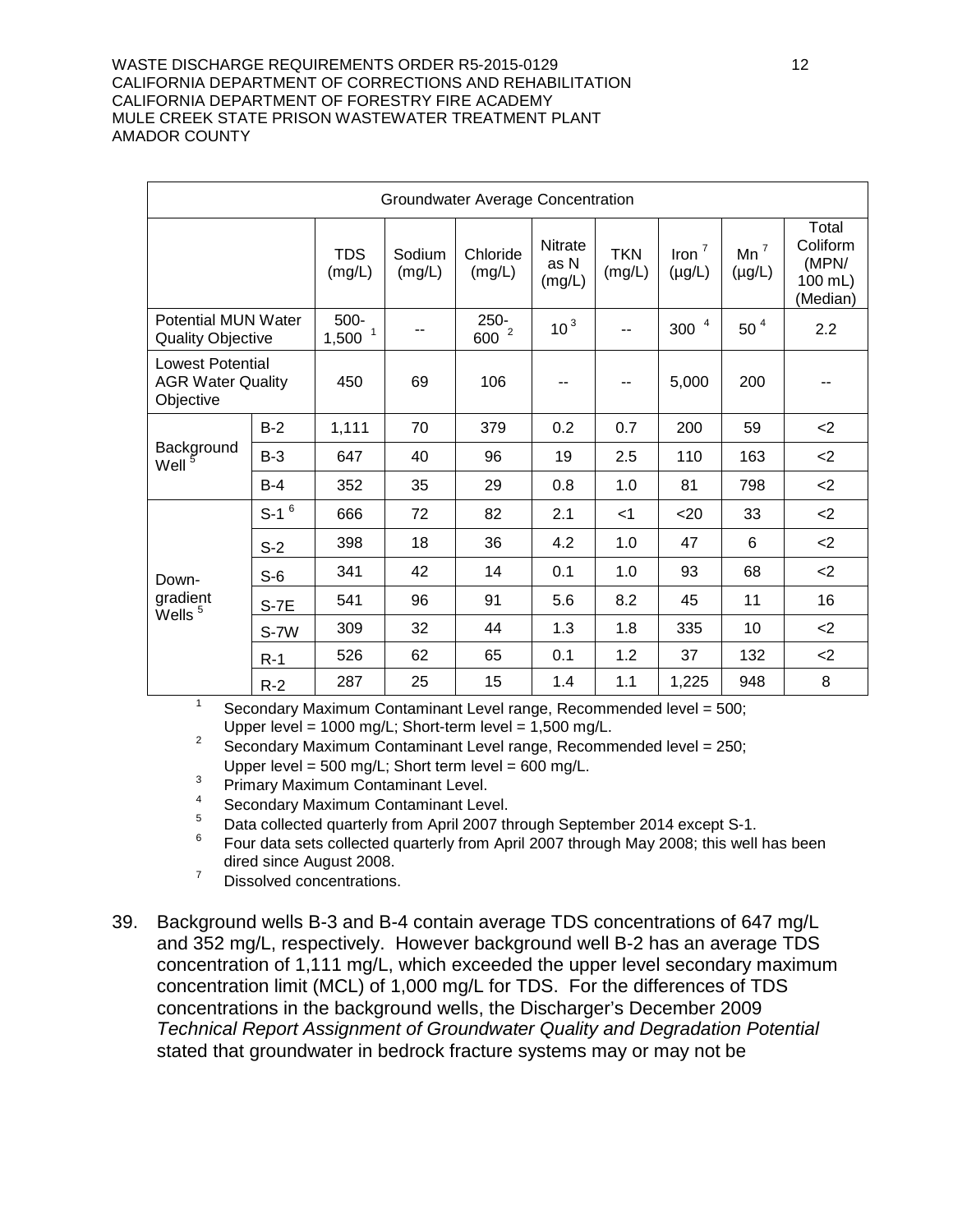WASTE DISCHARGE REQUIREMENTS ORDER R5-2015-0129 13 CALIFORNIA DEPARTMENT OF CORRECTIONS AND REHABILITATION CALIFORNIA DEPARTMENT OF FORESTRY FIRE ACADEMY MULE CREEK STATE PRISON WASTEWATER TREATMENT PLANT AMADOR COUNTY

extensively interconnected. The average TDS concentrations in the downgradient wells ranged from 297 to 541 mg/L. The effluent average TDS concentration of 244 mg/L is less than the TDS concentrations in the background and downgradient wells. The discharge may have contributed to lowering the TDS concentrations in the downgradient wells.

- 40. Background wells B-2 and B-4 contain average nitrate nitrogen concentrations of 0.2 mg/L and 0.8 mg/L, respectively. However, background well B-3 has an average nitrate nitrogen concentration of 19 mg/L, which exceeded the Primary MCL of 10 mg/L for nitrate nitrogen. The source has not been identified. The average nitrate nitrogen concentrations in all downgradient wells were less than the Primary MCL of 10 mg/L with a range from 0.2 to 5.8 mg/L. Therefore, the groundwater in the downgradient wells has not been degraded to exceed the Primary MCL for nitrate nitrogen.
- 41. Sodium concentrations in background well B-2 and downgradient well S-7E are slighter greater than the Agriculture Water Quality Objective of 69 mg/L for sodium. This may naturally occurs or affecting by other sources, because the average sodium concentration in the effluent is 55 mg/L, which is less than the Agriculture Water Quality Objective for sodium.
- 42. Chloride concentrations in all background and downgradient wells are less than the upper level of Secondary MCL of 500 mg/L. Therefore, the groundwater in the downgradient wells has not been degraded to exceed the upper level Secondary MCL for chloride.
- 43. Iron concentrations in all background and downgradient wells except S-7W and R-2 are less than the Secondary MCL of 300 µg /L. The elevated iron concentrations in S-7W and R-2 may represent naturally occurring conditions or are affected by other sources. Iron impacts to groundwater are also attributable to the presence of degradable organic matter in the wastewater, which depletes oxygen and creates reducing conditions that favor dissolution of iron from the native soil minerals. However, the average effluent BOD concentration is low as 8.3 mg/L, which is unlikely to cause reducing condition in the groundwater beneath the WWTP.
- 44. Manganese concentrations in all background wells exceed the Secondary MCL of 50 µg /L for manganese. Manganese concentrations in the downgradient wells except S-2, S-7E and S-7W are greater than the Secondary MCL for manganese. The manganese exceedances in these wells may be naturally occurring or affected by other sources. The effluent manganese concentration of 28 µg/L was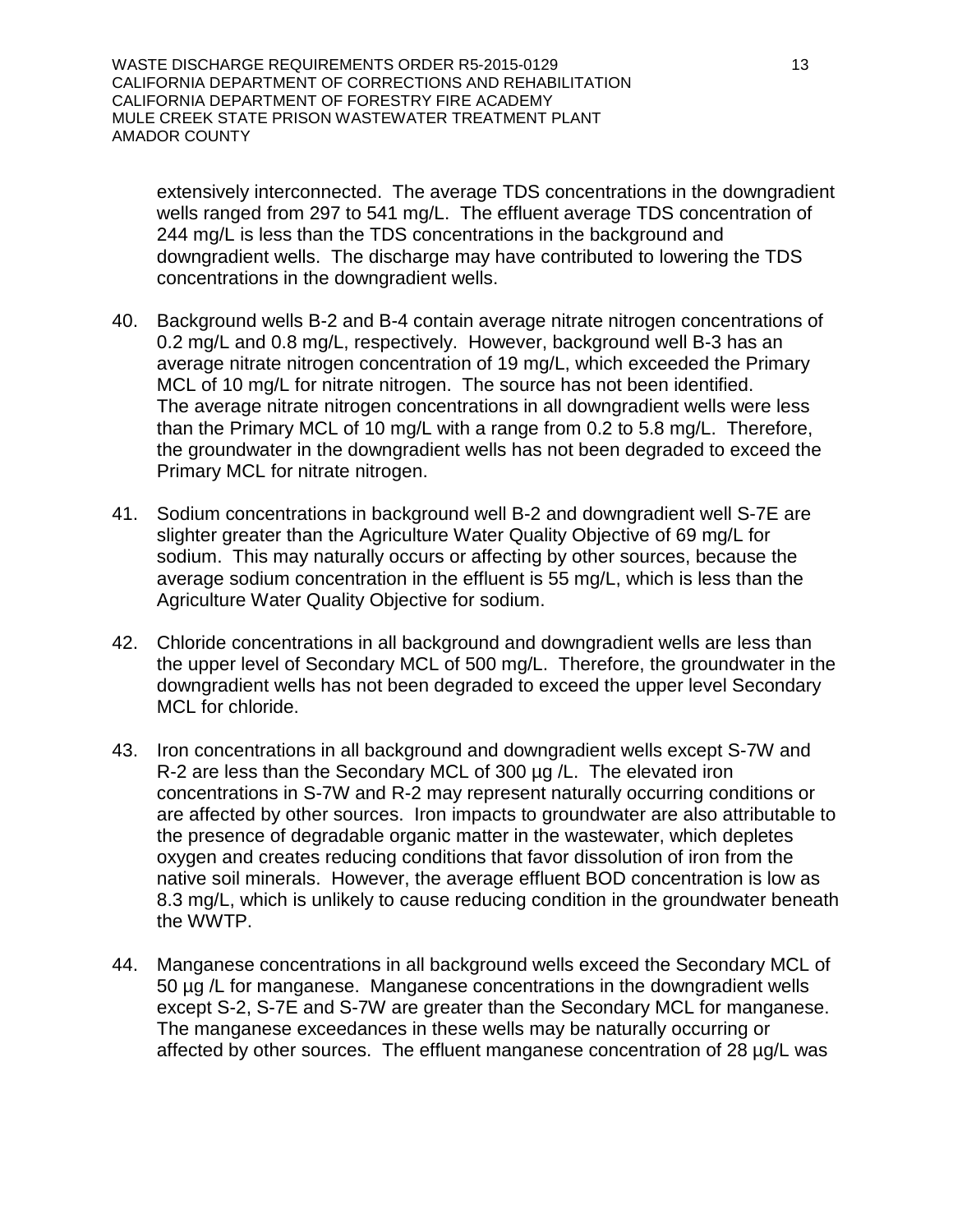WASTE DISCHARGE REQUIREMENTS ORDER R5-2015-0129 14 CALIFORNIA DEPARTMENT OF CORRECTIONS AND REHABILITATION CALIFORNIA DEPARTMENT OF FORESTRY FIRE ACADEMY MULE CREEK STATE PRISON WASTEWATER TREATMENT PLANT AMADOR COUNTY

less than the MCL based on the Discharger's 2014 Annual Report. In addition, the low effluent BOD concentration is unlikely to cause reducing condition in the groundwater beneath the WWTP.

- 45. The medians of total coliform in S-7E and R-2 were 16 and 8 MPN/100 mL, respectively, exceeding the Basin Plan's numeric water quality objective of 2.2 MPN/100 mL. The effluent is disinfected and it is unlikely to cause coliform exceedance in groundwater. It is not known whether the groundwater coliform detections are due to cross-contamination of the monitoring wells during construction and/or subsequent sampling. This Order requires CDCR to disinfect these two monitoring wells.
- 46. The Discharger's Quarterly Groundwater Monitoring Reports include historical data for total trihalomethanes and toluene concentrations. Based on data collected quarterly from April 2007 through September 2014, the total trihalomethanes concentrations in the most monitoring wells have been reported at less than the reporting limit. Occasionally, some monitoring wells had very low levels that were far below the MCL of 80 ug/L for total trihalomethanes. Since 2007, toluene concentrations have been less than the reporting limit of 0.50 ug/L in most of the monitoring wells. During one sampling event in November of 2007, toluene concentrations in monitoring wells S-1, S-2, S-6, S7-E, S7-W, and R-2 ranged from 1.3 to 6.9 ug/L, which were below the water quality goal of 40 ug/L. These toluene levels may be related to industrial activities during that time period or laboratory errors. Since December 2008, groundwater toluene concentrations in the downgradient wells have been below the reporting limit.

### **Basin Plan, Beneficial Uses, and Regulatory Considerations**

- 47. The *Water Quality Control Plan for the Sacramento River and San Joaquin River Basins,* Fourth Edition (hereafter Basin Plan) designates beneficial uses, establishes water quality objectives, contains implementation plans and policies for protecting waters of the basin, and incorporates by reference plans and policies adopted by the State Water Board. Pursuant to California Water Code section 13263(a), waste discharge requirements must implement the Basin Plan.
- 48. Local drainage is to Mule Creek, a tributary to Dry Creek, and then the Sacramento-San Joaquin Delta.
- 49. The Regional Water Board's Water Quality Control Plan (Fourth Edition) for the Sacramento River and San Joaquin River Basins (Basin Plan) establishes the beneficial uses of the waters of the Sacramento-San Joaquin Delta. These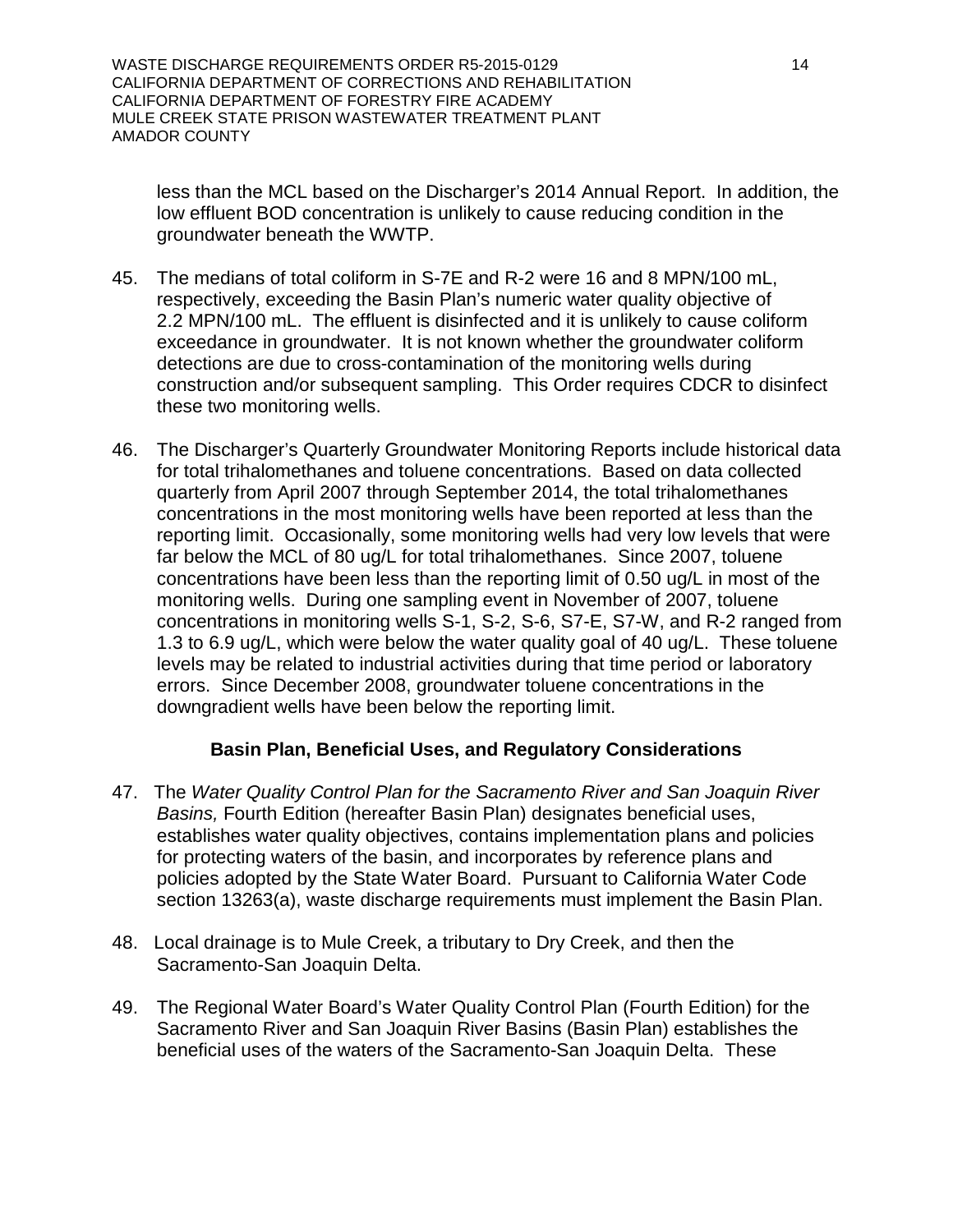WASTE DISCHARGE REQUIREMENTS ORDER R5-2015-0129 15 CALIFORNIA DEPARTMENT OF CORRECTIONS AND REHABILITATION CALIFORNIA DEPARTMENT OF FORESTRY FIRE ACADEMY MULE CREEK STATE PRISON WASTEWATER TREATMENT PLANT AMADOR COUNTY

beneficial uses are municipal and domestic supply; agricultural supply; industrial process and service supply; water contact recreation; non-contact water recreation; warm freshwater habitat; cold freshwater habitat; migration for aquatic organisms; spawning, reproduction, and/or early development; wildlife habitat; and navigation. The beneficial uses of underlying groundwater are municipal and domestic water supply, agricultural supply, and industrial service and process supply.

- 50. The beneficial uses of underlying groundwater as set forth in the Basin Plan are municipal and domestic supply, agricultural supply, industrial service supply and industrial process supply.
- 51. The Basin Plan establishes narrative water quality objectives for chemical constituents, tastes and odors, and toxicity in groundwater. It also sets forth a numeric objective for total coliform organisms.
- 52. The Basin Plan's numeric water quality objective for bacteria requires that the most probable number (MPN) of coliform organisms over any seven-day period shall be less than 2.2 per 100 mL in MUN groundwater.
- 53. The Basin Plan's narrative water quality objectives for chemical constituents, at a minimum, require waters designated as domestic or municipal supply to meet the MCLs specified in Title 22 of the California Code of Regulations (hereafter Title 22). The Basin Plan recognizes that the Central Valley Water Board may apply limits more stringent than MCLs to ensure that waters do not contain chemical constituents in concentrations that adversely affect beneficial uses.
- 54. The narrative toxicity objective requires that groundwater be maintained free of toxic substances in concentrations that produce detrimental physiological responses in human, animal, plant, or aquatic life associated with designated beneficial uses.
- 55. Quantifying a narrative water quality objective requires a site-specific evaluation of those constituents that have the potential to impact water quality and beneficial uses. The Basin Plan states that when compliance with a narrative objective is required to protect specific beneficial uses, the Central Valley Water Board will, on a case-by-case basis, adopt numerical limitations in order to implement the narrative objective.
- 56. In the absence of specific numerical water quality limits, the Basin Plan methodology is to consider any relevant published criteria. General salt tolerance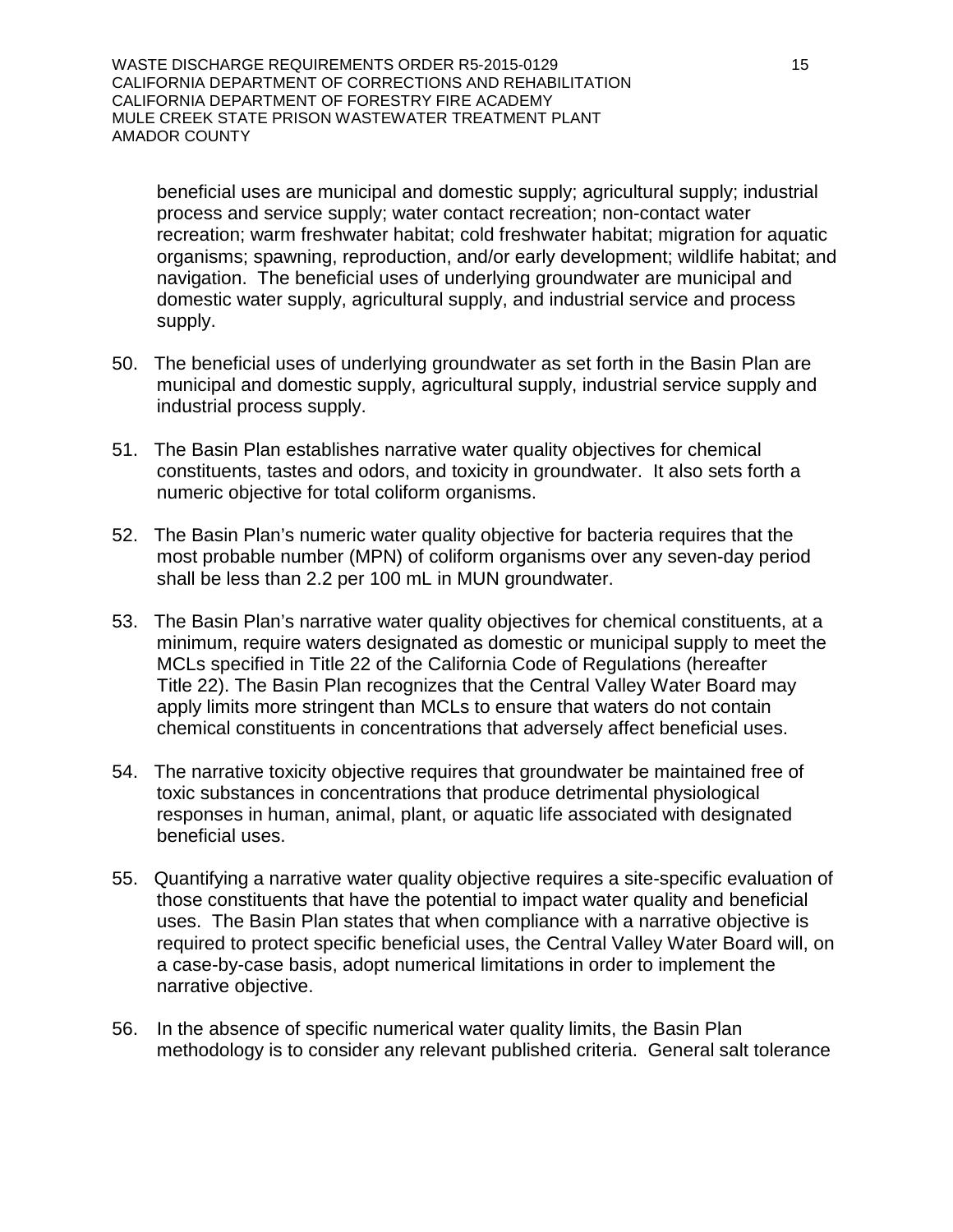WASTE DISCHARGE REQUIREMENTS ORDER R5-2015-0129 16 16 CALIFORNIA DEPARTMENT OF CORRECTIONS AND REHABILITATION CALIFORNIA DEPARTMENT OF FORESTRY FIRE ACADEMY MULE CREEK STATE PRISON WASTEWATER TREATMENT PLANT AMADOR COUNTY

guidelines, such as *Water Quality for Agriculture* by Ayers and Westcot and similar references indicate that yield reductions in nearly all crops are not evident when irrigation water has an EC less than 700 μmhos/cm. There is, however, an eightto ten-fold range in salt tolerance for agricultural crops and the appropriate salinity values to protect agriculture in the Central Valley are considered on a case-bycase basis. It is possible to achieve full yield potential with waters having EC up to 3,000 umhos/cm if the proper leaching fraction is provided to maintain soil salinity within the tolerance of the crop.

### **Antidegradation Analysis**

- 57. State Water Resources Control Board Resolution 68-16 ("Policy with Respect to Maintaining High Quality Waters of the State") (hereafter Resolution 68-16) prohibits degradation of groundwater unless it has been shown that:
	- a. The degradation is consistent with the maximum benefit to the people of the state.
	- b. The degradation will not unreasonably affect present and anticipated future beneficial uses.
	- c. The degradation does not result in water quality less than that prescribed in state and regional policies, including violation of one or more water quality objectives, and
	- d. The discharger employs best practicable treatment or control (BPTC) to minimize degradation.
- 58. Degradation of groundwater by some of the typical waste constituents associated with discharges from a wastewater utility, after effective source control, treatment, and control measures are implemented, is consistent with the maximum benefit to the people of the state. The technology, energy, water recycling, and waste management advantages of utility service far exceed any benefits derived from reliance on numerous, concentrated individual wastewater systems, and the impact on water quality will be substantially less.The economic prosperity of valley communities and associated industry is of maximum benefit to the people of the State, and provides sufficient justification for allowing the limited groundwater degradation that may occur pursuant to this Order.
- 59. The Discharger has been monitoring groundwater quality at the site since March 2007. Based on the data available, it is not possible to determine pre-1968 groundwater quality. Therefore, determination of compliance with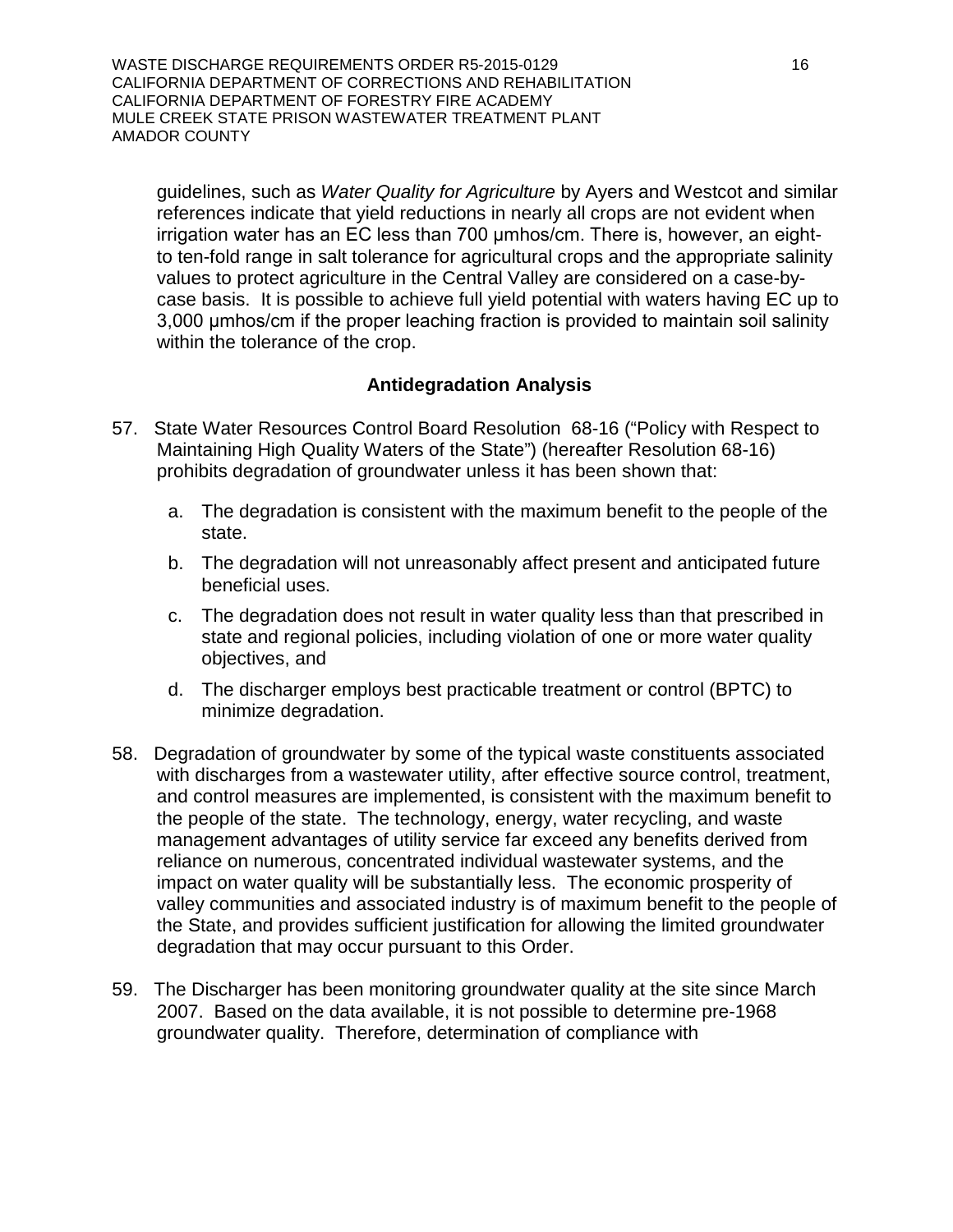Resolution 68-16 for this facility must be based on existing background groundwater quality.

60. Constituents of concern that have the potential to degrade groundwater include salts (primarily TDS, sodium, and chloride), and nutrients as discussed below.

|                         | <b>Average Concentrations</b> |                                        |                                          |                                             |  |
|-------------------------|-------------------------------|----------------------------------------|------------------------------------------|---------------------------------------------|--|
| Constituent             | Effluent <sup>1</sup>         | Background<br>Groundwater <sup>2</sup> | Downgradient<br>Groundwater <sup>3</sup> | Potential Water<br><b>Quality Objective</b> |  |
| TDS (mg/L)              | 244                           | 352 to 1,111                           | 287 to 541                               | 500-1,500 $^{6}$ / 450 $^{4}$               |  |
| BOD (mg/L)              | 8.2                           |                                        | --                                       | --                                          |  |
| Nitrate Nitrogen (mg/L) | 14                            | $0.2$ to 19                            | $0.2$ to 5.8                             | $10^{5}$                                    |  |
| TKN (mg/L)              | 2.6                           | 0.7 to 2.5                             | 1.0 to 8.2                               | --                                          |  |
| Sodium (mg/L)           | 55                            | 35 to 70                               | 18 to 96                                 | 69 <sup>4</sup>                             |  |
| Chloride (mg/L)         | 53                            | 29 to 379                              | 14 to 91                                 | 250-600 7/106 4                             |  |

<sup>1</sup> Flow weighted average from January 2009 through October 2014.<br><sup>2</sup> Compiled from B-2, B-3 and B-4; data collected from April 2007 through September 2014.

<sup>3</sup> Compiled from S-2, S-6, S-7E, S-7W, R-1, and R-2; data collected from April 2007 through September 2014. Data for S-1 are not used because the well has been dry since August 2008.<br>Agricultural water quality goal.

- 
- 
- 4 Agricultural water quality goal.<br>
<sup>5</sup> Primary Maximum Contaminant Level.<br>
<sup>6</sup> Secondary Maximum Contaminant Level range, Recommended level = 500;<br>
Upper level = 1000 mg/L; Short term level = 1500 mg/L.
- $U<sup>7</sup>$  Secondary Maximum Contaminant Level range, Recommended level = 250; Upper level = 500 mg/L; Short term level = 600 mg/L.
- a. **Total Dissolved Solids.** Except for the background Well B-2, all onsite wells have TDS concentrations less than the upper level MCL for TDS. The effluent average TDS concentration of 244 mg/L is less than the TDS concentrations in the background and downgradient wells. Therefore, the discharge is not likely to degrade groundwater quality for TDS. This Order includes an effluent TDS limit of 450 mg/L, which is the effluent TDS limit in the existing WDRs.
- b. **Nitrate.** For nutrients such as nitrate, the potential for degradation depends not only on the quality of the treated effluent, but the ability of the vadose zone below the effluent disposal ponds to provide an environment conducive to nitrification and denitrification to convert the effluent nitrogen to nitrate and the nitrate to nitrogen gas before it reaches the water table. The nitrate nitrogen concentration in the background Well B-3 exceeded the Primary MCL of 10 mg/L for nitrate nitrogen. Although the average effluent nitrate nitrogen concentration of 14 mg/L exceeded the Primary MCL of 10 mg/L for nitrate nitrogen, the effluent total nitrogen loading rate of 41 lb/acre/year is less than the nitrogen uptaking rate for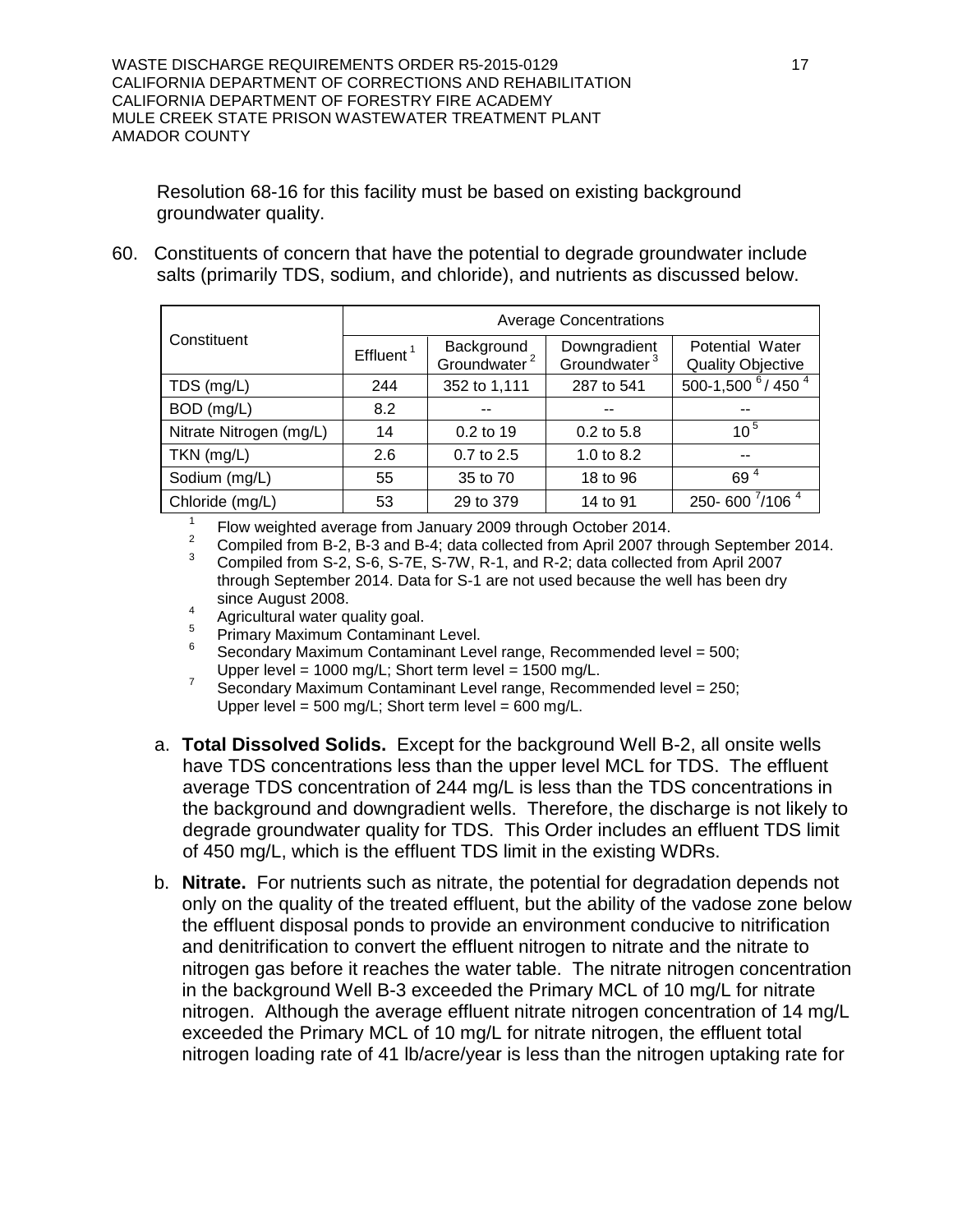WASTE DISCHARGE REQUIREMENTS ORDER R5-2015-0129 18 CALIFORNIA DEPARTMENT OF CORRECTIONS AND REHABILITATION CALIFORNIA DEPARTMENT OF FORESTRY FIRE ACADEMY MULE CREEK STATE PRISON WASTEWATER TREATMENT PLANT AMADOR COUNTY

forage crops, which range from [1](#page-17-0)50 to 480 lb/acre/year  $^{\text{1}}$ . The average nitrate  $^{\text{2}}$ nitrogen concentrations in all downgradient wells were less than the Primary MCL of 10 mg/L with a range from 0.2 to 5.8 mg/L. Therefore, the groundwater nitrate nitrogen concentrations in the downgradient wells have not been degraded to exceed the Primary MCL for nitrate nitrogen.

The RWD states that the effluent nitrate concentration is expected to remain the same after completion of proposed WWTP improvements. Due to use of MCIC, the influent flow rates will be higher than the current level. The effluent nitrogen loading rate will also increase from the current 41 lb/acre/year to 240 lb/acre/year, which is within the range of the nitrogen uptake rate for forage crops. However, Effluent Storage Reservoir is unlined and treated wastewater in the reservoir may have the potential to degrade groundwater for nitrate nitrogen. Therefore, this Order includes an effluent nitrate nitrogen limit of 30 mg/L to protect groundwater quality.

- 61. This Order establishes effluent and groundwater limitations for the WWTP that will not unreasonably threaten present and anticipated beneficial uses or result in groundwater quality that exceeds water quality objectives set forth in the Basin Plan. For TDS**,** current groundwater monitoring data indicate that groundwater has not been degraded beyond the MCLs by the discharge and that the discharge does not pose a threat of degradation in the future. For nitrate nitrogen, the discharge has not caused exceedance of the water quality objective. The Discharger has implemented BPTC, so the degradation is allowable under Resolution 68-16.
- 62. The Discharger provides treatment and control of the discharge that incorporates:
	- a. Implementation of water conservation measures to reduce the influent flow;
	- b. Tailwater control systems in the LAAs;
	- c. Proposed additional aeration in oxidation ditch and new larger clarifier;
	- d. Proposed new chlorine contact basin, and
	- e. Proposed new concrete sludge drying beds.

### **Other Regulatory Considerations**

<span id="page-17-0"></span>63. In compliance with Water Code section 106.3, it is the policy of the State of California that every human being has the right to safe, clean, affordable, and

<sup>&</sup>lt;sup>1</sup> California Fertilizer Association, "Western Fertilizer Handbook",  $6<sup>th</sup>$  Edition, page 60, 1980.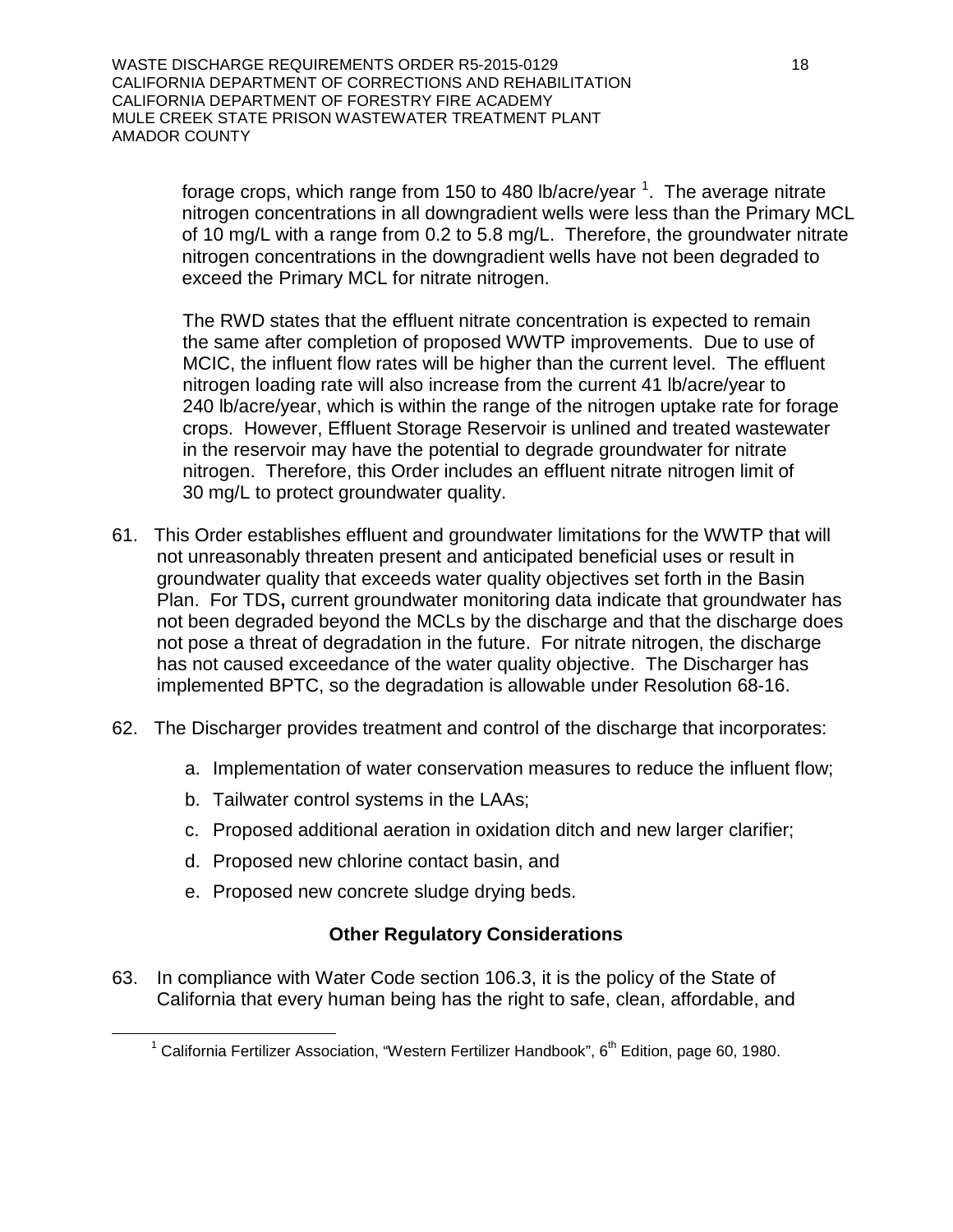WASTE DISCHARGE REQUIREMENTS ORDER R5-2015-0129 19 19 CALIFORNIA DEPARTMENT OF CORRECTIONS AND REHABILITATION CALIFORNIA DEPARTMENT OF FORESTRY FIRE ACADEMY MULE CREEK STATE PRISON WASTEWATER TREATMENT PLANT AMADOR COUNTY

accessible water adequate for human consumption, cooking, and sanitary purposes. This order promotes that policy by requiring discharges to meet maximum contaminant levels designed to protect human health and ensure that water is safe for domestic use.

- 64. Based on the threat and complexity of the discharge, the facility is determined to be classified as 2B as defined below:
	- a. Category 2 threat to water quality: "Those discharges of waste that could impair the designated beneficial uses of the receiving water, cause short-term violations of water quality objectives, cause secondary drinking water standards to be violated, or cause a nuisance."
	- b. Category B complexity, defined as: "Any discharger not included [as Category A] that has physical, chemical, or biological treatment systems (except for septic systems with subsurface disposal) or any Class 2 or Class 3 waste management units."
- 65. Title 27 of the California Code of Regulations (hereafter Title 27) contains regulatory requirements for the treatment, storage, processing, and disposal of solid waste. However, Title 27 exempts certain activities from its provisions. Discharges regulated by this Order are exempt from Title 27 pursuant to provisions that exempt domestic sewage, wastewater, and reuse. Title 27, section 20090 states in part:

The following activities shall be exempt from the SWRCB-promulgated provisions of this subdivision, so long as the activity meets, and continues to meet, all preconditions listed:

(b) Wastewater - Discharges of wastewater to land, including but not limited to evaporation ponds, percolation ponds, or subsurface leachfields if the following conditions are met:

- (1) the applicable RWQCB has issued WDRs, reclamation requirements, or waived such issuance;
- (2) the discharge is in compliance with the applicable water quality control plan; and
- (3) the wastewater does not need to be managed according to Chapter 11, Division 4.5, Title 22 of this code as a hazardous waste.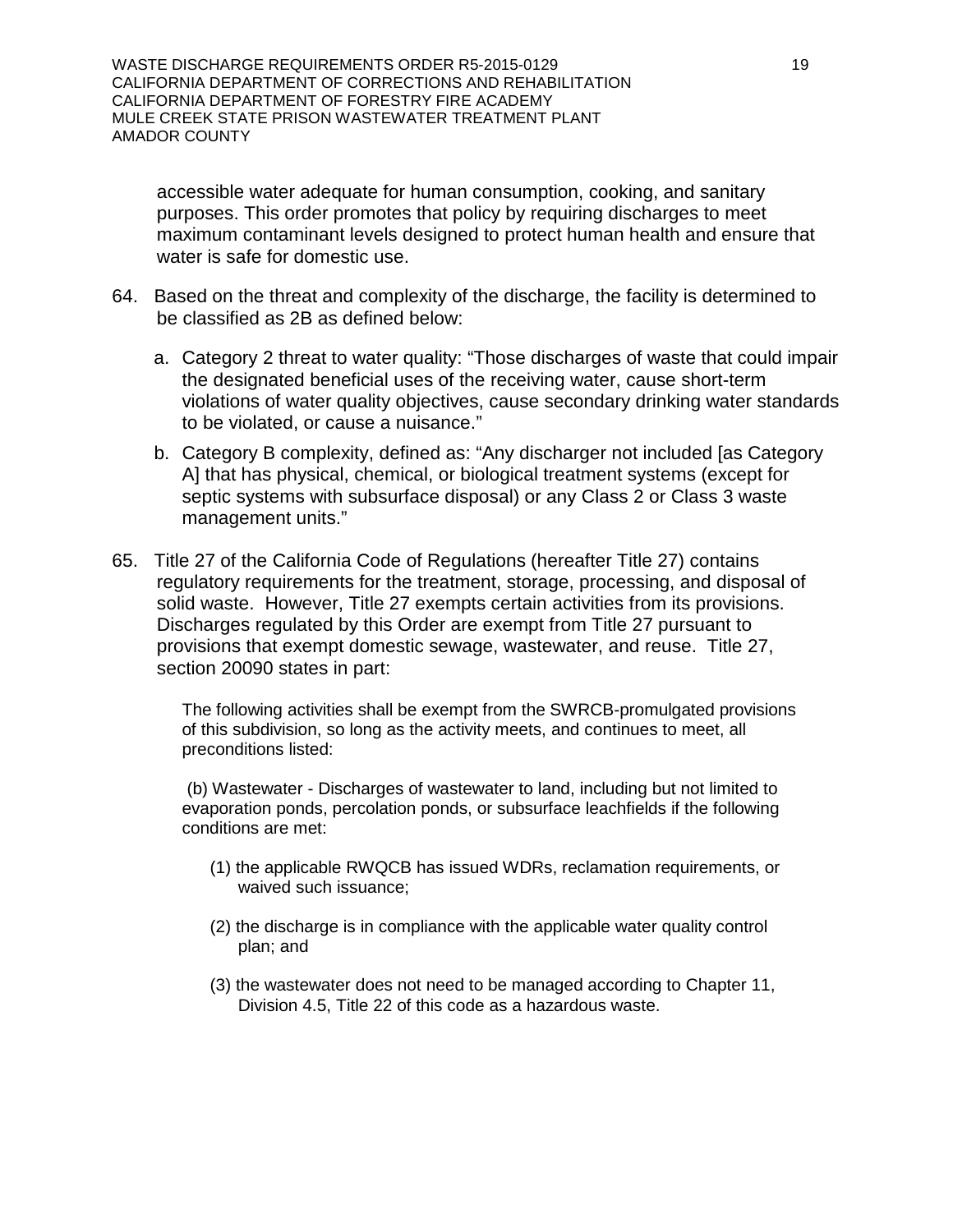WASTE DISCHARGE REQUIREMENTS ORDER R5-2015-0129 20 CALIFORNIA DEPARTMENT OF CORRECTIONS AND REHABILITATION CALIFORNIA DEPARTMENT OF FORESTRY FIRE ACADEMY MULE CREEK STATE PRISON WASTEWATER TREATMENT PLANT AMADOR COUNTY

- 66. The discharge authorized herein, and the treatment and storage facilities associated with the discharge, are exempt from the requirements of Title 27 as follows:
	- a. Effluent Storage Reservoir and LAAs are exempt pursuant to Title 27, section 20090(b) because they are discharges of wastewater to land and:
		- i. The Central Valley Water Board is issuing WDRs.
		- ii. The discharge is in compliance with the Basin Plan, and;
		- iii. The treated effluent discharged to the Effluent Storage Reservoir and LAAs does not need to be managed as hazardous waste.
- 67. The U.S. EPA published *Statistical Analysis of Groundwater Monitoring Data at RCRA Facilities, Unified Guidance* (hereafter "Unified Guidance") in 2009. As stated in the Unified Guidance, the document:

…is tailored to the context of the RCRA groundwater monitoring regulations … [however, t]here are enough commonalities with other regulatory groundwater monitoring programs … to allow for more general use of the tests and methods in the Unified Guidance… Groundwater detection monitoring involves either a comparison between different monitoring stations … or a contrast between past and present data within a given station… The Unified Guidance also details methods to compare background data against measurements from regulatory compliance points … [as well as] techniques for comparing datasets against fixed numerical standards … [such as those] encountered in many regulatory programs.

The statistical data analysis methods in the Unified Guidance are appropriate for determining whether the discharge complies with Groundwater Limitations of this Order.

- 68. The State Water Board adopted Order 97-03-DWQ (NPDES General Permit CAS000001) specifying waste discharge requirements for discharges of storm water associated with industrial activities, and requiring submittal of a Notice of Intent by all affected industrial dischargers. The wastewater treatment facility has a design capacity of less than 1.0 MGD. The Discharger is therefore not required to obtain coverage under NPDES General Permit CAS000001.
- 69. On 2 May 2006, the State Water Board adopted Statewide General Waste Discharge Requirements for Sanitary Sewer Systems General Order 2006-0003-DWQ (the General Order). The General Order requires all public agencies that own or operate sanitary sewer systems greater than one mile in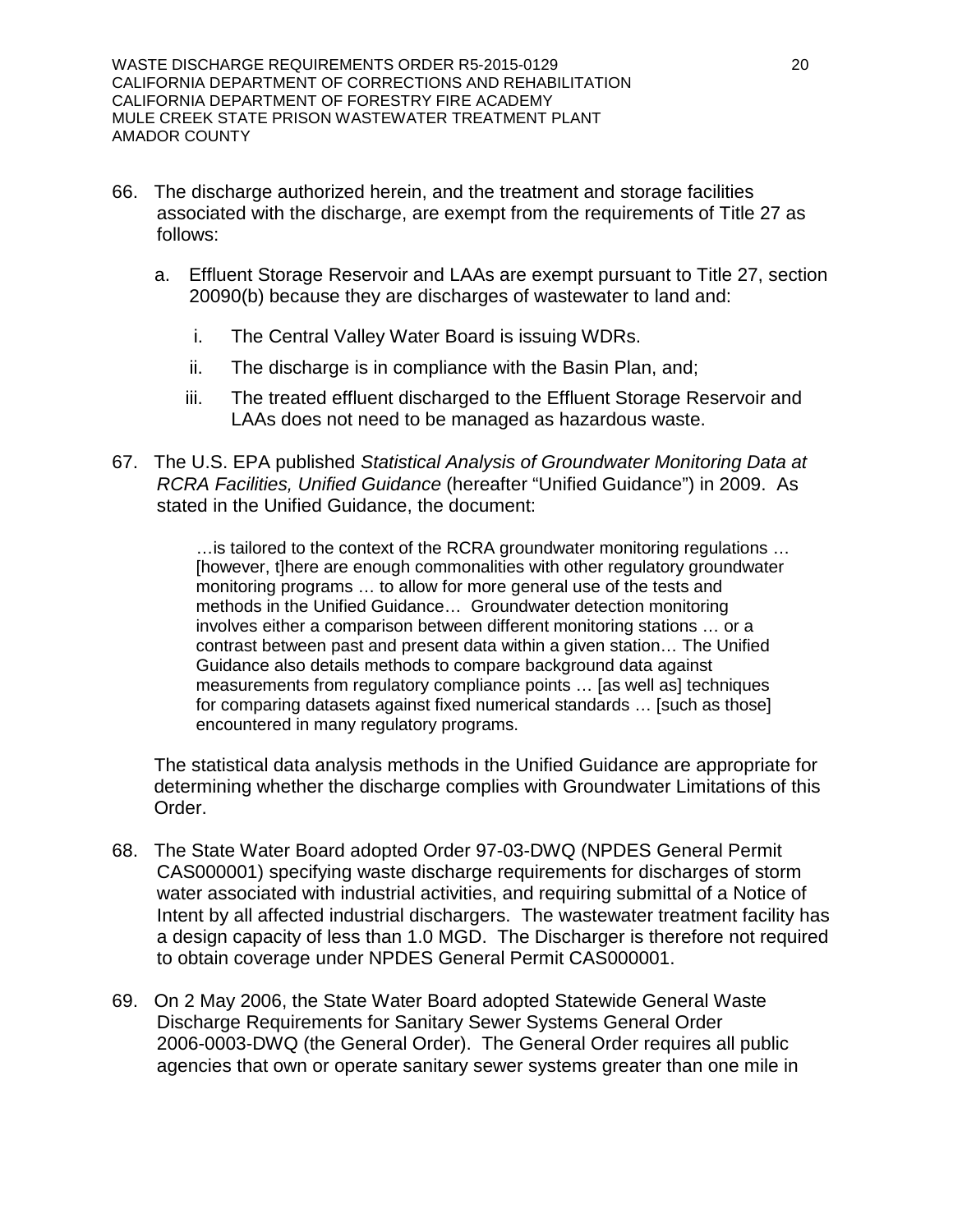WASTE DISCHARGE REQUIREMENTS ORDER R5-2015-0129 21 CALIFORNIA DEPARTMENT OF CORRECTIONS AND REHABILITATION CALIFORNIA DEPARTMENT OF FORESTRY FIRE ACADEMY MULE CREEK STATE PRISON WASTEWATER TREATMENT PLANT AMADOR COUNTY

length to comply with the Order. The Discharger's collection systems exceed one mile in length and the WWTP is regulated under the General Order.

70. Water Code section 13267(b)(1) states:

In conducting an investigation specified in subdivision (a), the regional board may require that any person who has discharged, discharges, or is suspected of having discharged or discharging, or who proposes to discharge waste within its region … shall furnish, under penalty of perjury, technical or monitoring program reports which the board requires. The burden, including costs of these reports, shall bear a reasonable relationship to the need for the reports and the benefits to be obtained from the reports. In requiring those reports, the regional board shall provide the person with a written explanation with regard to the need for the reports, and shall identify the evidence that supports requiring that person to provide the reports.

The technical reports required by this Order and the attached Monitoring and Reporting Program R5-2015-0129 are necessary to ensure compliance with these waste discharge requirements. The Discharger owns and operates the facility that discharges the waste subject to this Order.

- 71. The California Department of Water Resources sets standards for the construction and destruction of groundwater wells (hereafter DWR Well Standards), as described in *California Well Standards Bulletin 74-90* (June 1991) and *Water Well Standards: State of California Bulletin 74-81* (December 1981). These standards, and any more stringent standards adopted by the state or county pursuant to Water Code section 13801, apply to all monitoring wells used to monitor the impacts of wastewater storage or disposal governed by this Order.
- 72. CDCR completed the Final Environmental Impact Report (EIR) for Level II Infill Correctional Facilities Project on 28 October 2013 in accordance with the California Environmental Quality Act (CEQA) (Pub. Resources Code, § 21000 et seq.). The Final Environmental Impact Report states that impacts related to long term water quality as a result of operation of Level II Infill Correctional Facilities would be less than significant. On 24 November 2015, CDCR certified a Subsequent EIR for modifications to the Level II Infill Correctional Facilities Project, including the proposed onsite LAAs. The Subsequent EIR determined that the proposed modifications would result no new significant and unavoidable project level or cumulative impacts. The Board, acting as a responsible agency, was consulted during the development of these documents.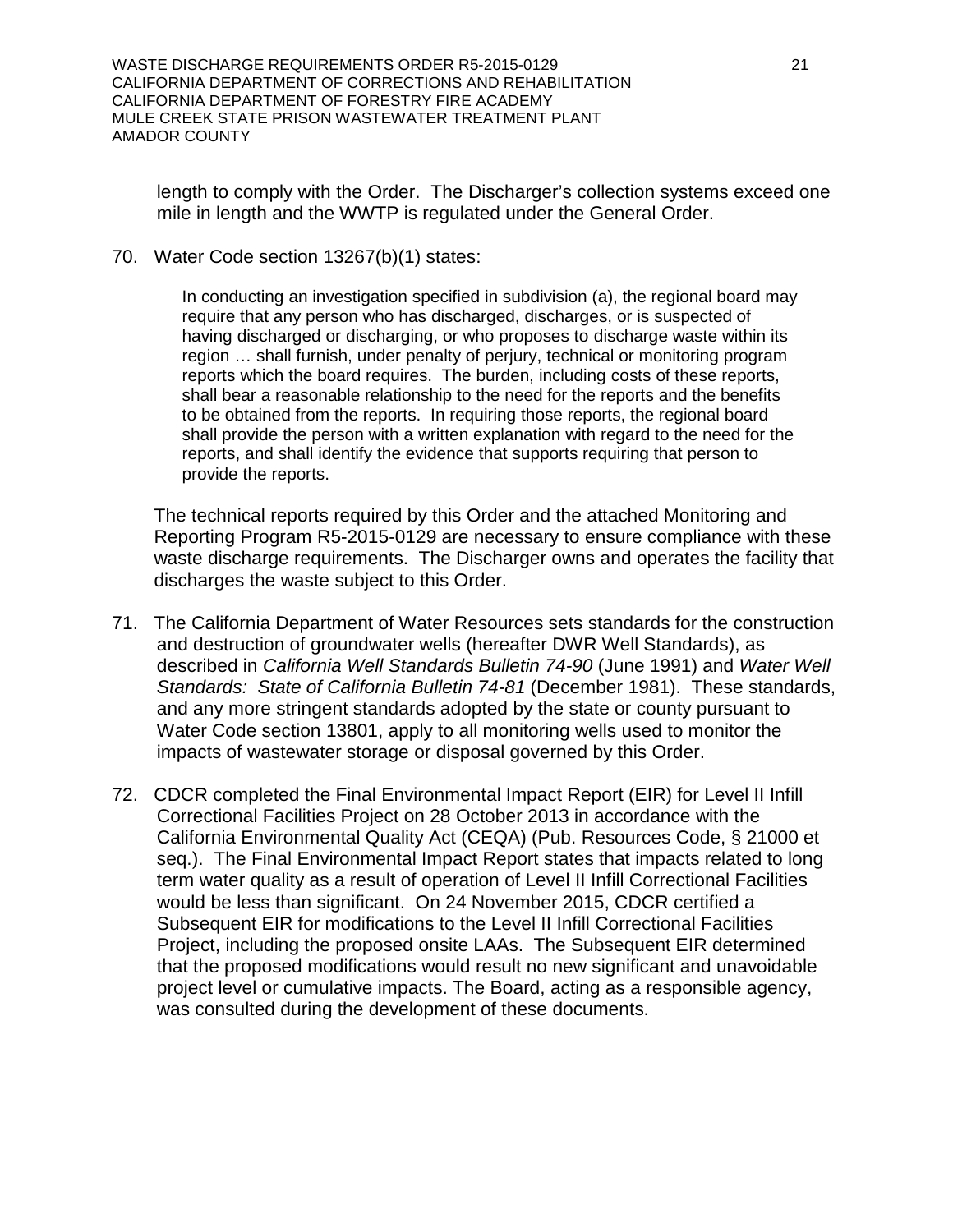WASTE DISCHARGE REQUIREMENTS ORDER R5-2015-0129 22 CALIFORNIA DEPARTMENT OF CORRECTIONS AND REHABILITATION CALIFORNIA DEPARTMENT OF FORESTRY FIRE ACADEMY MULE CREEK STATE PRISON WASTEWATER TREATMENT PLANT AMADOR COUNTY

- 73. CDCR has previously determined that the proposed WWTP improvements are exempt from the provisions of CEQA in accordance with California Code of Regulations, title 14, section 15301, which exempts the "operation, repair, maintenance, [and] permitting … of existing public or private structures, facilities, mechanical equipment, or topographical features" from environmental review.
- 74. The United States Environmental Protection Agency (EPA) has promulgated biosolids reuse regulations in 40 CFR 503, *Standard for the Use or Disposal of Sewage Sludge,* which establishes management criteria for protection of ground and surface waters, sets application rates for heavy metals, and establishes stabilization and disinfection criteria.
- 75. The Central Valley Water Board is using the Standards in 40 CFR 503 as guidelines in establishing this Order, but the Central Valley Water Board is not the implementing agency for 40 CFR 503 regulations. The Discharger may have separate and/or additional compliance, reporting, and permitting responsibilities to the EPA.
- 76. Pursuant to Water Code section 13263(g), discharge is a privilege, not a right, and adoption of this Order does not create a vested right to continue the discharge.

### **Public Notice**

- 77. All the above and the supplemental information and details in the attached Information Sheet, which is incorporated by reference herein, were considered in establishing the following conditions of discharge.
- 78. The Discharger and interested agencies and persons have been notified of the Central Valley Water Board's intent to prescribe waste discharge requirements for this discharge, and they have been provided an opportunity to submit written comments and an opportunity for a public hearing.
- 79. All comments pertaining to the discharge were heard and considered in a public hearing.

**IT IS HEREBY ORDERED** that WDRs Order 5-00-088 is rescinded, pursuant to Water Code sections 13263 and 13267, the California Department of Corrections and the California Department of Forestry Fire Academy, their agents, successors, and assigns, in order to meet the provisions contained in Division 7 of the Water Code and regulations adopted thereunder, shall comply with the following: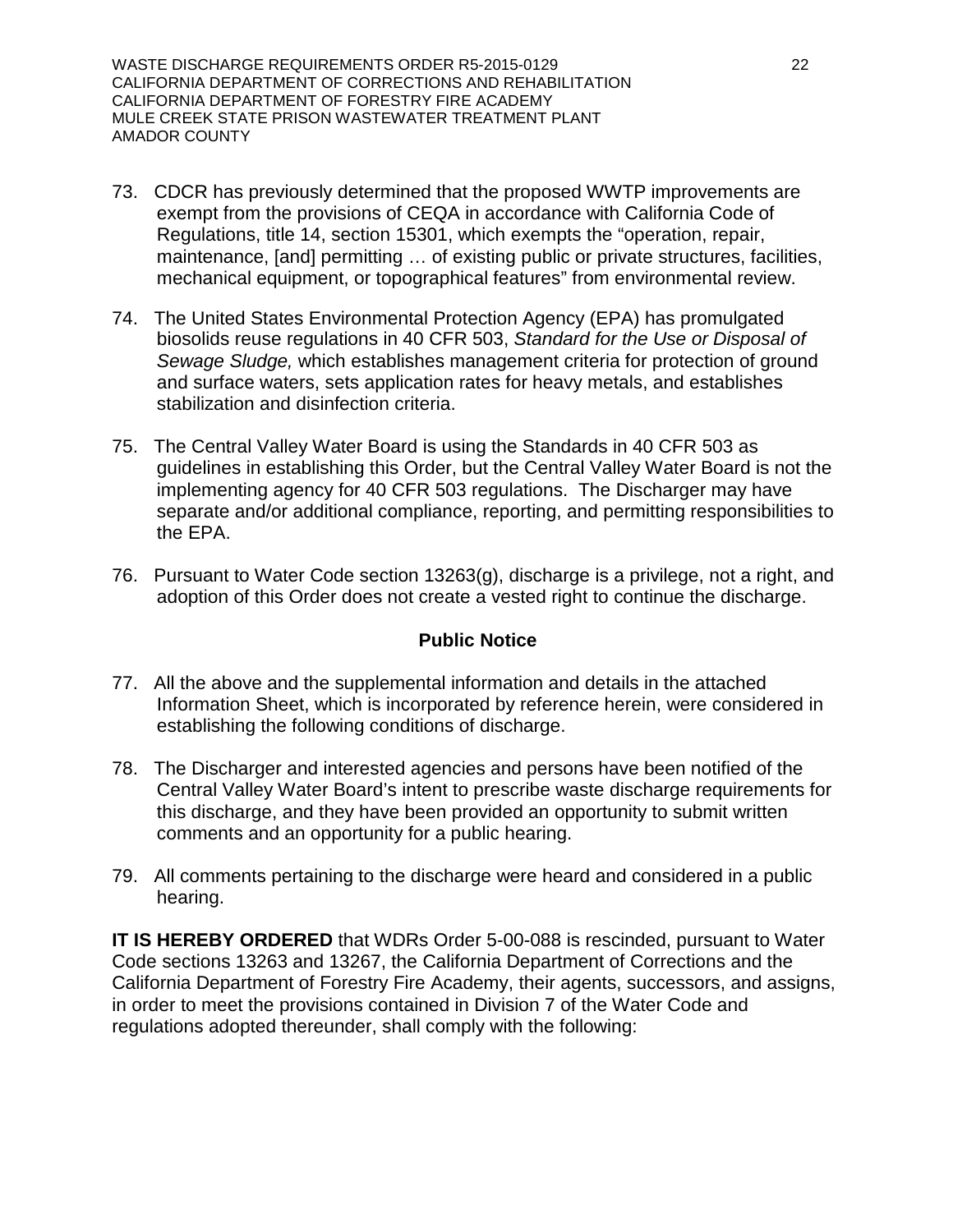WASTE DISCHARGE REQUIREMENTS ORDER R5-2015-0129 23 CALIFORNIA DEPARTMENT OF CORRECTIONS AND REHABILITATION CALIFORNIA DEPARTMENT OF FORESTRY FIRE ACADEMY MULE CREEK STATE PRISON WASTEWATER TREATMENT PLANT AMADOR COUNTY

### **A. Discharge Prohibitions**

- 1. Discharge of wastes to surface waters or surface water drainage courses is prohibited.
- 2. Discharge of waste classified as 'hazardous', as defined in the California Code of Regulations, title 23, section 2510 et seq., is prohibited.
- 3. Treatment system bypass of untreated or partially treated waste is prohibited, except as allowed by Standard Provision E.2 of the *Standard Provisions and Reporting Requirements for Waste Discharge Requirements*.
- 4. Discharge of waste at a location or in a manner different from that described in the Findings is prohibited.
- 5. CDCR and CDFFA shall not allow toxic substances to be discharged into the wastewater treatment system such that biological treatment mechanisms are disrupted.

### **B. Flow Limitations**

1. Effectively immediately, influent flows to the WWTP shall not exceed the following limits:

| <b>Flow Measurement</b>               | <b>Flow Limit</b> |
|---------------------------------------|-------------------|
| Total Annual Flow <sup>1</sup>        | 274 MG            |
| Average Dry Weather Flow <sup>2</sup> | 0.74 MGD          |

<sup>1</sup> As determined by the total flow for the calendar year.<br><sup>2</sup> As determined by the total flow for the months of August through October, inclusive, divided

by 92 days.

# **C. Effluent Limitations**

1. Effluent discharged to the Effluent Storage Reservoir/ LAAs/Preston Reservoir shall not exceed the following limits:

| Constituent         | Units | Limit | <b>Basis of Compliance</b><br>Determination |
|---------------------|-------|-------|---------------------------------------------|
| $BOD5$ <sup>1</sup> | mq/L  | 40    | <b>Monthly Average</b>                      |
| BOD <sub>5</sub>    | mq/L  | 80    | <b>Monthly Maximum</b>                      |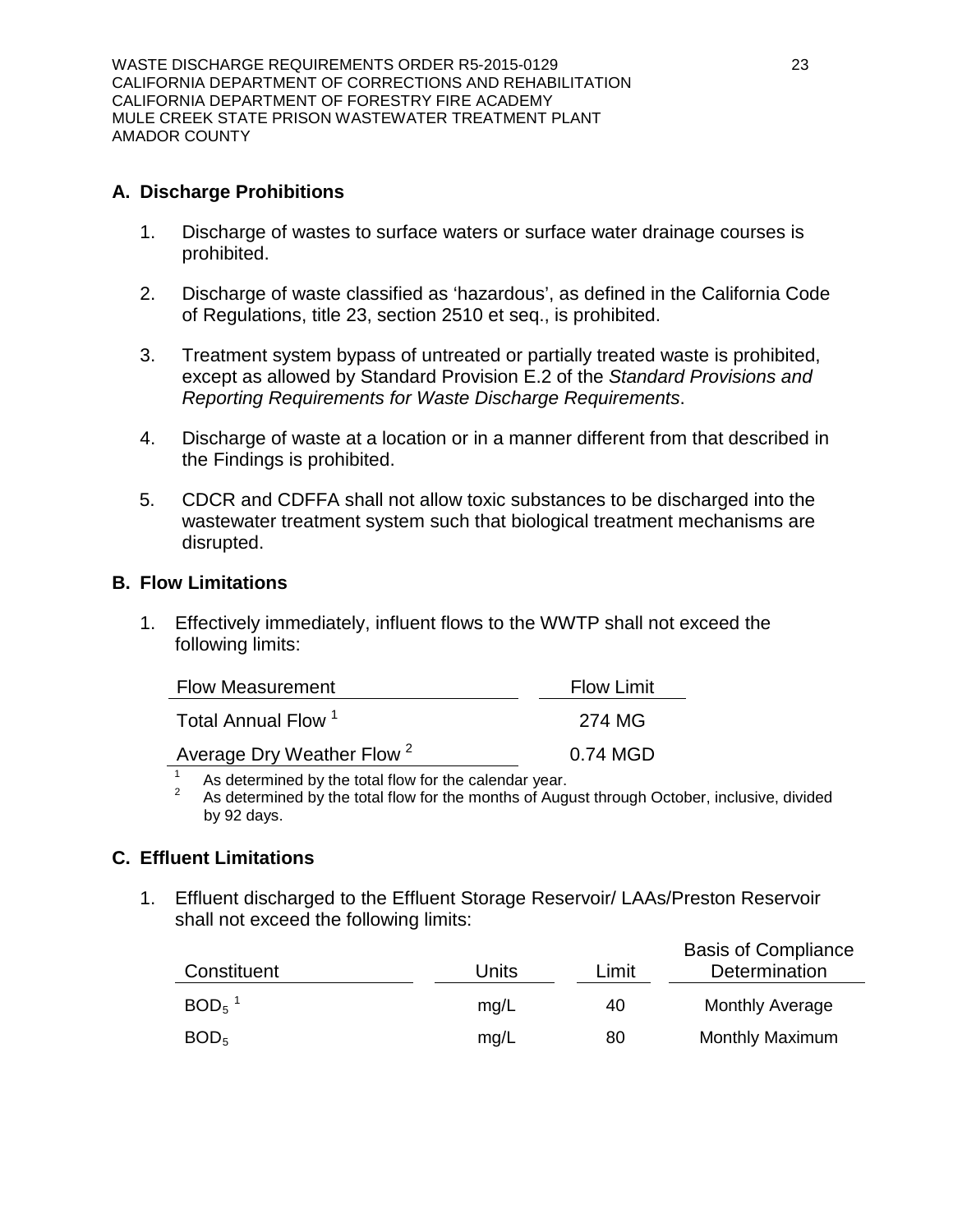#### WASTE DISCHARGE REQUIREMENTS ORDER R5-2015-0129 24 CALIFORNIA DEPARTMENT OF CORRECTIONS AND REHABILITATION CALIFORNIA DEPARTMENT OF FORESTRY FIRE ACADEMY MULE CREEK STATE PRISON WASTEWATER TREATMENT PLANT AMADOR COUNTY

|           | Limit             | Determination   |
|-----------|-------------------|-----------------|
| MPN/100mL | 23                | 7-day Median    |
| MPN/100mL | 240               | Monthly Maximum |
| mg/L      | 450               | Annual Average  |
| mg/L      | 30                | Annual Average  |
|           | Units<br>$\cdots$ |                 |

5-day biochemical oxygen demand at 20°C.

2. The total nitrogen mass loading to the LAAs shall not exceed the agronomic rate for the vegetation. Compliance with this requirement shall be determined using published nitrogen uptake rates for the vegetation/crops grown. The mass of total nitrogen applied to each LAA on an annual basis shall be calculated using the following formula:

$$
M = \sum_{i=1}^{12} \frac{(8.345(C_i V_i) + M_x)}{A}
$$

| Where: M |         | $=$ mass of nitrogen applied to LAA in $\frac{1}{2}$ b/ac/yr                                 |
|----------|---------|----------------------------------------------------------------------------------------------|
|          | $C_i$   | $=$ Monthly average concentration of total nitrogen for month <i>i</i> in mg/L               |
|          | $V_i$   | volume of wastewater applied to the LAA during calendar month <i>i</i> in<br>million gallons |
|          | A       | = area of the LAA irrigated in acres                                                         |
|          |         | = the number of the month (e.g., January = 1, February = 2, etc.)                            |
|          | $M_{x}$ | = nitrogen mass from other sources (e.g., fertilizer and compost) in pounds                  |
|          | 8.345   | $=$ unit conversion factor                                                                   |

### **D. Discharge Specifications**

- 1. CDCR shall be responsible for the operation and maintenance of the WWTP, and all conveyance lines on its property. CDCR is also responsible for the maintenance of the sewer line, bar screen, pump stations at the Preston Youth Correctional Facility.
- 2. CDFFA shall be responsible for the maintenance of all conveyance lines and appurtenances associated with the transport of wastewater from its facilities to the CDCR Manhole No. CF-1 at the edge of LAA 7.
- 3. CDCR and CDFFA shall operate all systems and equipment to optimize the quality of the discharge.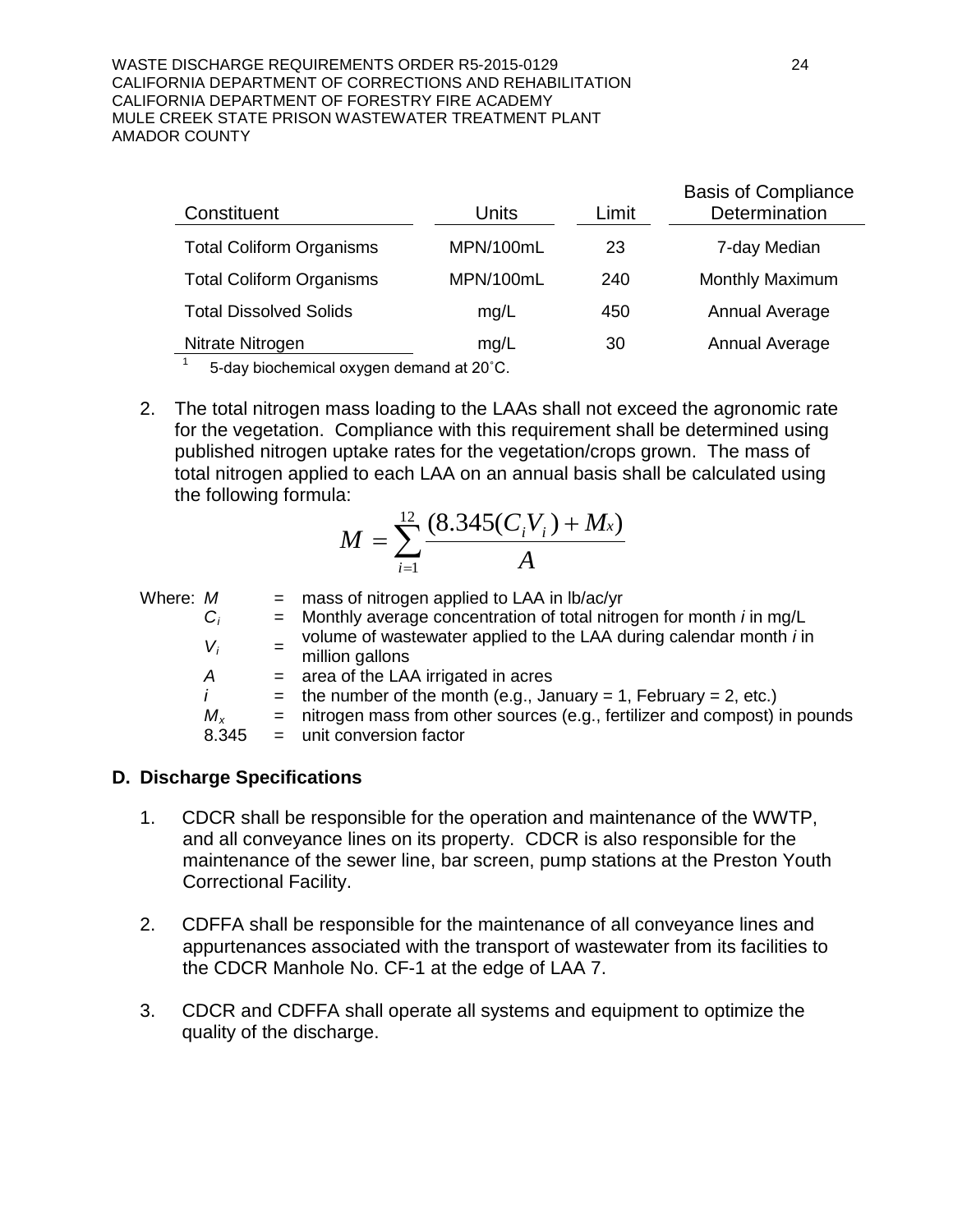- 4. No waste constituent shall be released, discharged, or placed where it will cause a violation of the Groundwater Limitations of this Order.
- 5. Wastewater treatment, storage, and disposal shall not cause pollution or a nuisance as defined by Water Code section 13050.
- 6. The discharge shall remain within the permitted waste treatment/containment structures and land application areas at all times.
- 7. All treatment, storage, and disposal systems shall be designed, constructed, operated, and maintained to prevent inundation or washout due to floods with a 100-year return frequency.
- 8. Public contact with wastewater at the WWTP shall be prevented through such means as fences, signs, or acceptable alternatives.
- 9. Objectionable odors shall not be perceivable beyond the limits of the WWTP property at an intensity that creates or threatens to create nuisance conditions.
- 10. As a means of discerning compliance with Discharge Specification D.9, the dissolved oxygen (DO) content in the upper one foot of any wastewater treatment or storage pond shall not be less than 1.0 mg/L for three consecutive weekly sampling events. If the DO in any single pond is below 1.0 mg/L for three consecutive sampling events, CDCR shall report the findings to the Regional Water Board in writing within 10 days and shall include a specific plan to resolve the low DO results within 30 days.
- 11. CDCR shall operate and maintain all ponds sufficiently to protect the integrity of containment dams and berms and prevent overtopping and/or structural failure. Unless a California-registered civil engineer certifies (based on design, construction, and conditions of operation and maintenance) that less freeboard is adequate, the operating freeboard in any pond shall never be less than two feet (measured vertically from the lowest possible point of overflow). As a means of management and to discern compliance with this requirement, CDCR shall install and maintain in each pond a permanent staff gauge with calibration marks that clearly show the water level at design capacity and enable determination of available operational freeboard.
- 12. Wastewater treatment, storage, and disposal ponds or structures shall have sufficient capacity to accommodate allowable wastewater flow, design seasonal precipitation, and ancillary inflow and infiltration during the winter while ensuring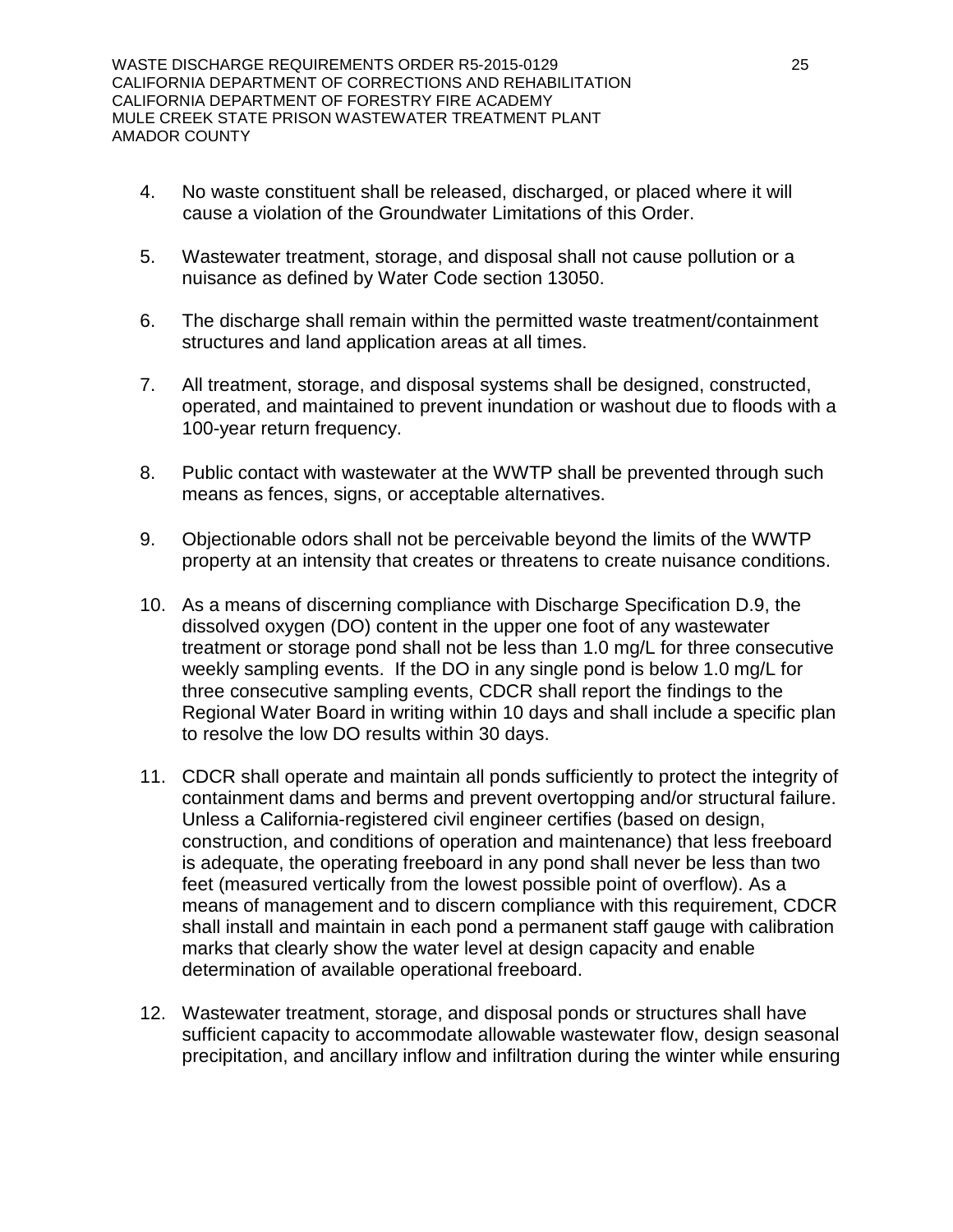compliance with all requirements of this Order. Design seasonal precipitation shall be based on total annual precipitation using a return period of 100 years, distributed monthly in accordance with historical rainfall patterns.

- 13. On or about **1 October** of each year, available capacity shall at least equal the volume necessary to comply with Discharge Specifications D.11 and D.12.
- 14. All ponds and open containment structures shall be managed to prevent breeding of mosquitoes. Specifically:
	- a. An erosion control program shall be implemented to ensure that small coves and irregularities are not created around the perimeter of the water surface.
	- b. Weeds shall be minimized through control of water depth, harvesting, or herbicides.
	- c. Dead algae, vegetation, and debris shall not accumulate on the water surface.
	- d. CDCR shall consult and coordinate with the local Mosquito Abatement District to minimize the potential for mosquito breeding as needed to supplement the above measures.
- 15. Newly constructed or rehabilitated berms or levees (excluding internal berms that separate ponds or control the flow of water within a pond) shall be designed and constructed under the supervision of a California Registered Civil Engineer.
- 16. Wastewater contained in any unlined pond shall not have a pH less than 6.0 or greater than 10.

### **E. Groundwater Limitations**

- 1. Release of waste constituents from any portion of the WWTP shall not cause or contribute to groundwater containing concentrations of waste constituents in excess of concentrations specified below.
	- a. Nitrate (as nitrogen) of 10 mg/L.
	- b. Total coliform organism level of 2.2 MPN/100 mL over any seven-day period.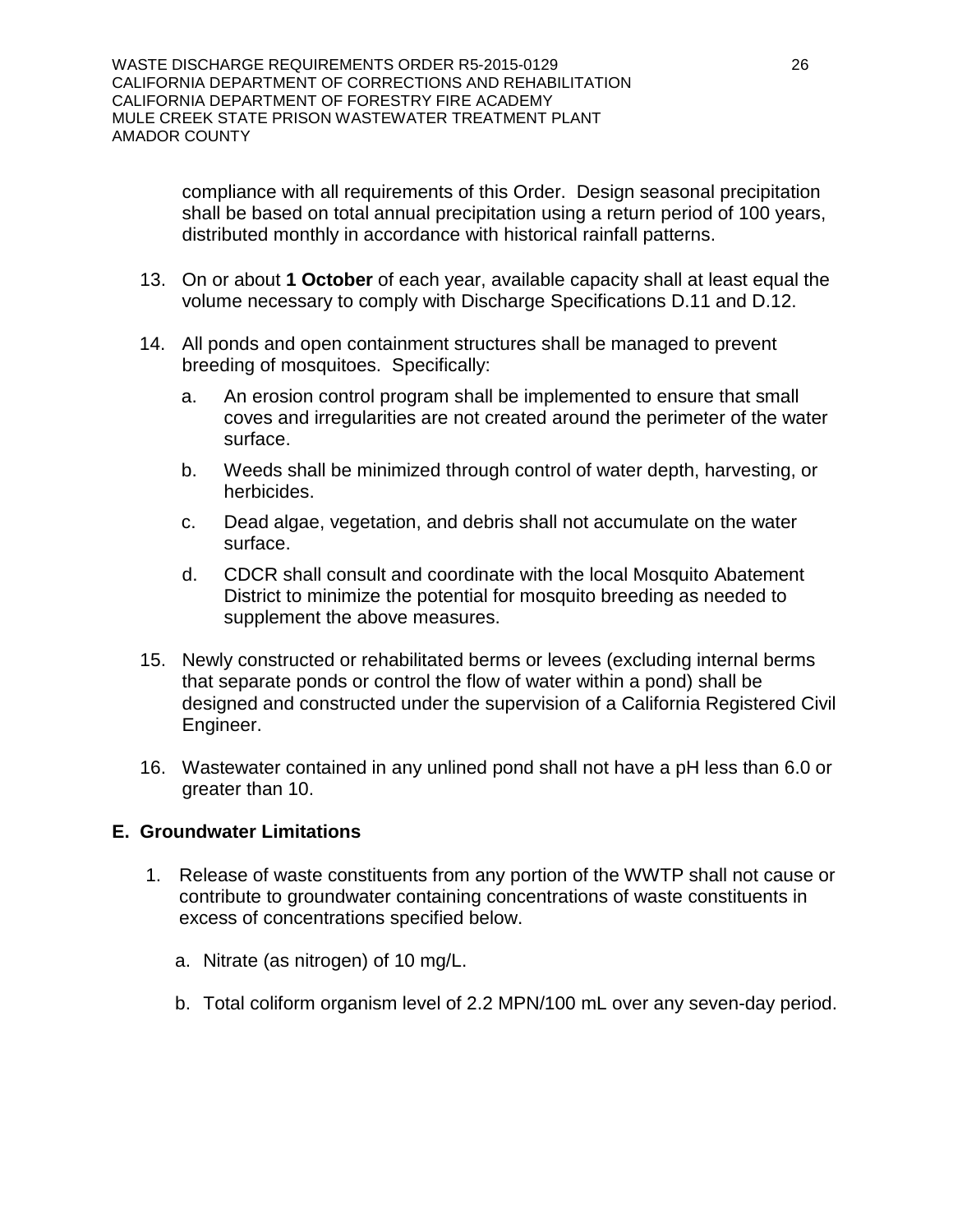WASTE DISCHARGE REQUIREMENTS ORDER R5-2015-0129 27 CALIFORNIA DEPARTMENT OF CORRECTIONS AND REHABILITATION CALIFORNIA DEPARTMENT OF FORESTRY FIRE ACADEMY MULE CREEK STATE PRISON WASTEWATER TREATMENT PLANT AMADOR COUNTY

- c. Contain constituents in concentrations that exceed either the Primary or Secondary MCLs established in Title 22 of the California Code of Regulations.
- 2. Contain taste or odor-producing constituents, toxic substances, or any other constituents in concentrations that cause nuisance or adversely affect beneficial uses.

# **F. Land Application Area Specifications**

- 1. Wastewater shall be applied to the LAAs at agronomic rates.
- 2. Discharge to the LAAs shall not be performed during rainfall or when the ground is saturated.
- 3. Each LAA shall have a tailwater collection system such that all tailwater shall be reapplied to the LAAs.
- 4. Tailwater runoff and spray of wastewater shall not be discharged outside of the LAAs including to the effluent storage reservoirs.
- 5. Vegetation (which may include pasture grasses, native grasses and trees, and/or ornamental landscaping) shall be grown in the LAAs.
- 6. Land application of wastewater shall be managed to minimize erosion.
- 7. The LAAs shall be managed to prevent breeding of mosquitoes. In particular:
	- a. There shall be no standing water 48 hours after irrigation ceases;
	- b. Tailwater ditches shall be maintained essentially free of emergent, marginal, and floating vegetation; and
	- c. Low-pressure and unpressurized pipelines and ditches accessible to mosquitoes shall not be used to store wastewater.
- 8. LAAs shall be designed, maintained, and operated to comply with the following setback requirements:

| <b>Setback Definition</b>               | <b>Minimum Irrigation</b><br>Setback (feet) |
|-----------------------------------------|---------------------------------------------|
| Edge of LAA to property boundary        | $25^{\frac{1}{2}}$                          |
| Edge of LAA to public road right of way | 30 <sup>1</sup>                             |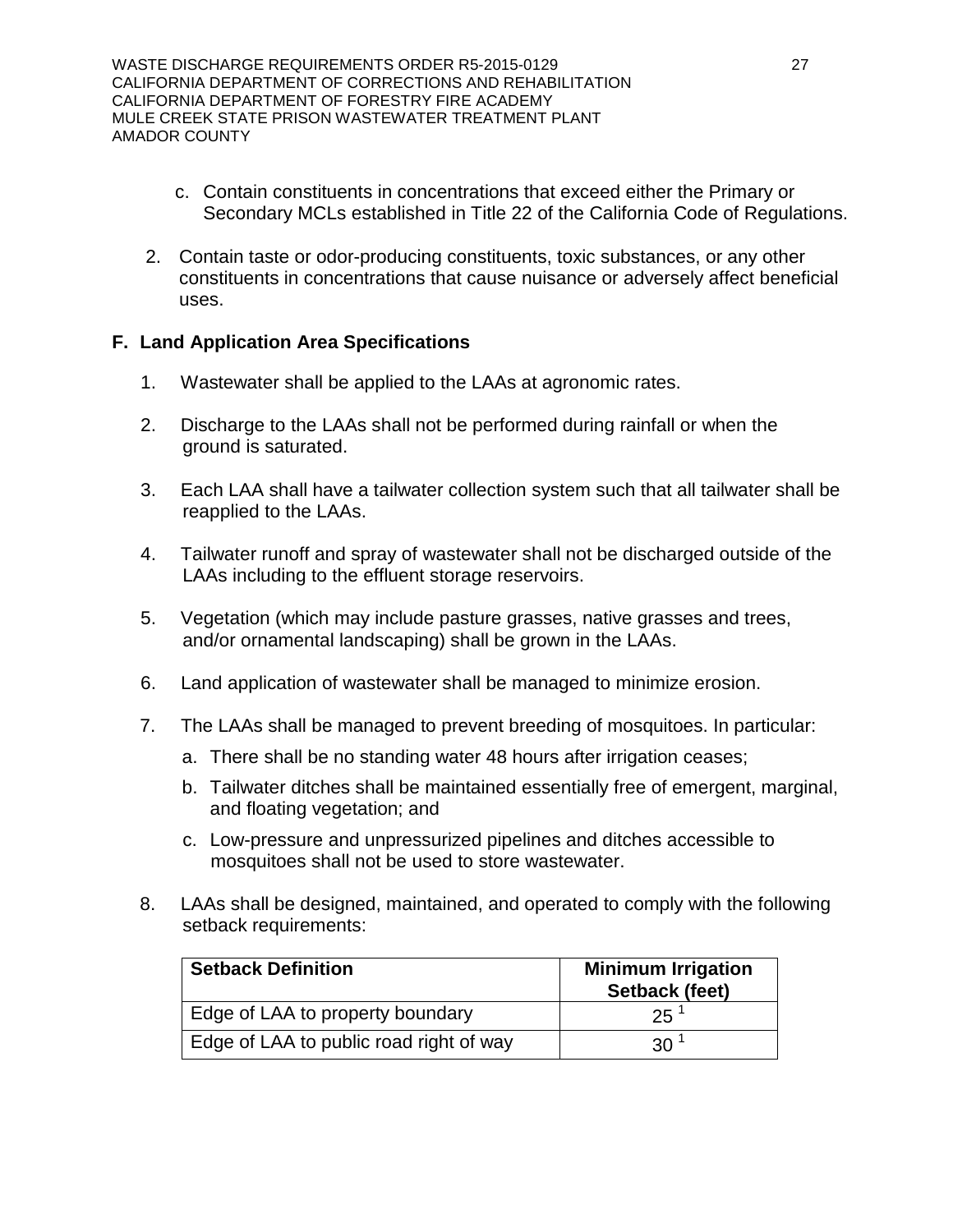WASTE DISCHARGE REQUIREMENTS ORDER R5-2015-0129 28 CALIFORNIA DEPARTMENT OF CORRECTIONS AND REHABILITATION CALIFORNIA DEPARTMENT OF FORESTRY FIRE ACADEMY MULE CREEK STATE PRISON WASTEWATER TREATMENT PLANT AMADOR COUNTY

| <b>Setback Definition</b>                                                                                                       | <b>Minimum Irrigation</b><br>Setback (feet) |
|---------------------------------------------------------------------------------------------------------------------------------|---------------------------------------------|
| Edge of LAA to manmade or natural<br>surface water drainage course                                                              | 50 <sup>1</sup>                             |
| Edge of LAA to domestic water supply well                                                                                       | 100                                         |
| Edge of LAA to residence                                                                                                        | 100                                         |
| Edge of LAA using spray irrigation to public<br>park, playground, school yard, or similar<br>place of potential public exposure | 100                                         |

 $1$  The setbacks not specifically mandated by Title 22. The setback requirements are necessary to protect the health of neighbors and to prevent pollution of nearby waterways.

- 9. Irrigation of the LAAs shall occur only when appropriately trained personnel are on duty.
- 10. LAAs shall be inspected as frequently as necessary to ensure compliance with the requirements of this Order.
- 11. Spray irrigation with wastewater is prohibited when wind speed (including gusts) exceeds 30 mph.
- 12. Sprinkler heads shall be designed, operated and maintained to prevent migration of mist beyond the boundaries of the LAAs.

### **G. Solids Disposal Specifications**

Sludge, as used in this document, means the solid, semisolid, and liquid residues removed during primary, secondary, or advanced wastewater treatment processes. Solid waste refers to grit and screenings generated during preliminary treatment. Residual sludge means sludge that will not be subject to further treatment at the WWTP. Biosolids refers to sludge that has been treated and tested and shown to be capable of being beneficially used as a soil amendment for agriculture, silviculture, horticulture, and land reclamation activities pursuant to federal and state regulations

- 1. Sludge and solid waste shall be removed from screens, sumps, ponds, and clarifiers as needed to ensure optimal plant operation.
- 2. Any handling and storage of residual sludge, solid waste, and biosolids at the WWTP shall be temporary (i.e., no longer than six months) and controlled and contained in a manner that minimizes leachate formation and precludes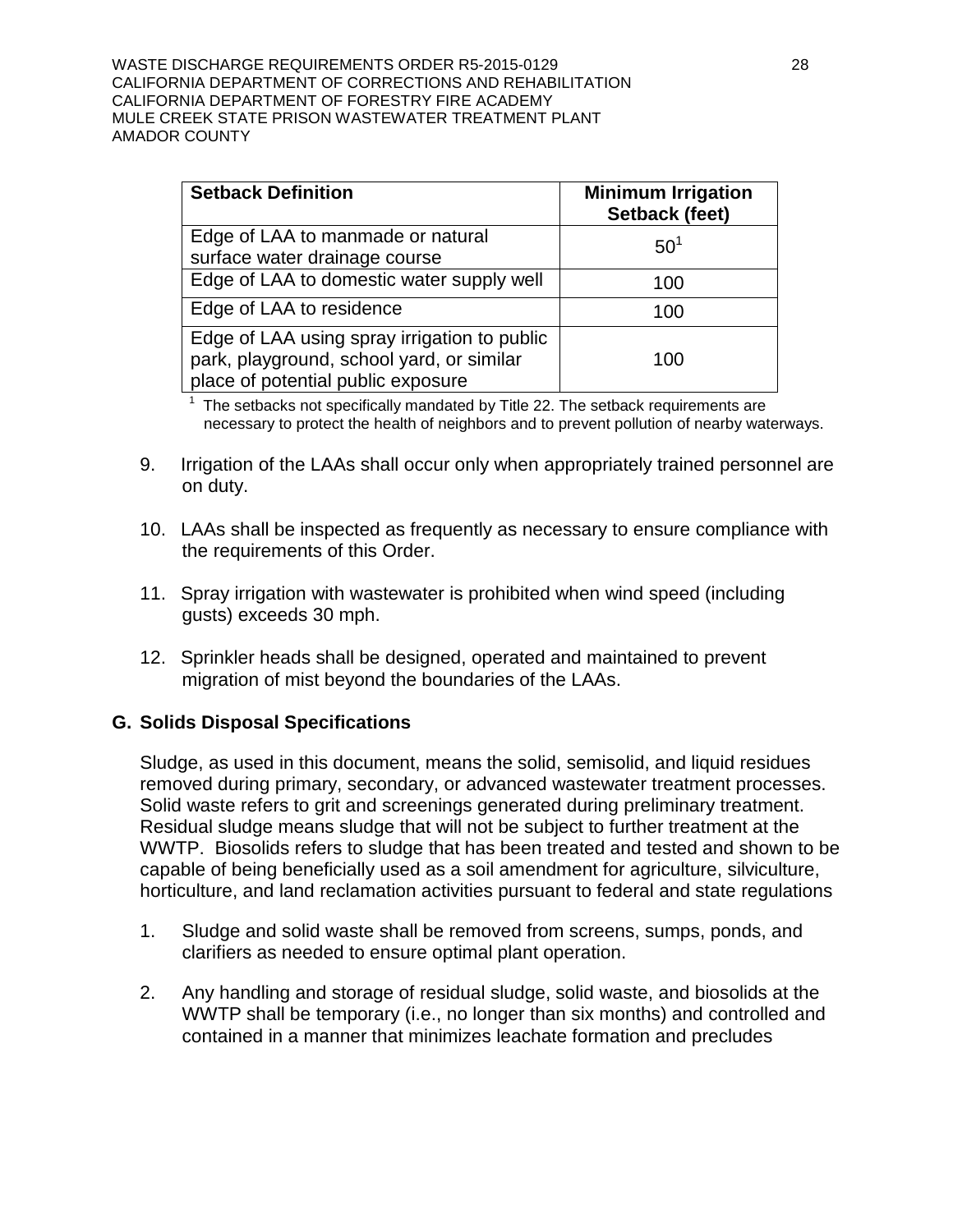WASTE DISCHARGE REQUIREMENTS ORDER R5-2015-0129 29 CALIFORNIA DEPARTMENT OF CORRECTIONS AND REHABILITATION CALIFORNIA DEPARTMENT OF FORESTRY FIRE ACADEMY MULE CREEK STATE PRISON WASTEWATER TREATMENT PLANT AMADOR COUNTY

infiltration of waste constituents into soils in a mass or concentration that will violate the groundwater limitations of this Order.

- 3. Residual sludge, biosolids, and solid waste shall be disposed of in a manner approved by the Executive Officer and consistent with Title 27, division 2. Removal for further treatment, disposal, or reuse at disposal sites (i.e., landfills, WWTPs, composting sites, soil amendment sites) operated in accordance with valid waste discharge requirements issued by a Regional Water Board will satisfy this specification.
- 4. Use of biosolids as a soil amendment shall comply with valid waste discharge requirements issued by a regional water board or the State Water Board except in cases where a local (e.g., county) program has been authorized by a regional water board. In most cases, this will mean the General Biosolids Order (State Water Resources Control Board Water Quality Order 2004-12-DWQ, "General Waste Discharge Requirements for the Discharge of Biosolids to Land for Use as a Soil Amendment in Agricultural, Silvicultural, Horticultural, and Land Reclamation Activities"). For a biosolids use project to be covered by Order 2004-12-DWQ, CDCR must file a complete Notice of Intent and receive a Notice of Applicability for each project.
- 5. Use and disposal of biosolids shall comply with the self-implementing federal regulations of 40 Code of Federal Regulations part 503, which are subject to enforcement by the U.S. EPA, not the Central Valley Water Board. If during the life of this Order, the State accepts primacy for implementation of part 503, the Central Valley Water Board may also initiate enforcement where appropriate.
- 6. Any proposed change in sludge use or disposal practice shall be reported in writing to the Executive Officer at least 90 days in advance of the change.

# **H. Provisions**

- 1. The following reports shall be submitted pursuant to Water Code section 13267 and shall be prepared as described in Provision H.4:
	- a. By **1 June 2016**, CDCR shall submit a *Groundwater Monitoring Well Disinfection Workplan and Sampling and Analysis Plan*. The disinfection workplan shall provide detailed procedures for disinfecting monitoring wells S-7E and R-2, and will include a schedule to complete the work by **1 September 2016**. The Sampling and Analysis Plan shall propose effluent and groundwater sampling techniques designed to minimize cross-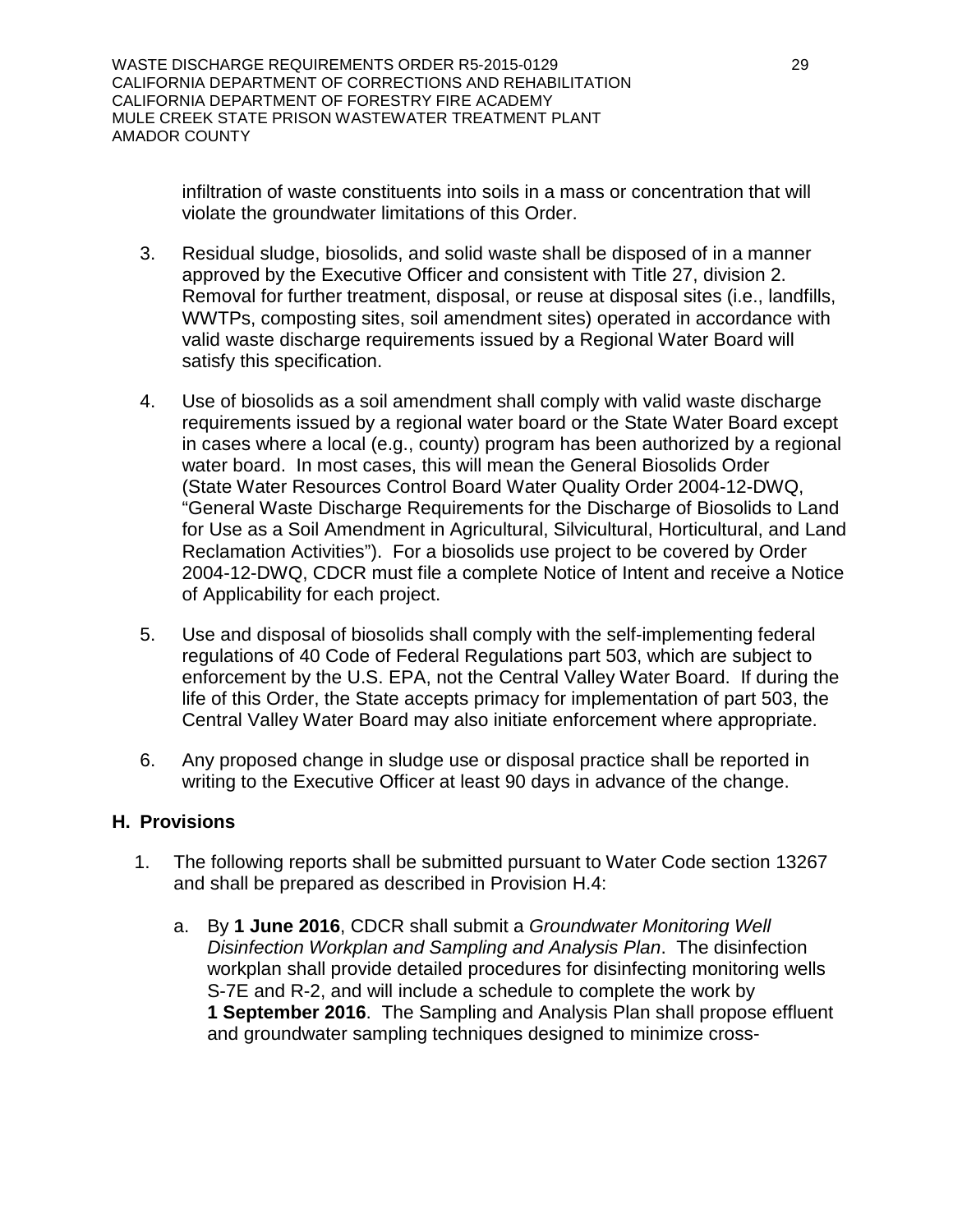contamination of the monitoring wells and water samples with coliform organisms.

- b. By **1 June 2016,** CDCR shall submit a *Groundwater Monitoring Well lnstallation Workplan* that proposes an additional monitoring well to replace existing Well S-1, which is downgradient of Effluent Storage Reservoir and LAAs. The workplan shall be prepared in accordance with, and include the items listed in, the first section of Attachment F: "Requirements for Monitoring Well lnstallation Workplans and Monitoring Well lnstallation Reports", which is attached hereto and made part of this Order by reference. The groundwater monitoring wells shall be designed to yield samples representative of the uppermost portion of the first aquifer underlying the reservoir and land application areas.
- c. By **30 November 2016**, CDCR shall submit a *Groundwater Monitoring Well lnstallation Completion Report* for the new groundwater monitoring well, which will be constructed to comply with Provision H.1.b. The report shall be prepared in accordance with, and including the items listed in, the second section of Attachment F: "Monitoring Well Workplan and Monitoring Well Installation Report Guidance", which is attached hereto and made part of this Order by reference. The report shall describe the installation and development of the new monitoring well, and explain any deviation from the approved workplan.
- d. **By 1 June 2017**, CDCR shall submit a *Wastewater Treatment Plant Improvements Completion Report* that certifies that construction and start-up testing of the wastewater treatment system has been completed, and certifies that the WWTP will comply with the applicable effluent limitations. If CDCR decides to install the new on-site LAAs, **by 1 December 2017**, CDCR shall submit a *New Spray Field Completion Report*, which shall document and certify that the new LAAs are fully functional and ready to receive wastewater in compliance with the requirements of this Order. All reports shall include as-built drawings of the WWTP modifications. If CDCR decides to install new off-site LAAs, this Order shall be reopened.
- 2. If groundwater monitoring results show that the discharge of waste is causing groundwater to contain any waste constituents in concentrations statistically greater than the Groundwater Limitations of this Order, within 120 days of the request of the Executive Officer, CDCR shall submit an Action Workplan that sets forth the scope and schedule for a systematic and comprehensive technical evaluation of each component of the facility's waste treatment and disposal system to determine best practicable treatment and control for each waste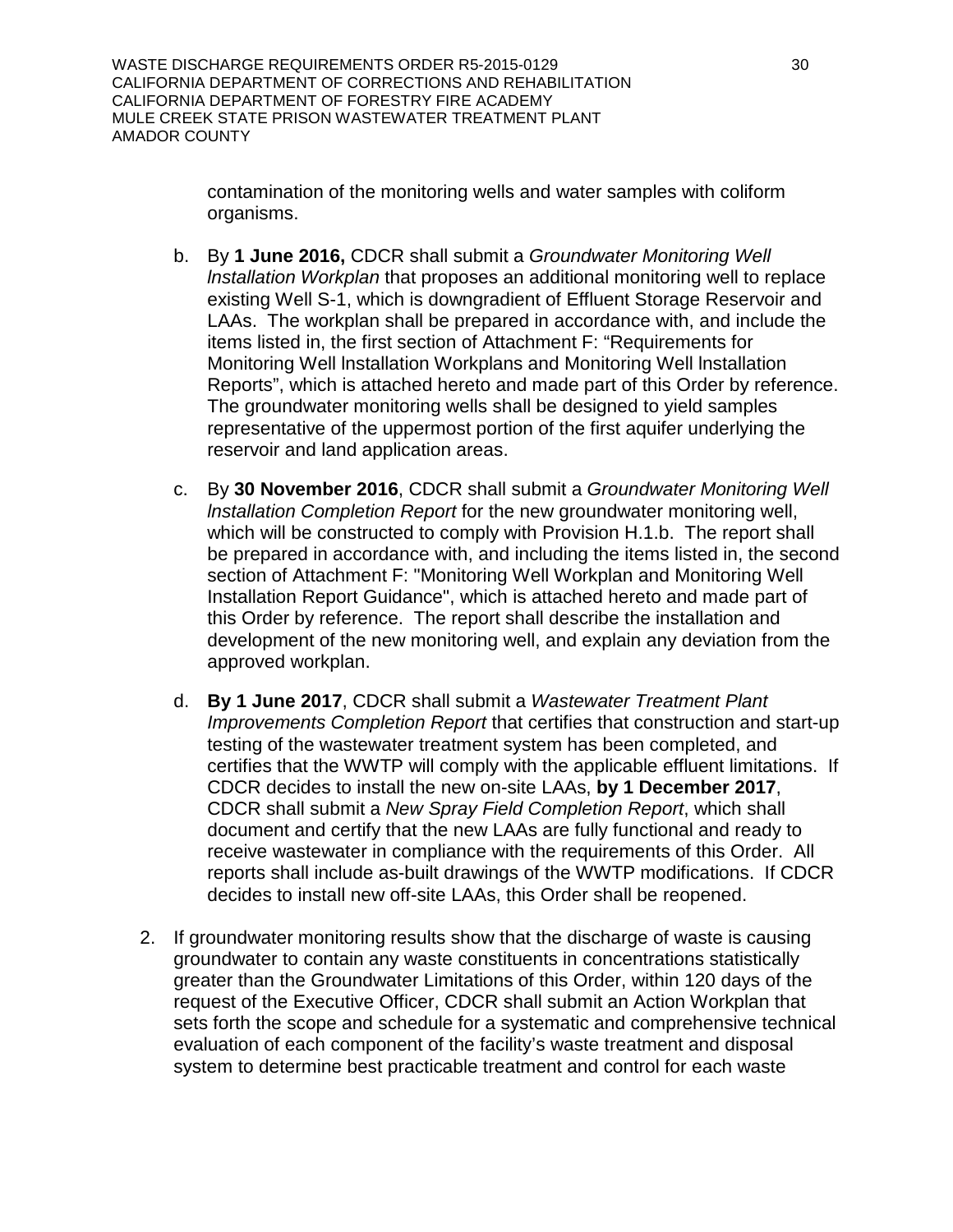WASTE DISCHARGE REQUIREMENTS ORDER R5-2015-0129 31 CALIFORNIA DEPARTMENT OF CORRECTIONS AND REHABILITATION CALIFORNIA DEPARTMENT OF FORESTRY FIRE ACADEMY MULE CREEK STATE PRISON WASTEWATER TREATMENT PLANT AMADOR COUNTY

constituent that exceeds a Groundwater Limitation. The workplan shall contain a preliminary evaluation of each component of the WWTP and effluent disposal system and propose a time schedule for completing the comprehensive technical evaluation. The schedule to complete the evaluation shall be as short as practicable, and shall not exceed one year.

- 3. A discharger whose waste flow has been increasing, or is projected to increase, shall estimate when flows will reach hydraulic and treatment capacities of its treatment, collection, and disposal facilities. The projections shall be made in January, based on the previous three years' average dry weather flows, peak wet weather flows and total annual flows, as appropriate. When any projection shows that capacity of any part of the facilities may be exceeded in four years, the discharger shall notify the Central Valley Water Board by **31 January**.
- 4. In accordance with California Business and Professions Code sections 6735, 7835, and 7835.1, engineering and geologic evaluations and judgments shall be performed by or under the direction of registered professionals competent and proficient in the fields pertinent to the required activities. All technical reports specified herein that contain workplans for investigations and studies, that describe the conduct of investigations and studies, or that contain technical conclusions and recommendations concerning engineering and geology shall be prepared by or under the direction of appropriately qualified professional(s), even if not explicitly stated. Each technical report submitted by CDCR shall bear the professional's signature and stamp.
- 5. CDCR shall submit the technical reports and work plans required by this Order for consideration by the Executive Officer, and incorporate comments the Executive Officer may have in a timely manner, as appropriate. Unless expressly stated otherwise in this Order, CDCR shall proceed with all work required by the foregoing provisions by the due dates specified.
- 6. CDCR and CDFFA shall comply with Monitoring and Reporting Program R5-2015-0129, which is part of this Order, and any revisions thereto as ordered by the Executive Officer. The submittal dates of Discharger self-monitoring reports shall be no later than the submittal date specified in the MRP.
- 7. CDCR and CDFFA shall comply with the "Standard Provisions and Reporting Requirements for Waste Discharge Requirements", dated 1 March 1991, which are attached hereto and made part of this Order by reference. This attachment and its individual paragraphs are commonly referenced as "Standard Provision(s)."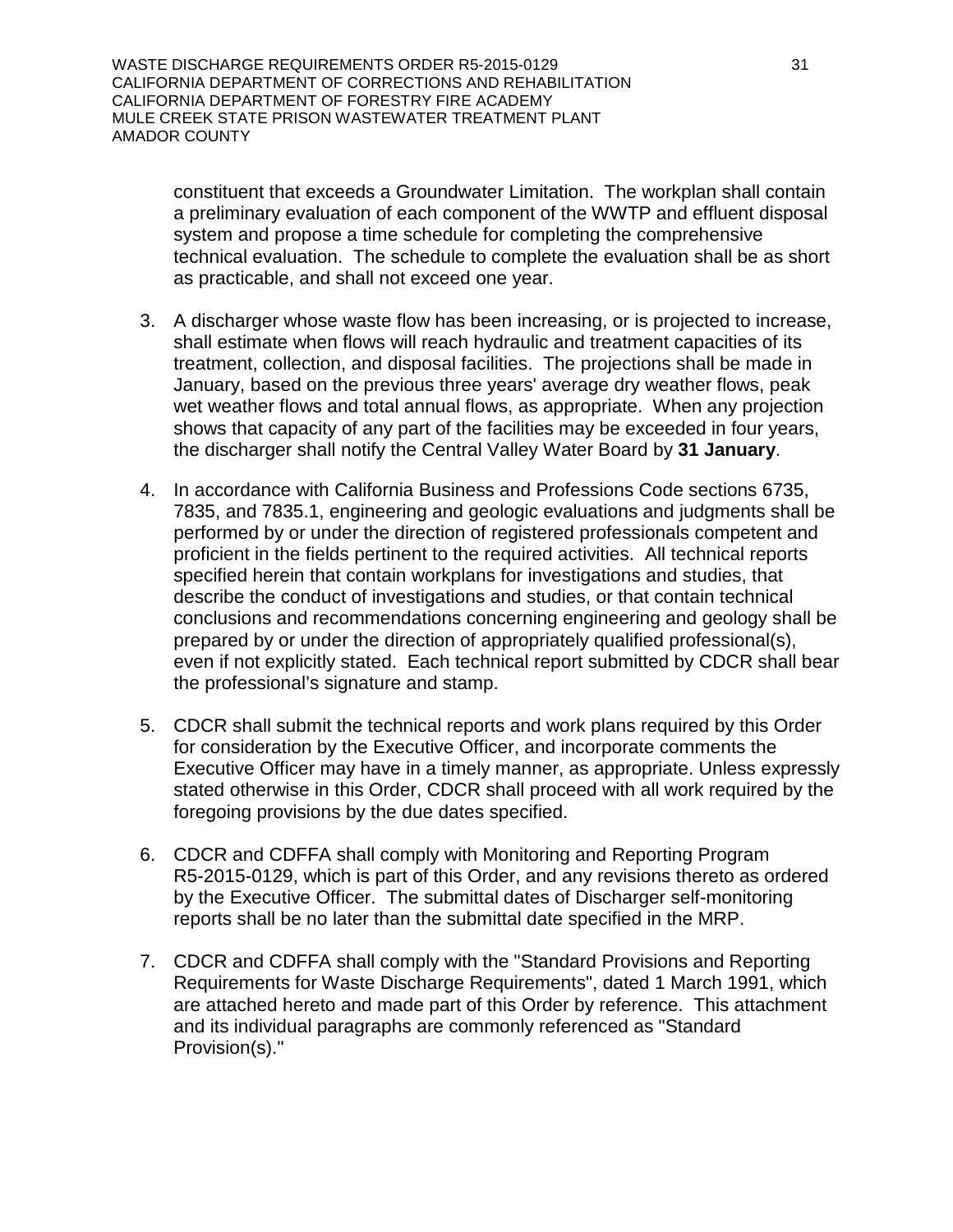WASTE DISCHARGE REQUIREMENTS ORDER R5-2015-0129 32 CALIFORNIA DEPARTMENT OF CORRECTIONS AND REHABILITATION CALIFORNIA DEPARTMENT OF FORESTRY FIRE ACADEMY MULE CREEK STATE PRISON WASTEWATER TREATMENT PLANT AMADOR COUNTY

- 8. CDCR and CDFFA shall comply with all conditions of this Order, including timely submittal of technical and monitoring reports. On or before each report due date, the Discharger shall submit the specified document to the Central Valley Water Board or, if appropriate, a written report detailing compliance or noncompliance with the specific schedule date and task. If noncompliance is being reported, then the Discharger shall state the reasons for such noncompliance and provide an estimate of the date when the Discharger will be in compliance. The Discharger shall notify the Central Valley Water Board in writing when it returns to compliance with the time schedule. Violations may result in enforcement action, including Central Valley Water Board or court orders requiring corrective action or imposing civil monetary liability, or in revision or rescission of this Order.
- 9. CDCR and CDFFA shall at all times properly operate and maintain all facilities and systems of treatment and control (and related appurtenances) that are installed or used by the Discharger to achieve compliance with the conditions of this Order. Proper operation and maintenance also includes adequate laboratory controls and appropriate quality assurance procedures. This provision requires the operation of back-up or auxiliary facilities or similar systems that are installed by the Discharger when the operation is necessary to achieve compliance with the conditions of this Order.
- 10. CDCR and CDFFA shall use the best practicable cost-effective control technique(s) including proper operation and maintenance, to comply with this Order.
- 11. CDCR shall provide certified wastewater treatment plant operators in accordance with Title 23, division 3, chapter 26.
- 12. As described in the Standard Provisions, CDCR and CDFFA shall report promptly to the Central Valley Water Board any material change or proposed change in the character, location, or volume of the discharge.
- 13. CDCR and CDFFA shall report to the Central Valley Water Board any toxic chemical release data it reports to the State Emergency Response Commission within 15 days of reporting the data to the Commission pursuant to section 313 of the "Emergency Planning and Community Right to Know Act of 1986."
- 14. CDCR and CDFFA shall comply with the requirements of the Statewide General Waste Discharge Requirements (General WDRs) for Sanitary Sewer Systems (Water Quality Order 2006-0003), the Revised General WDRs Monitoring and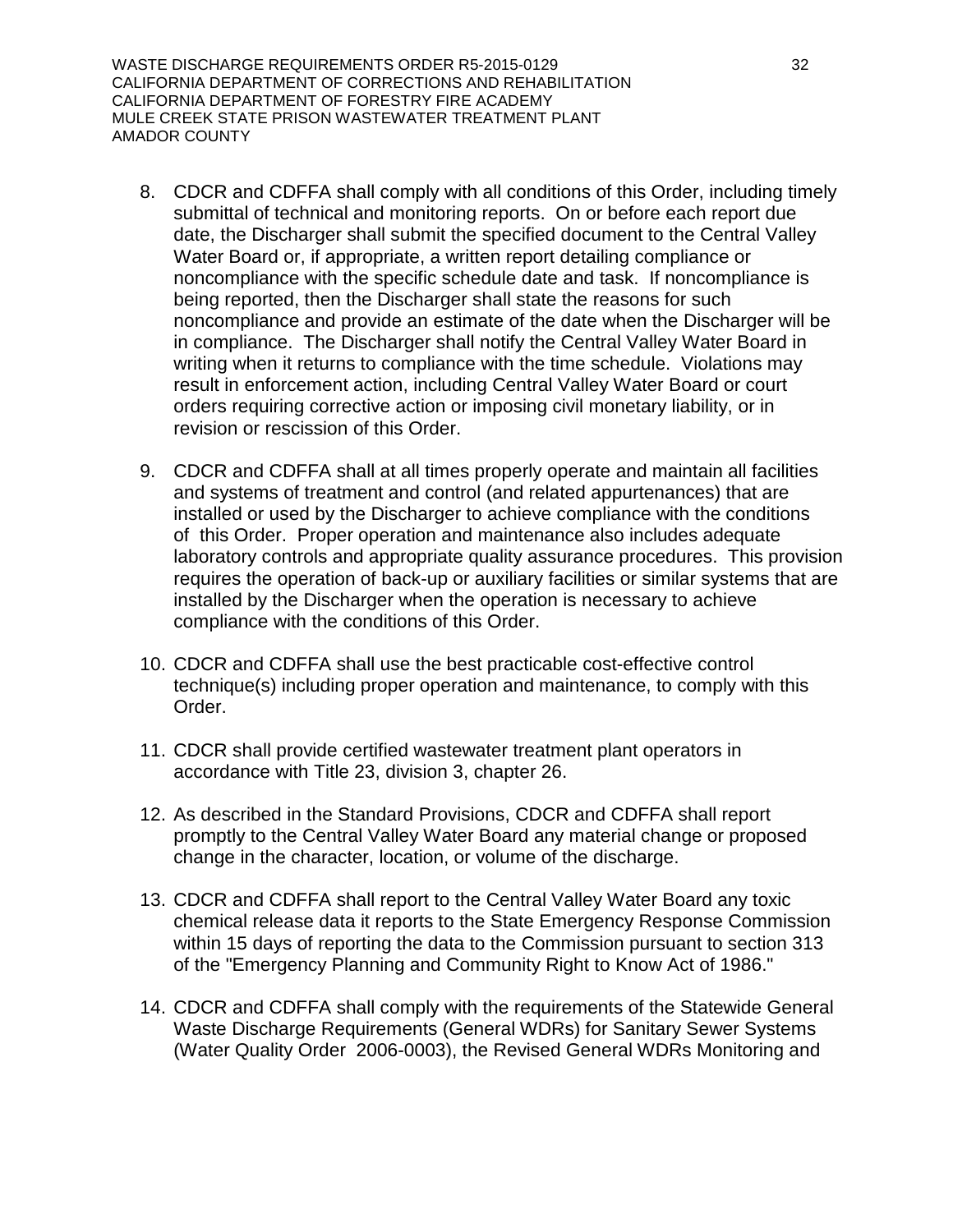WASTE DISCHARGE REQUIREMENTS ORDER R5-2015-0129 33 CALIFORNIA DEPARTMENT OF CORRECTIONS AND REHABILITATION CALIFORNIA DEPARTMENT OF FORESTRY FIRE ACADEMY MULE CREEK STATE PRISON WASTEWATER TREATMENT PLANT AMADOR COUNTY

Reporting Program (Water Quality Order 2008-0002-EXEC), and any subsequent revisions thereto. Water Quality Order 2006-0003 and Order 2008-0002-EXEC require the Discharger to notify the Central Valley Water Board and take remedial action upon the reduction, loss, or failure of the sanitary sewer system resulting in a sanitary sewer overflow.

- 15. CDCR and CDFFA shall not allow pollutant-free wastewater to be discharged into the wastewater collection, treatment, and disposal systems in amounts that significantly diminish the system's capability to comply with this Order. Pollutant-free wastewater means rainfall, groundwater, cooling waters, and condensates that are essentially free of pollutants.
- 16. At least **90 days** prior to termination or expiration of any lease, contract, or agreement involving disposal or recycling areas or off-site reuse of effluent, used to justify the capacity authorized herein and assure compliance with this Order, CDCR and CDFFA shall notify the Central Valley Water Board in writing of the situation and of what measures have been taken or are being taken to assure full compliance with this Order.
- 17. In the event of any change in control or ownership of the WWTP, CDCR must notify the succeeding owner or operator of the existence of this Order by letter, a copy of which shall be immediately forwarded to the Central Valley Water Board.
- 18. To assume operation as Discharger under this Order, the succeeding owner or operator must apply in writing to the Executive Officer requesting transfer of the Order. The request must contain the requesting entity's full legal name, the state of incorporation if a corporation, the name and address and telephone number of the persons responsible for contact with the Central Valley Water Board, and a statement. The statement shall comply with the signatory paragraph of Standard Provision B.3 and state that the new owner or operator assumes full responsibility for compliance with this Order. Failure to submit the request shall be considered a discharge without requirements, a violation of the Water Code. If approved by the Executive Officer, the transfer request will be submitted to the Central Valley Water Board for its consideration of transferring the ownership of this Order at one of its regularly scheduled meetings.
- 19. A copy of this Order including the MRP, Information Sheet, Attachments, and Standard Provisions, shall be kept at the discharge facility for reference by operating personnel. Key operating personnel shall be familiar with its contents.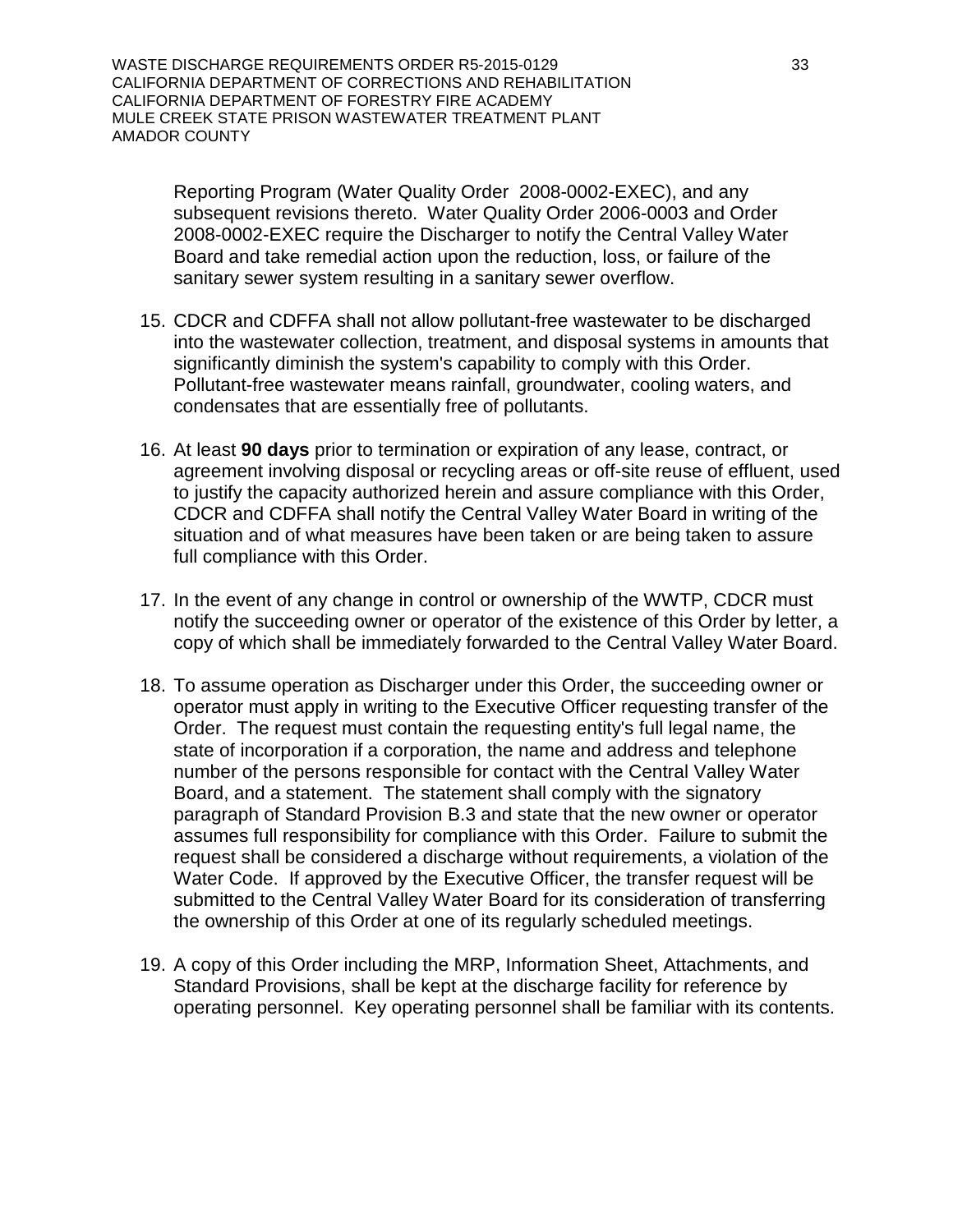WASTE DISCHARGE REQUIREMENTS ORDER R5-2015-0129 CALIFORNIA DEPARTMENT OF CORRECTIONS AND REHABILITATION CALIFORNIA DEPARTMENT OF FORESTRY FIRE ACADEMY MULE CREEK STATE PRISON WASTEWATER TREATMENT PLANT **AMADOR COUNTY** 

20. The Central Valley Water Board will review this Order periodically and will revise requirements when necessary.

If, in the opinion of the Executive Officer, the Discharger fails to comply with the provisions of this Order, the Executive Officer may refer this matter to the Attorney General for judicial enforcement, may issue a complaint for administrative civil liability, or may take other enforcement actions. Failure to comply with this Order may result in the assessment of Administrative Civil Liability of up to \$10,000 per violation, per day, depending on the violation, pursuant to the Water Code, including sections 13268. 13350 and 13385. The Central Valley Water Board reserves its right to take any enforcement actions authorized by law.

Any person aggrieved by this action of the Central Valley Water Board may petition the State Water Board to review the action in accordance with Water Code section 13320 and California Code of Regulations, title 23, sections 2050 and following. The State Water Board must receive the petition by 5:00 p.m., 30 days after the date of this Order, except that if the thirtieth day following the date of this Order falls on a Saturday, Sunday, or state holiday, the petition must be received by the State Water Board by 5:00 p.m. on the next business day. Copies of the law and regulations applicable to filing petitions may be found on the Internet at:

http://www.waterboards.ca.gov/public\_notices/petitions/water\_quality

or will be provided upon request.

I. PAMELA C. CREEDON. Executive Officer, do hereby certify that the foregoing is a full true, and correct copy of an Order adopted by the California Regional Water Quality Control Board on 11 December 2015.

PAMELA C. CREEDON, Executive Officer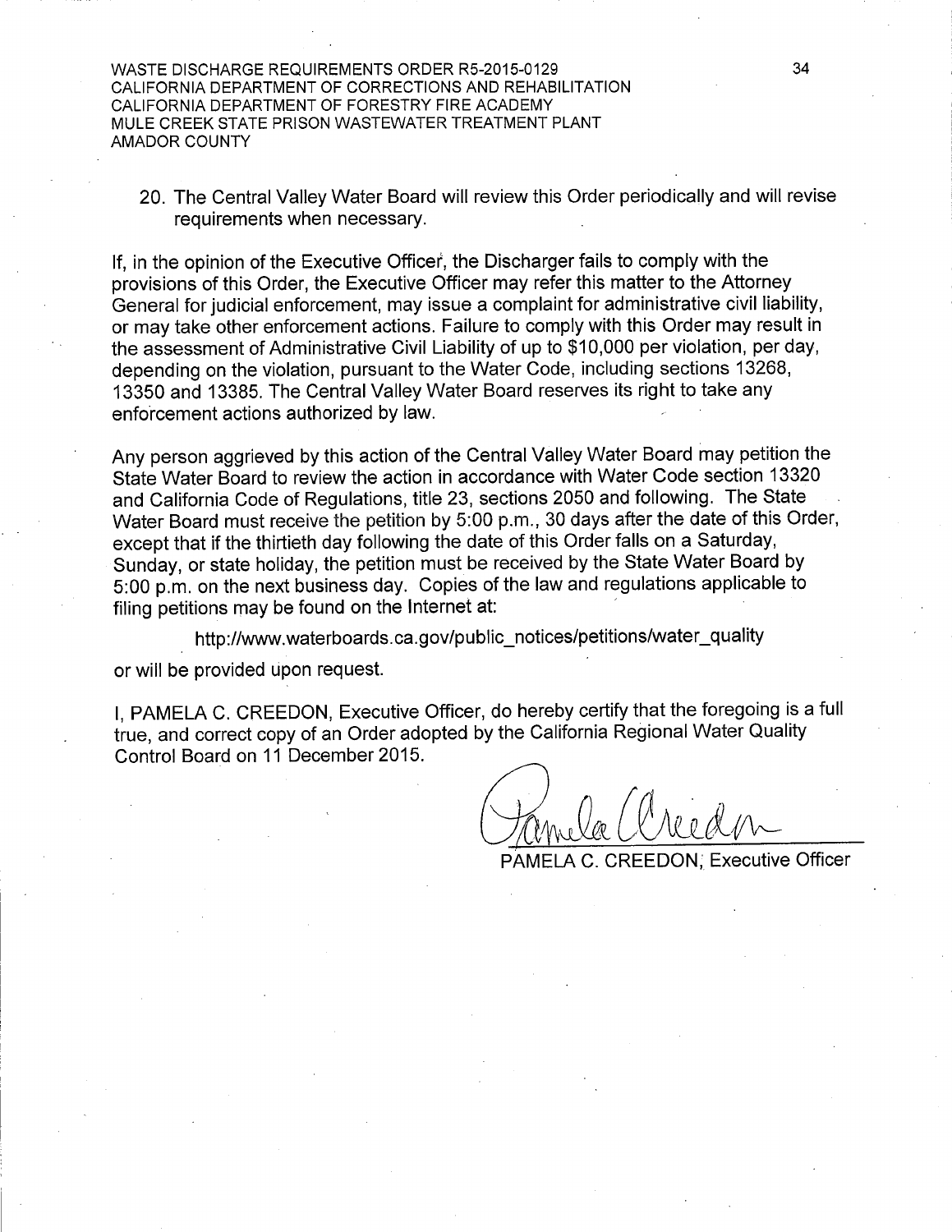## CALIFORNIA REGIONAL WATER QUALITY CONTROL BOARD CENTRAL VALLEY REGION

#### MONITORING AND REPORTING PROGRAM R5-2015-0129

#### FOR

## CALIFORNIA DEPARTMENT OF CORRECTIONS AND REHABILITATION CALIFORNIA DEPARTMENT OF FORESTRY FIRE ACADEMY MULE CREEK STATE PRISON AMADOR COUNTY

This Monitoring and Reporting Program (MRP) is issued pursuant to Water Code section 13267. The Discharger shall not implement any changes to this MRP unless and until the Central Valley Water Board adopts, or the Executive Officer issues, a revised MRP.

All samples shall be representative of the volume and nature of the discharge or matrix of material sampled. Except as specified otherwise in this MRP, grab samples will be considered representative of water, wastewater, soil, solids/sludges, and groundwater.

The time, date, and location of each sample shall be recorded on the sample chain of custody form. All analyses shall be performed in accordance with the *Standard Provisions and Reporting Requirements for Waste Discharge Requirements*, dated 1 March 1991 (Standard Provisions). Field test instruments (such as those used to measure pH electrical conductivity, dissolved oxygen, wind speed, and precipitation) may be used provided that:

- 1. The operator is trained in proper use and maintenance of the instruments;
- 2. The instruments are field calibrated at the frequency recommended by the manufacturer;
- 3. The instruments are serviced and/or calibrated by the manufacturer at the recommended frequency; and
- 4. Field calibration reports are submitted as described in the "Reporting" section of the MRP.

Laboratory analytical procedures shall comply with the methods and holding times specified in the following (as applicable to the medium to be analyzed):

- Methods for Organic Chemical Analysis of Municipal and Industrial Wastewater (EPA);
- *Test Methods for Evaluating Solid Waste* (EPA);
- *Methods for Chemical Analysis of Water and Wastes* (EPA);
- Methods for Determination of Inorganic Substances in Environmental Samples (EPA);
- Standard Methods for the Examination of Water and Wastewater (APHA/AWWA/WEF); and
- Soil, Plant and Water Reference Methods for the Western Region (WREP 125).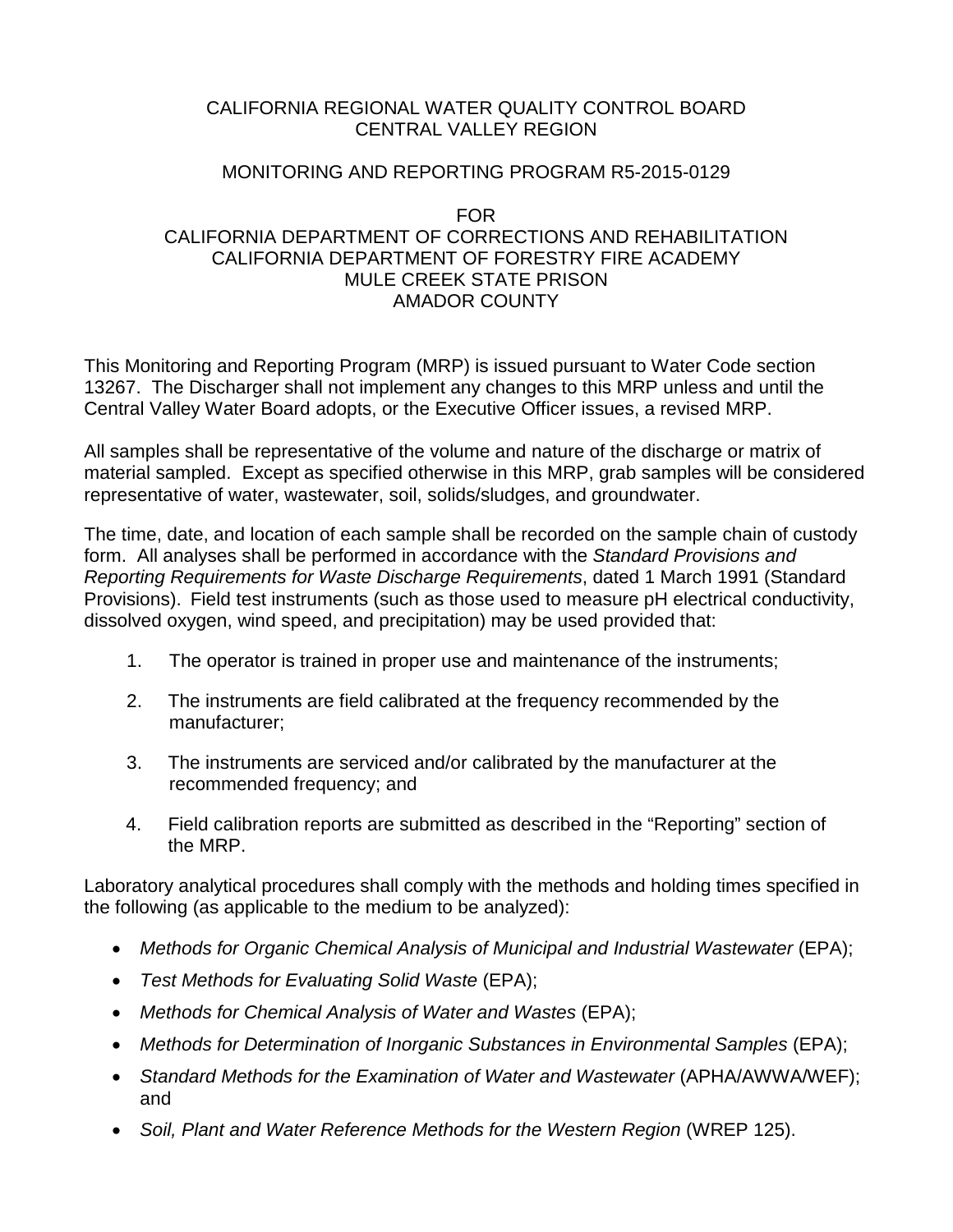MONITORING AND REPORTING PROGRAM R5-2015-0129 2 CALIFORNIA DEPARTMENT OF CORRECTIONS AND REHABILITATION CALIFORNIA DEPARTMENT OF FORESTRY FIRE ACADEMY MULE CREEK STATE PRISON WASTEWATER TREATMENT PLANT AMADOR COUNTY

Approved editions shall be those that are approved for use by the United States Environmental Protection Agency or the California Department of Public Health's Environmental Laboratory Accreditation Program (ELAP). The Discharger may propose alternative methods for approval by the Executive Officer. Where technically feasible, laboratory reporting limits shall be lower than the applicable water quality objectives for the constituents to be analyzed.

#### **WASTEWATER TRANSMISSION LINE**

The California Department of Forestry Fire Academy shall monitor the collection system and wastewater pipeline on its property on a monthly basis for pipe anomalies, cracks, overflows, or leaks. A copy of all monitoring inspections shall be submitted to California Department of Corrections and Rehabilitation (CDCR) and shall be included in the CDCR's monthly reports to the Central Valley Water Board.

#### **INFLUENT MONITORING**

Influent monitoring shall include, at a minimum, the following:

|                       |              |                          | Monitoring Fre Reporting Fr |                |
|-----------------------|--------------|--------------------------|-----------------------------|----------------|
| Constituent/Parameter | <u>Units</u> | Sample Type              | quency                      | <u>equency</u> |
| <b>Flow</b>           | qpd          | <b>Meter Observation</b> | Continuous                  | Monthly        |
| $BOD5$ <sup>1</sup>   | mg/L         | Grab                     | Monthly                     | Monthly        |

<sup>1</sup> 5-day biochemical oxygen demand.

### **EFFLUENT MONITORING**

CDCR shall collect effluent samples immediately downstream from the last connection through which wastes can be admitted to the storage reservoirs and/or land application areas, but prior to these facilities. At a minimum, effluent monitoring shall include the following:

|                                         |             |                      | Sampling   | Reporting      |
|-----------------------------------------|-------------|----------------------|------------|----------------|
| Constituent                             | Units       | Sample Type          | Frequency  | Frequency      |
| Flows <sup>1</sup>                      | gpd         | Meter<br>Observation | Continuous | Monthly        |
| Total Coliform Organisms <sup>2</sup>   | MPN /100 mL | Grab                 | Weekly     | Monthly        |
| BOD <sub>5</sub>                        | mg/L        | Grab                 | Monthly    | Monthly        |
| <b>Total Dissolved Solids</b>           | mq/L        | Grab                 | Monthly    | Monthly        |
| Nitrate Nitrogen                        | mg/L        | Grab                 | Monthly    | Monthly        |
| <b>Total Kjeldahl Nitrogen</b>          | mg/L        | Grab                 | Monthly    | Monthly        |
| Sodium                                  | mq/L        | Grab                 | Monthly    | Monthly        |
| Chloride                                | mg/L        | Grab                 | Monthly    | Monthly        |
| pH                                      | Standard    | Grab                 | Monthly    | Monthly        |
| Volatile Organic Compounds <sup>3</sup> | $\mu$ g/L   | Grab                 | Monthly    | <b>Monthly</b> |
| Standard Minerals <sup>4</sup>          | mq/L        | Grab                 | Annually   | Annually       |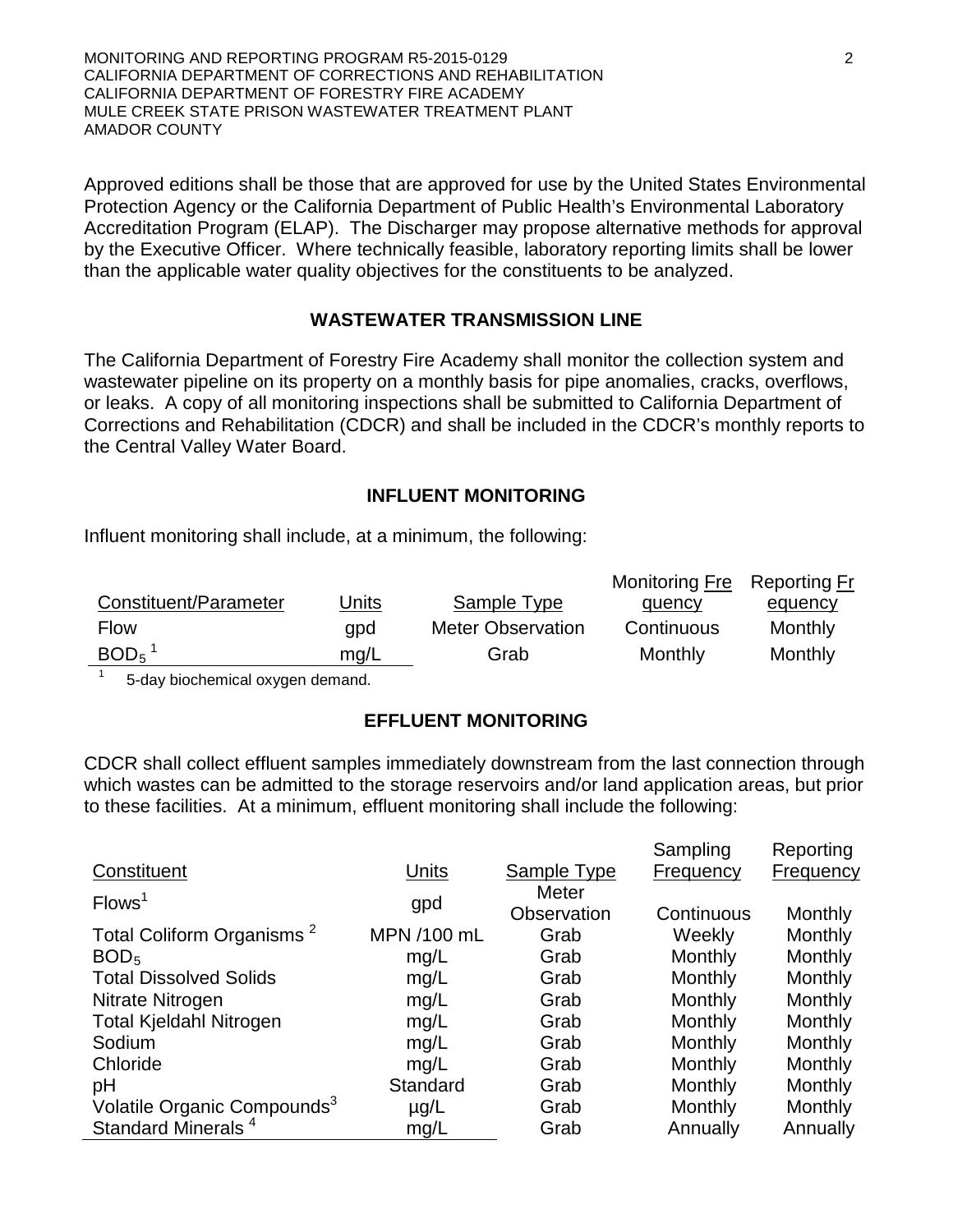MONITORING AND REPORTING PROGRAM R5-2015-0129 3 3 CALIFORNIA DEPARTMENT OF CORRECTIONS AND REHABILITATION CALIFORNIA DEPARTMENT OF FORESTRY FIRE ACADEMY MULE CREEK STATE PRISON WASTEWATER TREATMENT PLANT AMADOR COUNTY

- <sup>1</sup> Flows sent to Preston Reservoir, Effluent Storage Reservoir and each LAAs, respectively.<br><sup>2</sup> Using a minimum of 15 tubes or three dilutions<br><sup>3</sup> Volatile Organic Compounds shall include benzene, acetone, and toluene.
- 
- 
- $3$  Standard minerals shall include, at a minimum, the following elements/compounds: arsenic, boron, calcium, dissolved iron, magnesium, dissolved manganese, potassium, sulfate, total alkalinity (including alkalinity series), and hardness.

# **EFFLUENT STORAGE RESERVOIR MONITORING**

CDCR shall collect samples from an established sampling station located in an area that will provide a sample representative of the wastewater in the effluent storage reservoir. Freeboard shall be measured vertically from the surface of the pond water to the lowest elevation of the surrounding berm and shall be measured to the nearest 0.1 feet. Monitoring of the storage reservoir shall include, at a minimum, the following:

|                               |            |                    | Monitoring <b>F</b> | <b>Reporting Fr</b> |
|-------------------------------|------------|--------------------|---------------------|---------------------|
| Constituent                   | Units      | <b>Sample Type</b> | requency            | equency             |
| Dissolved Oxygen <sup>1</sup> | mq/L       | Grab               | Weekly              | Monthly             |
| pH                            | Standard   | Grab               | Weekly              | Monthly             |
| Freeboard                     | $0.1$ feet | Measurement        | Weekly              | Monthly             |
| Odors                         | $- -$      | Observation        | Weekly              | Monthly             |
| <b>Levee Condition</b>        | $- -$      | Observation        | Weekly              | Monthly             |

<sup>1.</sup> Samples shall be collected at a depth of one foot from each pond in use, opposite the inlet.<br><sup>2.</sup> Containment levees shall be observed for signs of seepage or surfacing water along the exterior toe of the levees. If surfacing water is found, then a sample shall be collected and tested for total coliform organisms and total dissolved solids.

# **LAND APPLICATION AREA MONITORING**

CDCR shall monitor the LAAs on an **hourly basis** when the LAAs are used. Evidence of erosion, field saturation, irrigation runoff, or the presence of nuisance conditions shall be noted in a daily log and be submitted with the monthly monitoring reports. If the LAAs are not used, then the monthly monitoring reports shall state so. Effluent monitoring results shall be used in calculations to ascertain loading rates at the LAAs. Monitoring of the LAAs shall include the following:

|                                          |              |                    | Sampling         | Reporting        |
|------------------------------------------|--------------|--------------------|------------------|------------------|
| Constituent                              | Units        | <b>Sample Type</b> | <b>Frequency</b> | <b>Frequency</b> |
| Flow to Each LAA <sup>1</sup>            | gpd          | Meter observation  | Daily            | Monthly          |
| Acreage Applied <sup>1</sup>             | acres        | Calculated         | Daily            | Monthly          |
| Water Application Rate <sup>2</sup>      | inches/day   | Calculated         | Daily            | Monthly          |
| Total Nitrogen Loading Rate <sup>2</sup> | lbs./ac/mont | Calculated         | Monthly          | Monthly          |
| Rainfall <sup>3</sup>                    | inches       | Observation        | Daily            | Monthly          |
| <b>Tailwater Runoff</b>                  | --           | Observation        | Daily            | Monthly          |

 $\overline{11}$  Specific LAAs shall be identified.

2. Calculated average for each LAA.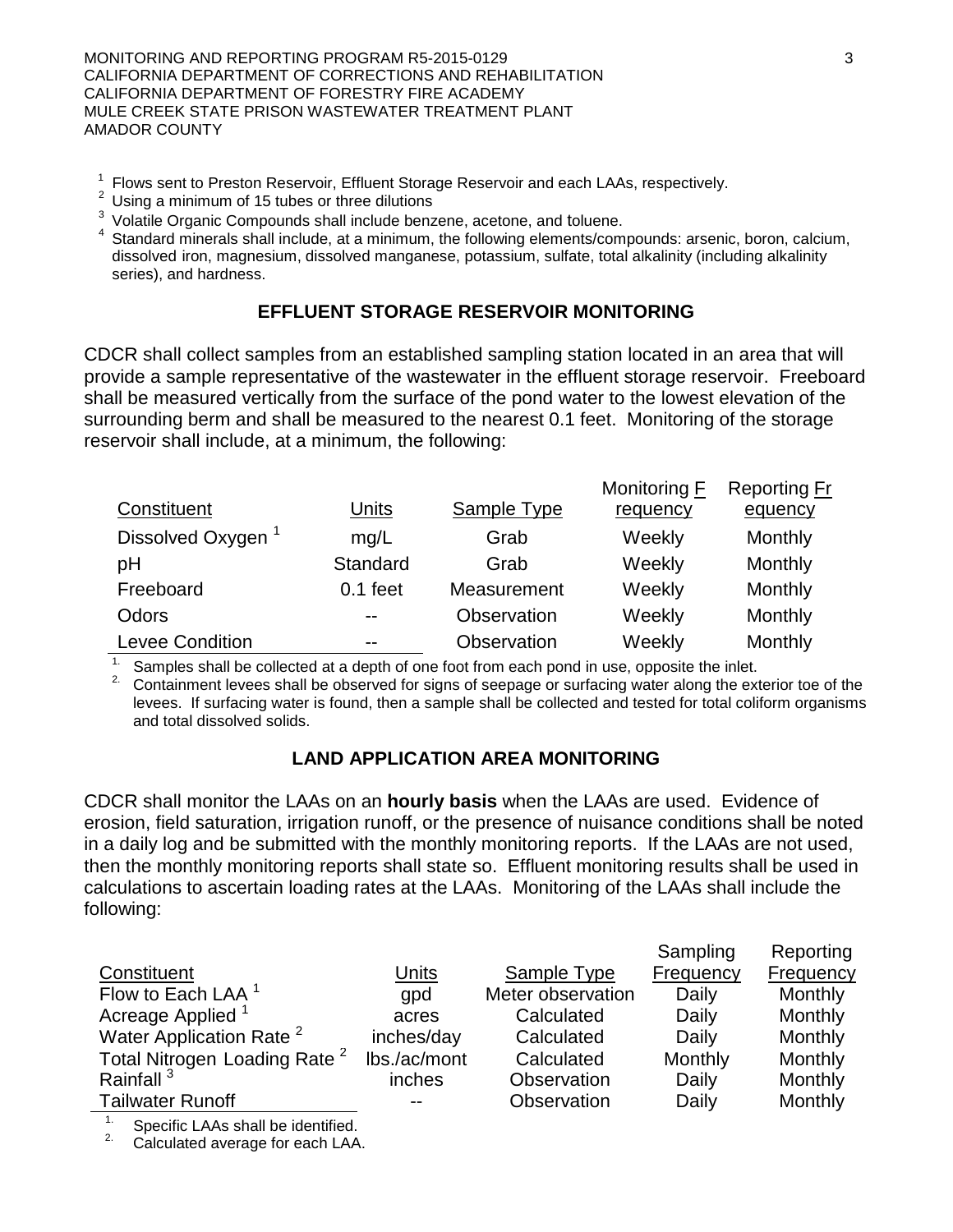MONITORING AND REPORTING PROGRAM R5-2015-0129 4 CALIFORNIA DEPARTMENT OF CORRECTIONS AND REHABILITATION CALIFORNIA DEPARTMENT OF FORESTRY FIRE ACADEMY MULE CREEK STATE PRISON WASTEWATER TREATMENT PLANT AMADOR COUNTY

<sup>3.</sup> Rainfall data to be collected from the weather station that is nearest to the LAAs. Alternatively, a rain gauge may be installed at the site.

#### **GROUNDWATER MONITORING**

CDCR shall conduct the following groundwater monitoring program. This groundwater sampling and analysis program applies to all groundwater monitoring wells installed at the site.

Prior to sampling, depth to groundwater measurements shall be measured in each monitoring well to the nearest 0.01 feet. Groundwater elevations shall then be calculated to determine groundwater gradient and flow direction. Monitoring wells to be sampled shall be purged of at least three well volumes until temperature, pH, and electrical conductivity have stabilized. Low or no-purge sampling methods are acceptable, if described in an approved Sampling and Analysis Plan. Samples shall be collected and analyzed using standard EPA methods. Groundwater monitoring shall include, at a minimum, the following:

| Constituent                             | <u>Units</u> | Sample Type | Sampling<br><b>Frequency</b> | Reporting F<br>requency |
|-----------------------------------------|--------------|-------------|------------------------------|-------------------------|
| Groundwater Elevation <sup>1</sup>      | $0.01$ feet  | Calculated  | Quarterly                    | Quarterly               |
| Depth to Groundwater                    | $0.01$ feet  | Measurement | Quarterly                    | Quarterly               |
| Gradient                                | feet/foot    | Calculated  | Quarterly                    | Quarterly               |
| <b>Gradient Direction</b>               | degrees      | Calculated  | Quarterly                    | Quarterly               |
| pH                                      | Standard     | Grab        | Quarterly                    | Quarterly               |
| <b>Total Dissolved Solids</b>           | mq/L         | Grab        | Quarterly                    | Quarterly               |
| Nitrate as Nitrogen                     | mg/L         | Grab        | Quarterly                    | Quarterly               |
| <b>Total Kjeldahl Nitrogen</b>          | mg/L         | Grab        | Quarterly                    | Quarterly               |
| Total Coliform Organisms <sup>2</sup>   | MPN/100 mL   | Grab        | Quarterly                    | Quarterly               |
| Volatile Organic Compounds <sup>3</sup> | $\mu$ g/L    | Grab        | Quarterly                    | Quarterly               |
| Trihalomethanes <sup>4</sup>            | $\mu$ g/L    | Grab        | Annually                     | Annually                |
| Standard Minerals <sup>5</sup>          | mg/L         | Grab        | Annually                     | Annually                |

Groundwater elevations shall be based on depth-to-water using a surveyed measuring point elevation on the well and a surveyed reference elevation.

<sup>2</sup> Using a minimum of 15 tubes or three dilutions.<br><sup>3</sup> VOCs samples only need to be collected at monitoring wells S-1 (replaced well), S-2, R-2, S-7W and S-7E. VOCs shall include benzene, acetone, and toluene.<br>Individual trihalomethane constituent concentrations shall be reported (EPA Method 8260B or equivalent).

Standard Minerals shall include, at a minimum, the following elements and compounds: arsenic, boron, calcium, chloride, dissolved iron, magnesium, dissolved manganese, potassium, sodium, sulfate, total alkalinity (including alkalinity series), and hardness. Samples for metals shall be filtered prior to preservation and digestion using a 0.45-micron filter.

#### **SOLIDS/SLUDGE DISPOSAL MONITORING**

CDCR shall keep records regarding the quantity of biosolids and residual sludge generated by the treatment processes; any sampling and analytical data; the quantity of biosolids and residual sludge stored on site; and the quantity removed for disposal. The records shall also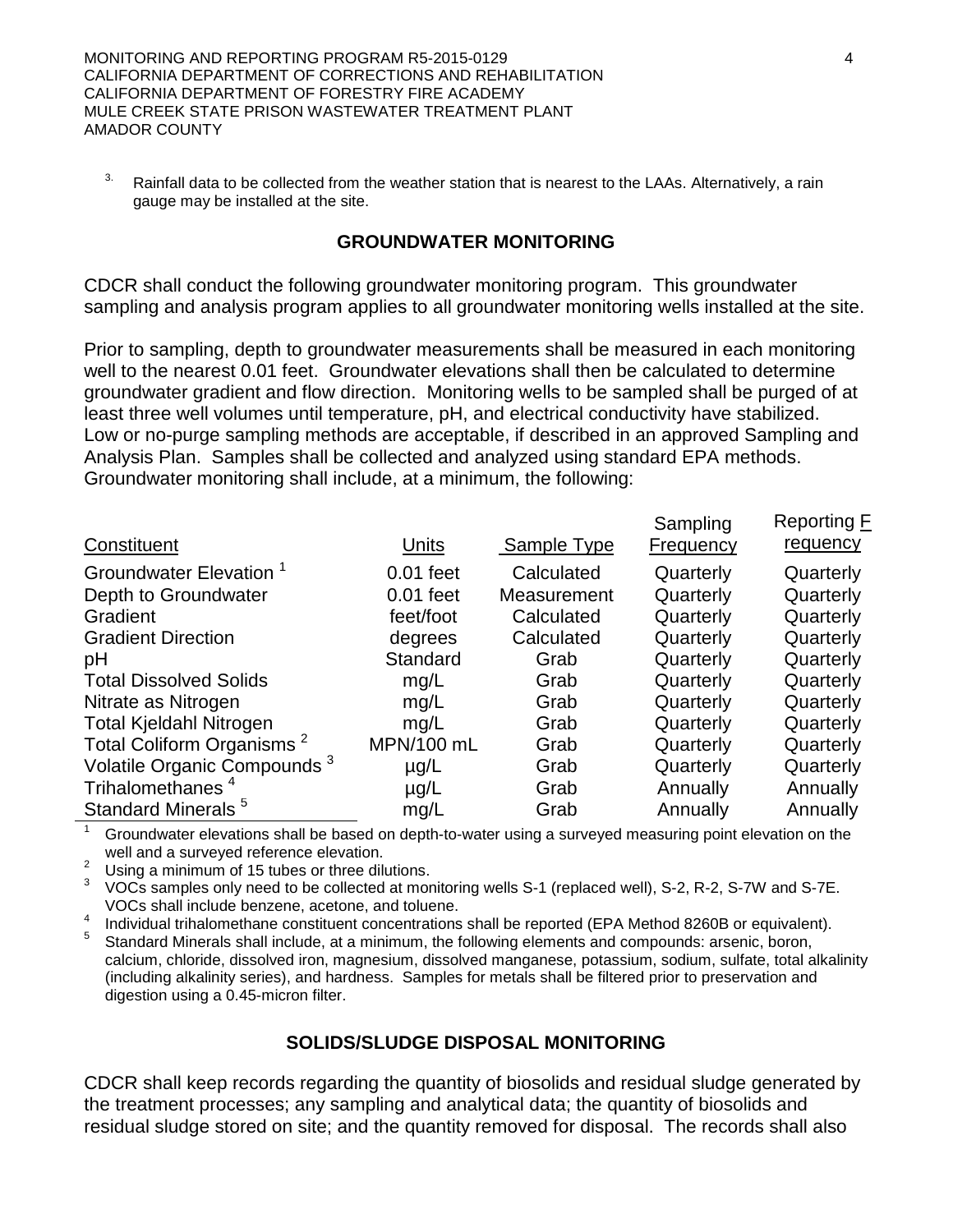MONITORING AND REPORTING PROGRAM R5-2015-0129 **5** CALIFORNIA DEPARTMENT OF CORRECTIONS AND REHABILITATION CALIFORNIA DEPARTMENT OF FORESTRY FIRE ACADEMY MULE CREEK STATE PRISON WASTEWATER TREATMENT PLANT AMADOR COUNTY

indicate the steps taken to reduce odor and other nuisance conditions. Records shall be stored onsite and available for review during inspections.

If biosolids are transported off-site for disposal, then the Discharger shall submit records identifying the hauling company, the amount of biosolids transported, the date removed from the facility, the location of disposal, and copies of all analytical data required by the entity accepting the waste. All records shall be submitted as part of the Annual Monitoring Report.

#### **WATER SUPPLY MONITORING**

CDCR shall complete the following water supply monitoring. Sampling station shall be established where a representative sample of the municipal water supply can be obtained. Water supply monitoring shall include at least the following for each water source used during the previous year. As an alternative to annual water supply monitoring, CDCR may submit results of the most current water supply monitoring data for Division of Drinking Water Program.

|                               |          | Sampling  | Reporting |
|-------------------------------|----------|-----------|-----------|
| Constituent                   | Units    | Frequency | Frequency |
| <b>Total Dissolved Solids</b> | mq/L     | Annually  | Annually  |
| pH                            | pH units | Annually  | Annually  |
| <b>Standard Minerals</b>      | mq/L     | Annually  | Annually  |

<sup>1.</sup> Standard Minerals shall include, at a minimum, the following elements/compounds: boron, calcium, chloride, iron, magnesium, manganese, nitrate as nitrogen, potassium, sodium, sulfate, total alkalinity (including alkalinity series), and hardness. Include verification that the analysis is complete (i.e., cation/anion balance).

### **REPORTING**

All monitoring reports should be converted to a searchable Portable Document Format (PDF) and submitted electronically. Documents that are less than 50MB should be emailed to: [centralvalleysacramento@waterboards.ca.gov.](mailto:centralvalleysacramento@waterboards.ca.gov)

Documents that are 50 MB or larger should be transferred to a CD, DVD, or flash drive and mailed to the following address:

Central Valley Regional Water Quality Control Board ECM Mailroom 11020 Sun Center Drive, Suite 200 Rancho Cordova, California 95670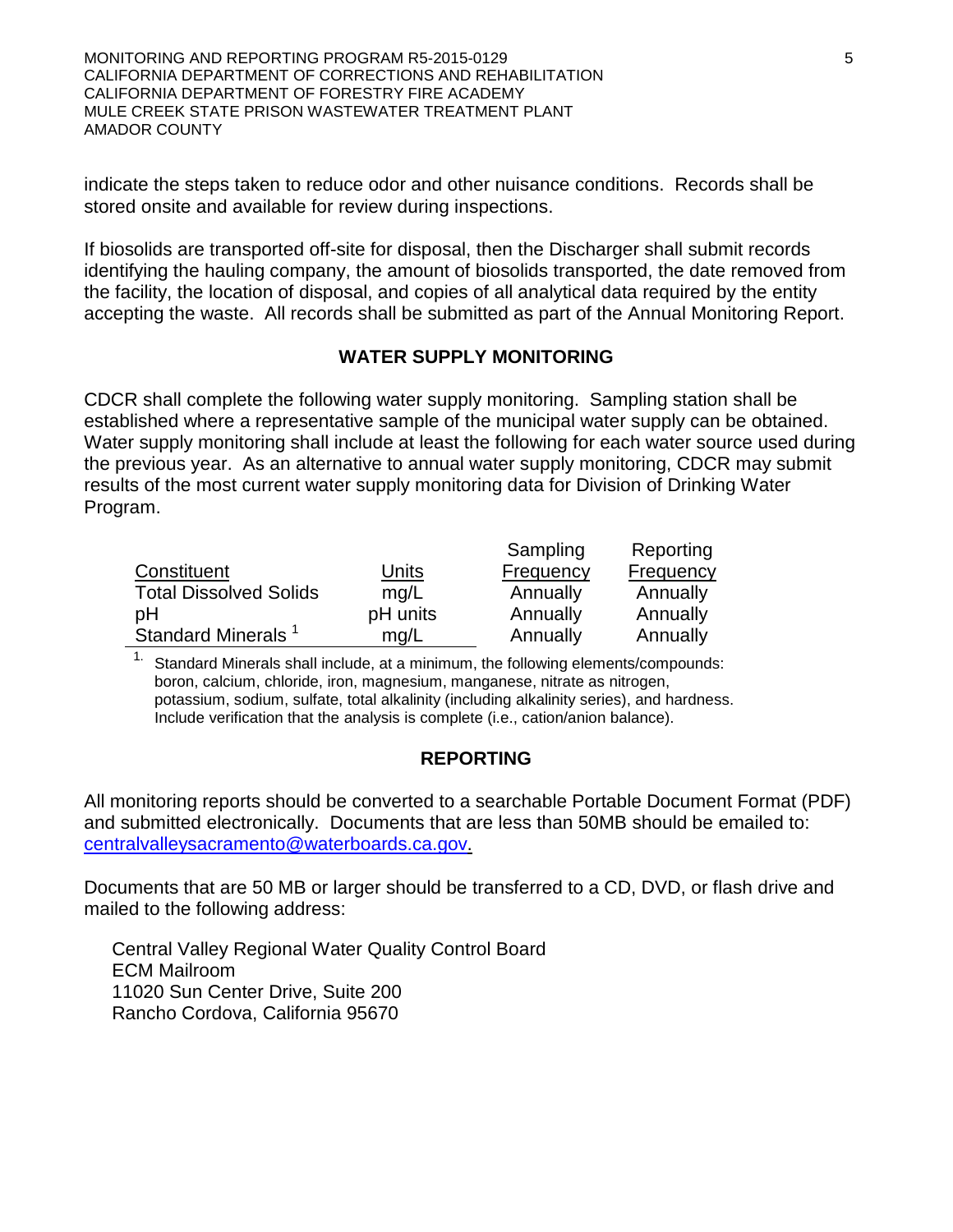MONITORING AND REPORTING PROGRAM R5-2015-0129 6 CALIFORNIA DEPARTMENT OF CORRECTIONS AND REHABILITATION CALIFORNIA DEPARTMENT OF FORESTRY FIRE ACADEMY MULE CREEK STATE PRISON WASTEWATER TREATMENT PLANT AMADOR COUNTY

Please include a transmittal sheet that includes the following:

Attention: Compliance/Enforcement Section California Department of Corrections and Rehabilitation Mule Creek State Prison Wastewater Treatment Plant Amador County Place ID: 241842

In reporting monitoring data, the Discharger shall arrange the data in tabular form so that the date, sample type (e.g., effluent, pond, etc.), and reported analytical result for each sample are readily discernible. The data shall be summarized in such a manner to clearly illustrate compliance with waste discharge requirements and spatial or temporal trends, as applicable. The results of any monitoring done more frequently than required at the locations specified in the Monitoring and Reporting Program shall be reported in the next scheduled monitoring report.

Laboratory analysis reports do not need to be included in the monitoring reports; however, all laboratory reports must be retained for a minimum of three years in accordance with Standard Provision C.3. For a Discharger conducting any of its own analyses, reports must also be signed and certified by the chief of the laboratory.

In addition to the requirements of Standard Provision C.3, monitoring information shall include the method detection limit (MDL) and the Reporting limit (RL) or practical quantitation limit (PQL). If the regulatory limit for a given constituent is less than the RL (or PQL), then any analytical results for that constituent that are below the RL (or PQL) but above the MDL shall be reported and flagged as estimated.

As required by the California Business and Professions Code Sections 6735, 7835, and 7835.1, all groundwater monitoring reports shall be prepared under the direct supervision of a registered professional engineer or geologist and signed by the registered professional.

### **A. Monthly Monitoring Reports**

CDCR shall submit Monthly Monitoring Reports to the Central Valley Water Board by the **1st day of the second month** following the end of the reporting period (i.e. the January monthly report is due by 1 March). At a minimum, the reports shall include:

- 1. Results of the collection system, pump stations, wastewater transmission line, influent, effluent, storage reservoir, and land application area monitoring;
- 2. Copies of inspection logs;
- 3. A comparison of the monitoring data to the discharge specifications and an explanation of any violation of those requirements;
- 4. If requested by staff, copies of laboratory analytical report(s);and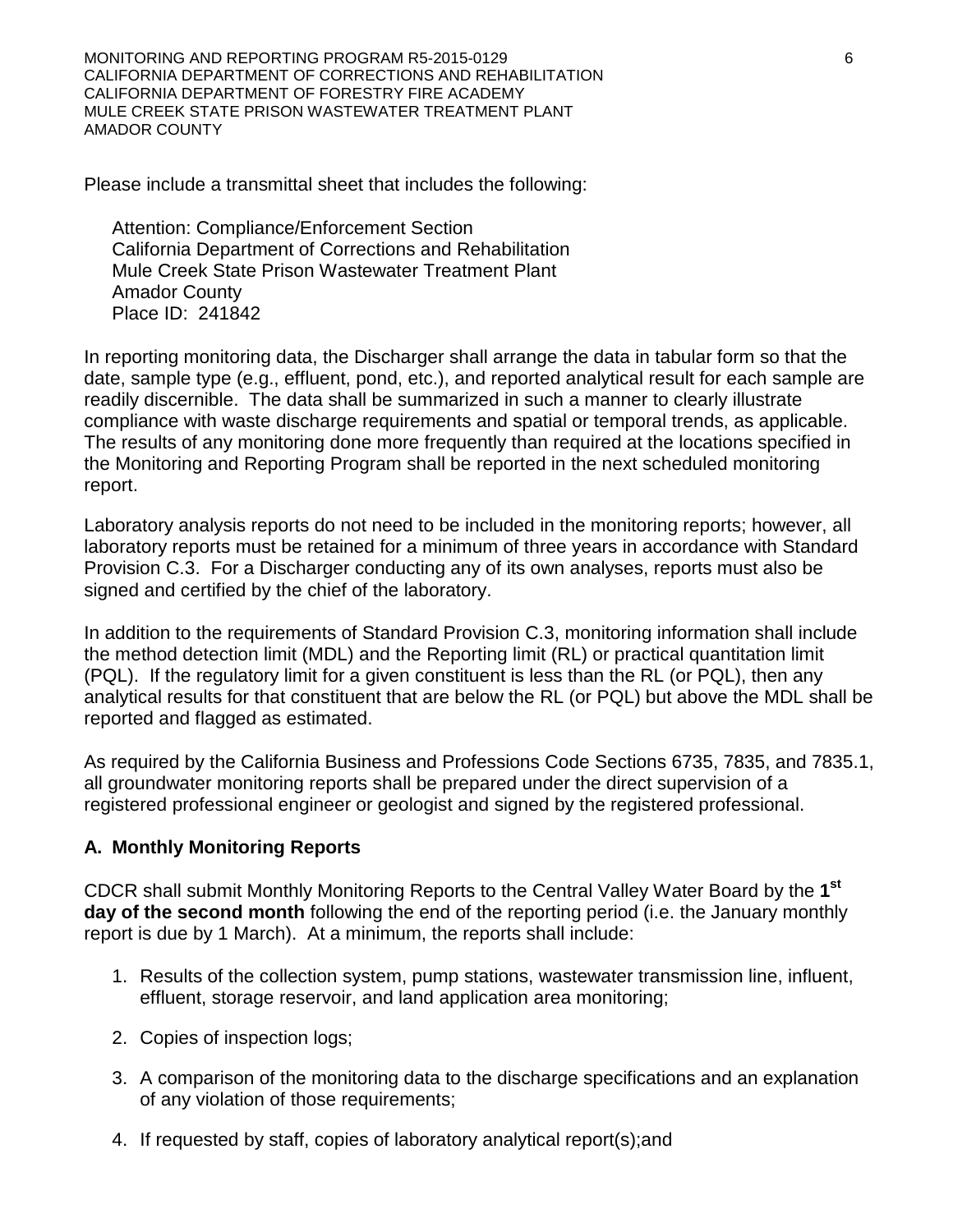MONITORING AND REPORTING PROGRAM R5-2015-0129 **7** 7 CALIFORNIA DEPARTMENT OF CORRECTIONS AND REHABILITATION CALIFORNIA DEPARTMENT OF FORESTRY FIRE ACADEMY MULE CREEK STATE PRISON WASTEWATER TREATMENT PLANT AMADOR COUNTY

5. A calibration log verifying calibration of all hand held monitoring instruments and devices used to comply with the prescribed monitoring program.

# **B. Quarterly Monitoring Reports**

CDCR shall establish a quarterly sampling schedule for groundwater monitoring such that samples are obtained approximately every three months. Quarterly monitoring reports shall be submitted to the Board by the **1st day of the second month after the quarter** (i.e. the January-March quarter is due by May 1st) each year. The Quarterly Report shall include the following:

- 1. Results of groundwater monitoring;
- 2. A narrative description of all preparatory, monitoring, sampling, and sample handling for groundwater monitoring. The narrative shall be sufficiently detailed to verify compliance with the WDRs, this MRP, and the Standard Provisions and Reporting Requirements. The narrative shall be supported by field logs for each well documenting depth to groundwater; parameters measured before, during, and after purging; method of purging; calculation of casing volume; and total volume of water purged; sample preparation (e.g., filtering); and sample preservation.
- 3. Calculation of the groundwater elevation at each monitoring well, and determination of groundwater flow direction and gradient on the date of measurement.
- 4. Summary data tables of historical and current water table elevations and analytical results.
- 5. A scaled map showing relevant structures and features of the facility, the locations of monitoring wells, surface waters, and groundwater elevation contours referenced to an appropriate datum (e.g., NGVD).
- 6. A comparison of monitoring data to the discharge specifications and an explanation of any violation of those requirements.
- 7. Copies of laboratory analytical report(s) for groundwater monitoring.

# **C. Annual Monitoring Reports**

CDCR shall submit an Annual Monitoring Report to the Central Valley Water Board by **1 February** of each year. This report shall be submitted separately from monthly and quarterly monitoring reports. The Annual Report shall include the following:

1. The annual total influent flow and average dry weather influent flow for the year; and a comparison of these results to the flow limitations of this Order;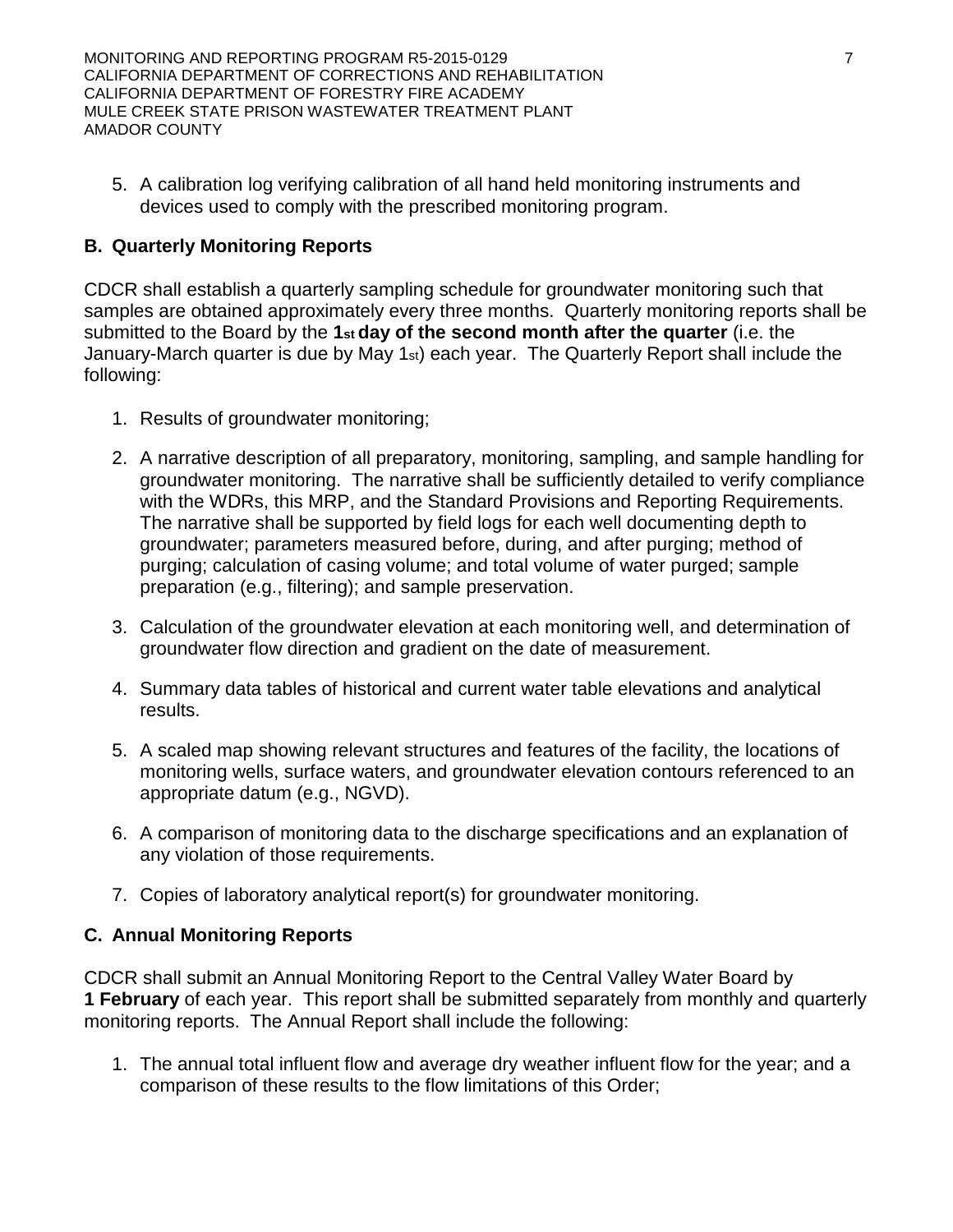MONITORING AND REPORTING PROGRAM R5-2015-0129 **8** 8 CALIFORNIA DEPARTMENT OF CORRECTIONS AND REHABILITATION CALIFORNIA DEPARTMENT OF FORESTRY FIRE ACADEMY MULE CREEK STATE PRISON WASTEWATER TREATMENT PLANT AMADOR COUNTY

- 2. Summary of the monthly and annual total effluent flow discharged to the LAAs and the ARSA system;
- 3. An evaluation of the wastewater quality and comparison to the groundwater quality. Determination of whether the results reveal a previously unidentified threat to water quality or indicate a change in waste character such that the discharge poses a threat to water quality. This shall be determined by comparing the annual average concentration of the effluent quality during the calendar year to the corresponding concentration of the groundwater.
- 4. A digital database (Microsoft Excel) containing historic groundwater, influent and effluent data;
- 5. Concentration vs. time graphs for each monitored constituent using all historic groundwater monitoring data. Each graph shall show the background groundwater concentration range and the Groundwater Limitation as horizontal lines at the applicable concentration;
- 6. An evaluation of the groundwater quality beneath the site and determination of Compliance with Groundwater Limitations of the WDRs based on statistical analysis for each constituent monitored for each downgradient well. Include all calculations and data input/analysis tables derived from use of statistical software as applicable;
- 7. A discussion of compliance and the corrective action taken, as well as any planned or proposed actions needed to bring the discharge into full compliance with the waste discharge requirements.
- 8. A discussion of the following:
	- a. Waste constituent reduction efforts implemented in accordance with any required workplan;
	- b. Other treatment or control measures implemented during the calendar year either voluntarily or pursuant to the WDRs, this MRP, or any other Order;
	- c. Based on monitoring data, an evaluation of the effectiveness of the treatment or control measures implemented to date.
- 9. A discussion of any data gaps and potential deficiencies or redundancies in the monitoring system or reporting program.
- 10. A forecast of influent flows predicted for the next year.
- 11. Summary of information on the disposal of sludge and/or solid waste, including the quantity, disposal locations and dates, and the hauler names; and
- 12. Monitoring equipment maintenance and calibration records, as described in Standard Provision C.4.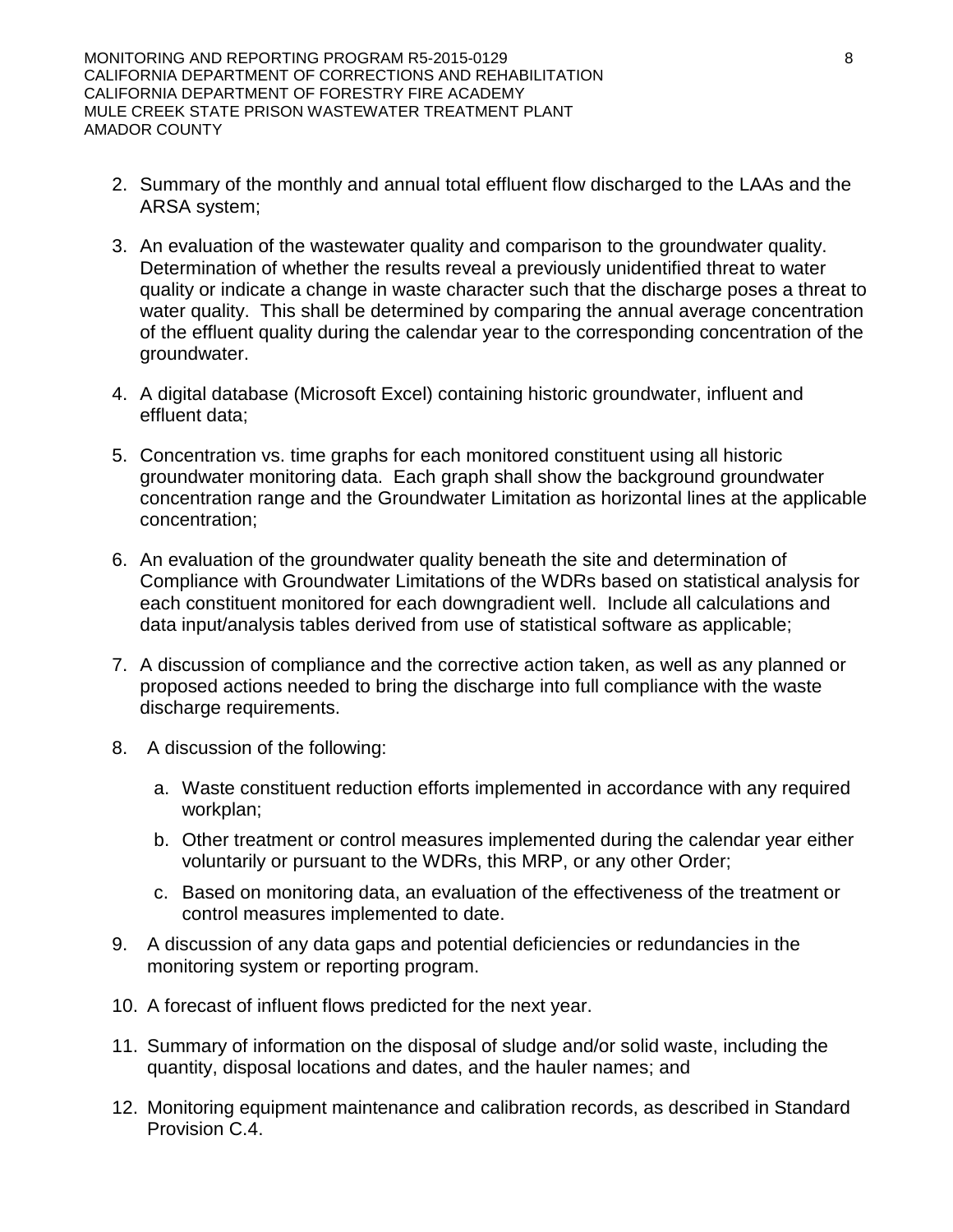MONITORING AND REPORTING PROGRAM R5-2015-0129 CALIFORNIA DEPARTMENT OF CORRECTIONS AND REHABILITATION CALIFORNIA DEPARTMENT OF FORESTRY FIRE ACADEMY MULE CREEK STATE PRISON WASTEWATER TREATMENT PLANT **AMADOR COUNTY** 

A transmittal letter shall accompany each monitoring report. The letter shall include a discussion of all violations of the WDRs and this MRP during the reporting period and actions taken or planned for correcting each violation. If the Discharger has previously submitted a report describing corrective actions taken and/or a time schedule for implementing the corrective actions, reference to the previous correspondence will be satisfactory. Pursuant to Section B.3 of the Standard Provisions and General Reporting Requirements, the transmittal letter shall contain a statement by the Discharger or the Discharger's authorized agent certifying under penalty of perjury that the report is true, accurate and complete to the best of the signer's knowledge.

The Discharger shall implement the above monitoring program as of the date of this Order.

Ordered bv:

LF: Nov 2015

PAMELA C. CREEDON. Executive Officer

11 December 2015

(Date)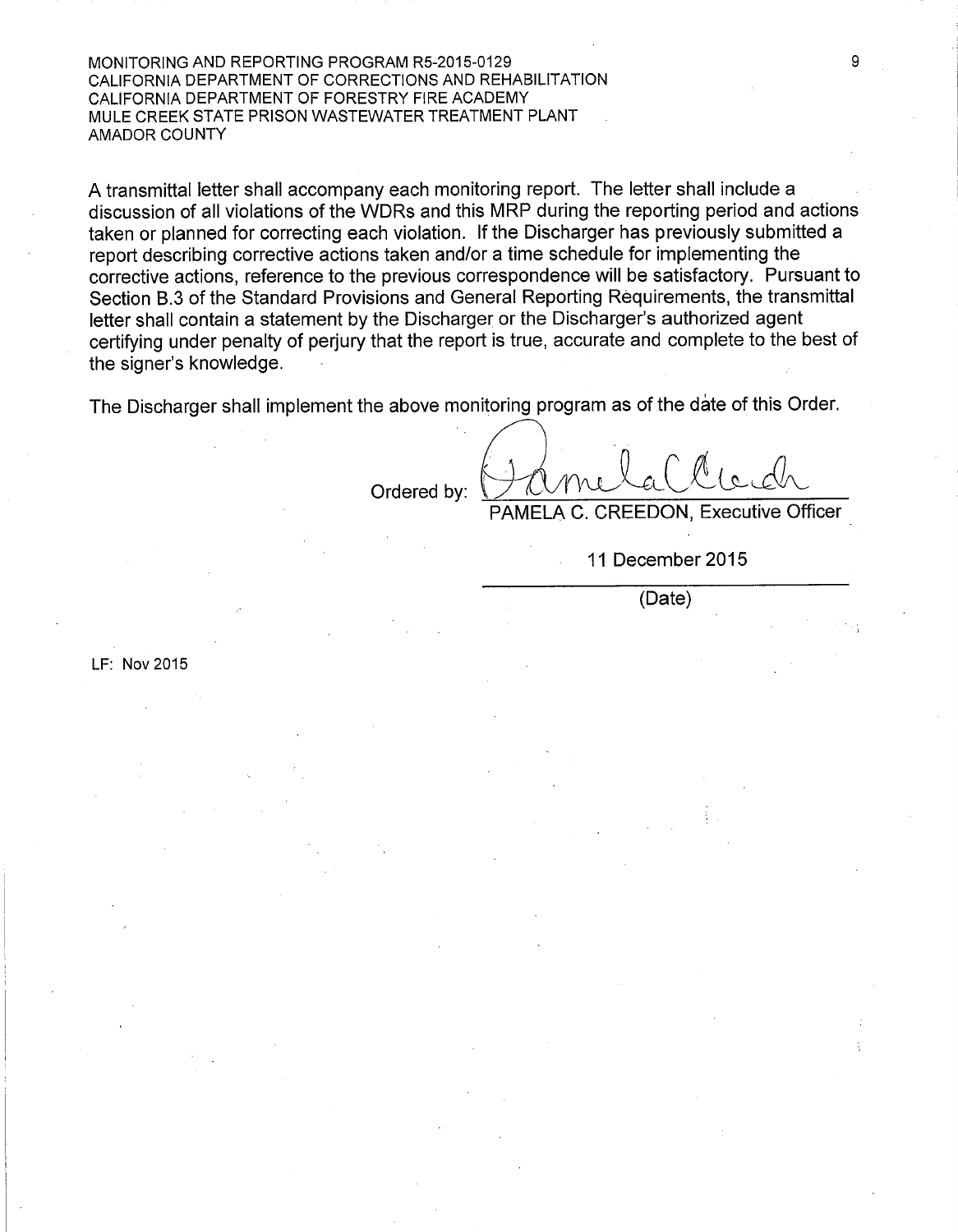# INFORMATION SHEET

WASTE DISCHARGE REQUIREMENTS ORDER R5-2015-0129 CALIFORNIA DEPARTMENT OF CORRECTIONS AND REHABILITATION CALIFORNIA DEPARTMENT OF FORESTRY FIRE ACADEMY MULE CREEK STATE PRISON WASTEWATER TREATMENT PLANT AMADOR COUNTY

### **Background**

The Mule Creek State Prison Wastewater Treatment Plant (WWTP) provides wastewater treatment and disposal to CDCR Mule Creek State Prison, the Preston Youth Correctional Facility (a Division of CDCR), and the California Department of Forestry Fire Academy. CDCR owns and operates the WWTP.

WDRs Order 5-00-088, adopted by the Central Valley Water Board on 28 April 2000, allows an average dry weather discharge flow of 0.74 million gallons per day (MGD) with a peak wet weather flow of 2.2 MGD. Based on the influent flow data for 2013 and 2014, the annual average flow is approximately 0.35 MGD. Flows from the Mule Creek State Prison represent approximately 95% of the current wastewater flow to the WWTP.

CDCR is currently constructing a 1,584-inmate Mule Creek Infill Complex (MCIC) within an area historically used for land disposal of treated effluent. Approximately 57 out of original 260 acres of land application areas (LAAs) have been developed for the new MCIC site. In order to replace the LAAs lost due to MCIC construction, CDCR proposed 47 acres of new LAAs onsite. CDCR also proposed to make some improvements at the WWTP. Therefore, Order 5-00-088 will be replaced with this Order.

### **Existing Facility and Discharge**

The WWTP consists of two bar screenings, an oxidation ditch, two parallel clarifiers, a chlorine contact pipe, a sludge belt press, sludge drying beds, an Effluent Storage Reservoir, and LAAs. The effluent is disposed of via spray irrigation on the LAAs and by evaporation and percolation from Effluent Storage Reservoir. Effluent Storage Reservoir typically provides seasonal storage of effluent during the wet season. In addition, Mule Creek State Prison is under contract to deliver up to a maximum of 350 acre-feet of wastewater annually to Preston Reservoir. Preston Reservoir serves as a means of conveyance of effluent flows from the Amador Regional Sanitation Authority (ARSA) system and the Mule Creek WWTP to the City of Ione wastewater disposal system or to the Ione Tertiary Treatment Plant for further treatment and reuse at the Castle Oaks Golf Course.